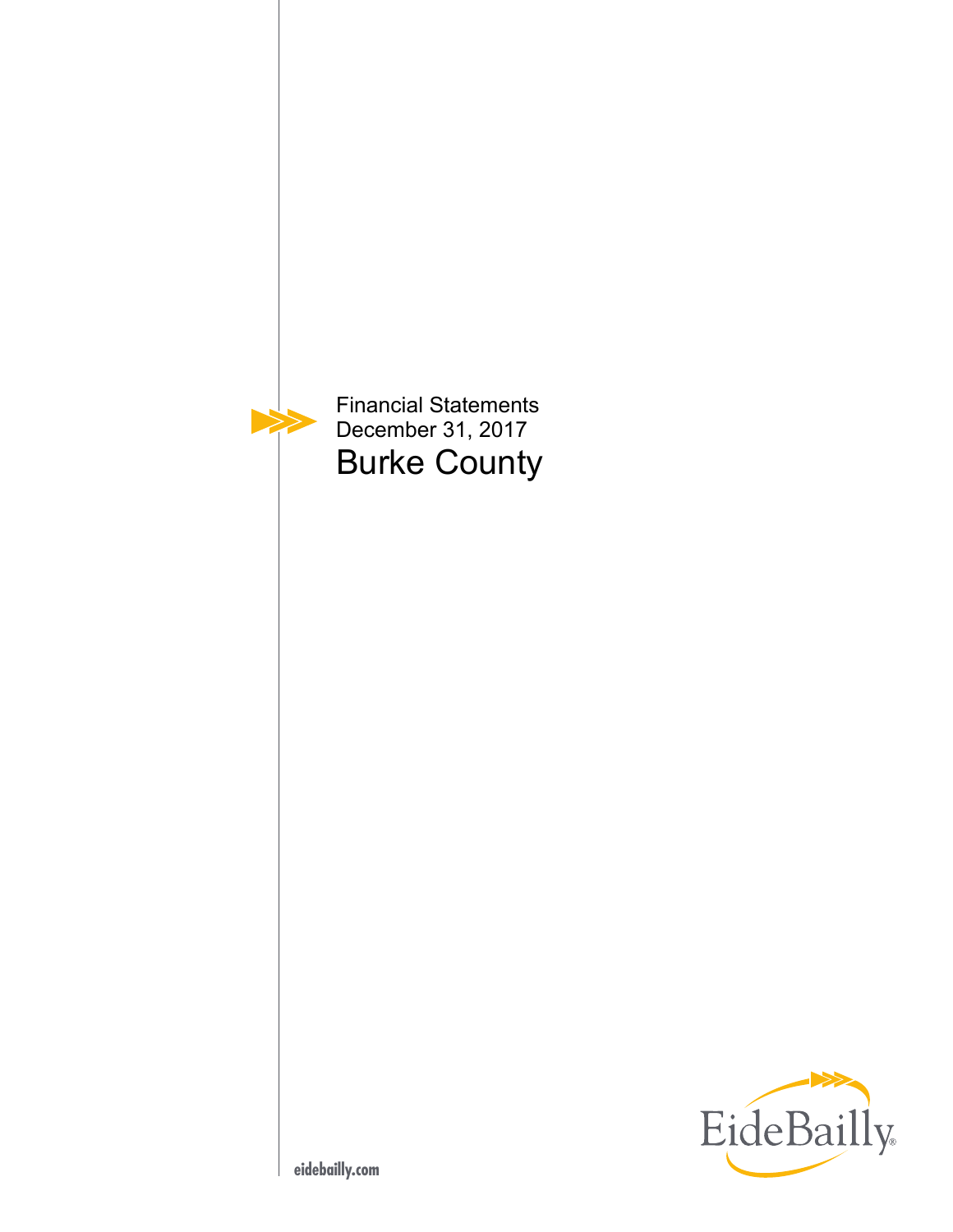| <b>Financial Statements</b>                                                                                                                                                                                                                                                                                                                                                                                                  |  |
|------------------------------------------------------------------------------------------------------------------------------------------------------------------------------------------------------------------------------------------------------------------------------------------------------------------------------------------------------------------------------------------------------------------------------|--|
| Reconciliation of Governmental Funds Balance Sheet to the Statement of Net Position - Modified Cash Basis. 7<br>Statement of Revenues, Expenditures and Changes in Fund Balance - Governmental Funds - Modified Cash<br>Reconciliation of Governmental Funds Statement of Revenues, Expenditures and Changes in Fund Balances to<br>Statement of Fiduciary Assets and Liabilities - Fiduciary Funds - Modified Cash Basis 10 |  |
| Supplementary Information                                                                                                                                                                                                                                                                                                                                                                                                    |  |
|                                                                                                                                                                                                                                                                                                                                                                                                                              |  |
| Independent Auditor's Report on Internal Control over Financial Reporting and on Compliance and Other Matters<br>Based on an Audit of Financial Statements Performed in Accordance with Government Auditing Standards 29                                                                                                                                                                                                     |  |
|                                                                                                                                                                                                                                                                                                                                                                                                                              |  |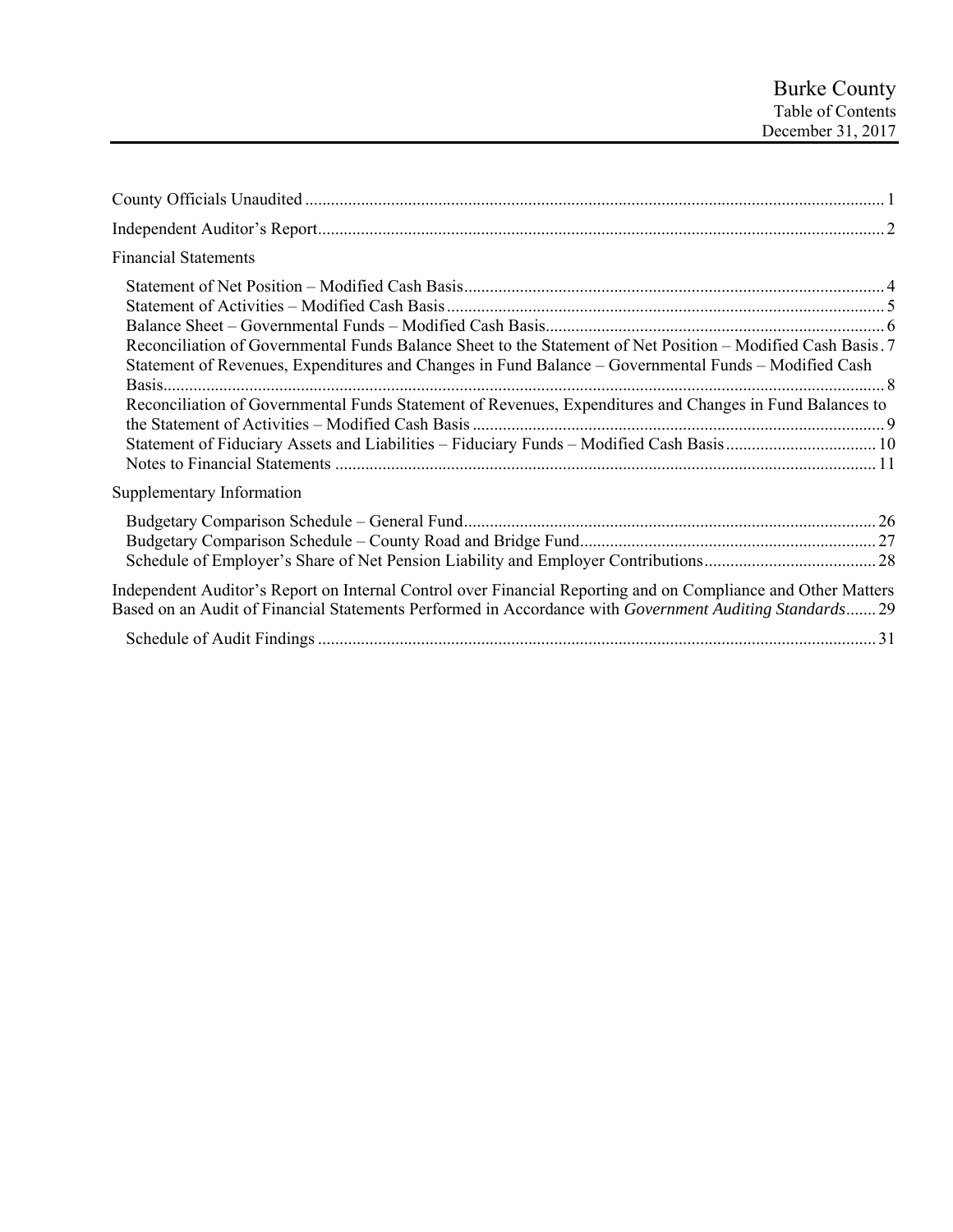Debbie Kuryn Chairman Allen Ryberg Commissioner Jarret Van Berkom Commissioner

Jeanine Jensen Auditor Sheila Burns Treasurer Jeremy Grohs Sheriff<br>
Amber Fiesel State's L

Bonnie Bohnsack Recorder/Clerk of Court State's Attorney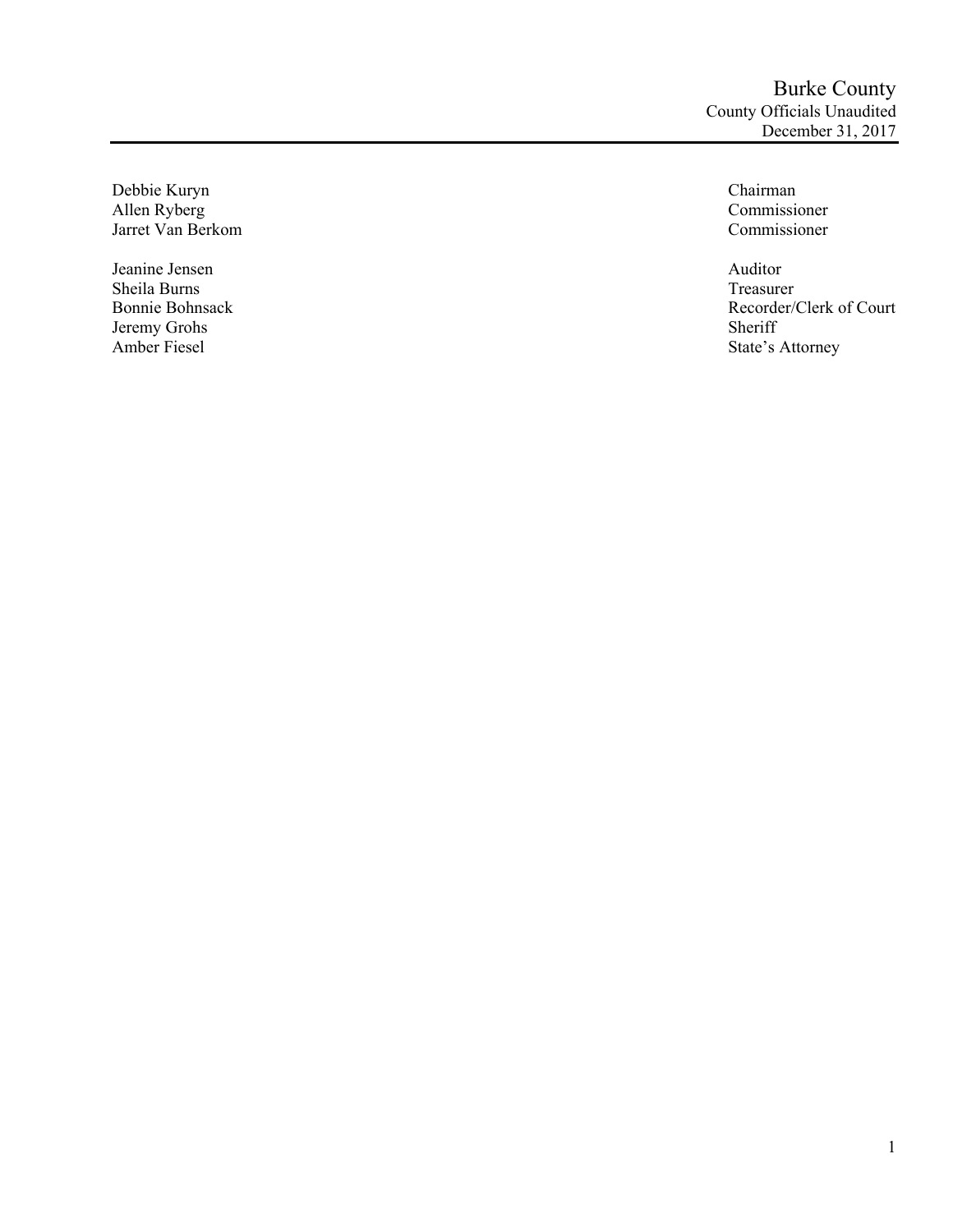

**CPAs & BUSINESS ADVISORS** 

### **Independent Auditor's Report**

Board of County Commissioners Burke County Bowbells, North Dakota

#### **Report on the Financial Statements**

We have audited the accompanying modified cash basis financial statements of the governmental activities, the discretely presented component unit, each major fund, and the aggregate remaining fund information of Burke County, Bowbells, ND, as of and for the year ended December 31, 2017, and the related notes to the financial statements, which collectively comprise the County's basic financial statements as listed in the table of contents.

### **Management's Responsibility for the Financial Statements**

Management is responsible for the preparation and fair presentation of these financial statements in accordance with the modified cash basis of accounting described in Note 1; this includes determining that the modified cash basis of accounting is an acceptable basis for the preparation of the financial statements in the circumstances. Management is also responsible for the design, implementation, and maintenance of internal control relevant to the preparation and fair presentation of financial statements that are free from material misstatement, whether due to fraud or error.

### **Auditor's Responsibility**

Our responsibility is to express opinions on these financial statements based on our audit. We conducted our audit in accordance with auditing standards generally accepted in the United States of America and the standards applicable to financial audits contained in *Government Auditing Standards,* issued by the Comptroller General of the United States. Those standards require that we plan and perform the audit to obtain reasonable assurance about whether the financial statements are free from material misstatement.

An audit involves performing procedures to obtain audit evidence about the amounts and disclosures in the financial statements. The procedures selected depend on the auditor's judgment, including the assessment of the risks of material misstatement of the financial statements, whether due to fraud or error. In making those risk assessments, the auditor considers internal control relevant to the entity's preparation and fair presentation of the financial statements in order to design audit procedures that are appropriate in the circumstances, but not for the purpose of expressing an opinion on the effectiveness of the entity's internal control. Accordingly, we express no such opinion. An audit also includes evaluating the appropriateness of accounting policies used and the reasonableness of significant accounting estimates made by management, as well as evaluating the overall presentation of the financial statements.

We believe that the audit evidence we have obtained is sufficient and appropriate to provide a basis for our audit opinions.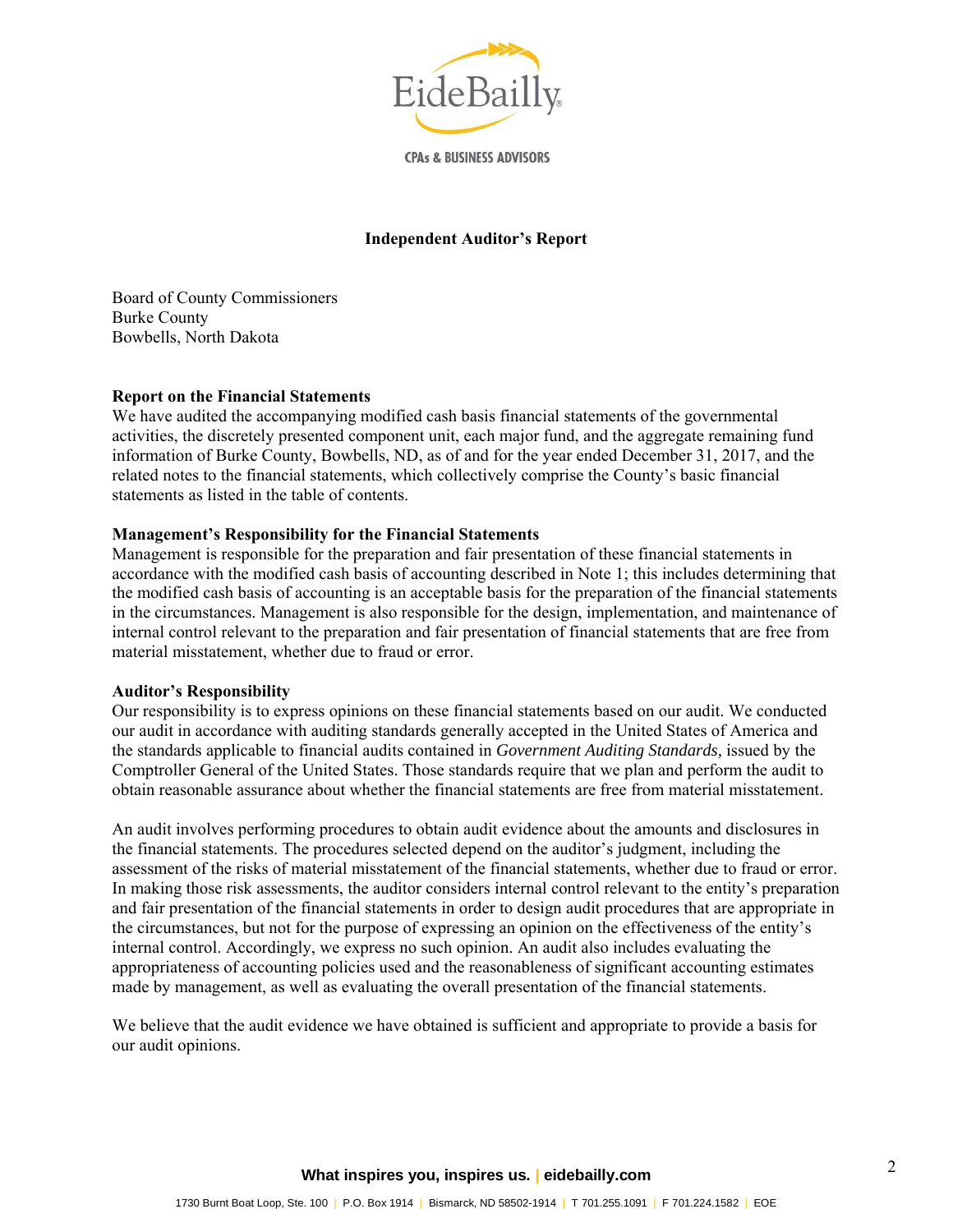#### **Opinions**

In our opinion, the financial statements referred to above present fairly, in all material respects, the respective modified cash basis financial position of the governmental activities, the discretely presented component unit, each major fund, and the aggregate remaining fund information of Burke County, Bowbells, ND, as of December 31, 2017, and the respective changes in modified cash basis financial position for the year then ended in accordance with the modified cash basis of accounting described in Note 1.

#### **Basis of Accounting**

We draw attention to Note 1 of the financial statements, which describes the basis of accounting. The financial statements are prepared on the modified cash basis of accounting, which is a basis of accounting other than accounting principles generally accepted in the United States of America. Our opinions are not modified with respect to this matter.

#### **Other Information**

Our audit was conducted for the purpose of forming opinions on the financial statements that collectively comprise Burke County, Bowbells, ND's financial statements. The county officials, budgetary comparison schedules and schedule of employer's share of net pension liability and employer contributions are presented for purposes of additional analysis and are not a required part of the financial statements.

The budgetary comparison schedules and the schedule of employer's share of net pension liability and employer contributions are the responsibility of management and were derived from and relate directly to the underlying accounting and other records used to prepare the basic financial statements. Such information has been subjected to the auditing procedures applied in the audit of the basic financial statements and certain additional procedures, including comparing and reconciling such information directly to the underlying accounting and other records used to prepare the basic financial statements or to the basic financial statements themselves, and other additional procedures in accordance with auditing standards generally accepted in the United States of America. In our opinion, the budgetary comparison schedules and schedule of employer's share of net pension liability and employer contributions are fairly stated, in all material respects, in relation to the basic financial statements as a whole.

The county officials listing has not been subjected to the auditing procedures applied in the audit of the basic financial statements and, accordingly, we do not express an opinion or provide any assurance on it.

#### **Other Reporting Required by** *Government Auditing Standards*

In accordance with *Government Auditing Standards*, we have also issued our report dated January 17, 2019 on our consideration of Burke County, Bowbells, ND's internal control over financial reporting and on our tests of its compliance with certain provisions of laws, regulations, contracts, and grant agreements and other matters. The purpose of that report is to describe the scope of our testing of internal control over financial reporting and compliance and the results of that testing, and not to provide an opinion on internal control over financial reporting or on compliance. That report is an integral part of an audit performed in accordance with *Government Auditing Standards* in considering Burke County, Bowbells, ND's internal control over financial reporting and compliance.

Gede Sailly LLP

Bismarck, North Dakota January 17, 2019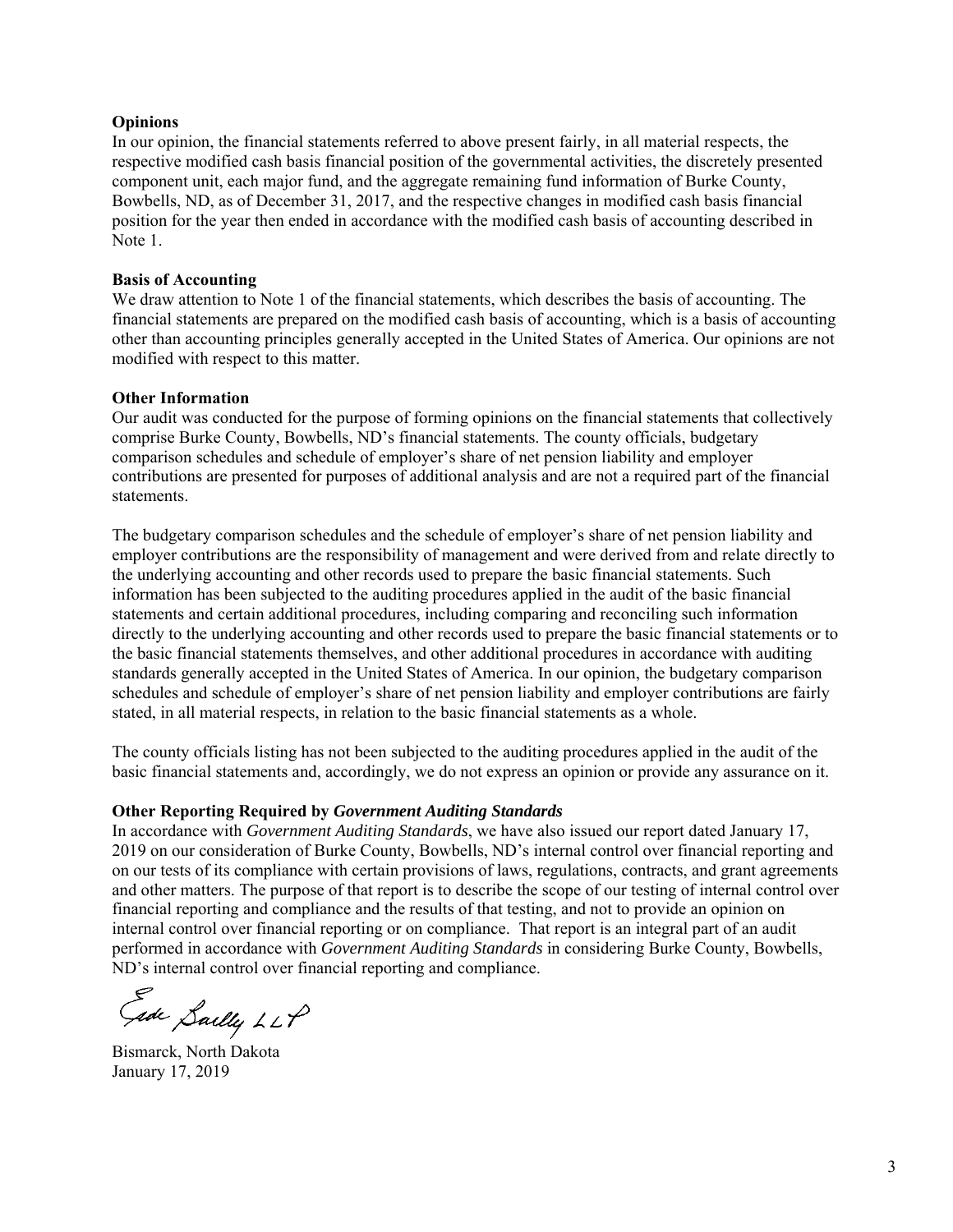# Burke County Statement of Net Position – Modified Cash Basis December 31, 2017

|                                    | Primary<br>Government      |                           | Component<br>Unit             |  |
|------------------------------------|----------------------------|---------------------------|-------------------------------|--|
|                                    | Governmental<br>Activities |                           | Water<br>Resource<br>District |  |
| Assets                             |                            |                           |                               |  |
| Cash and investments               | 13,077,882<br>\$           | $\boldsymbol{\mathsf{S}}$ | 20,343                        |  |
| Capital assets, not being          |                            |                           |                               |  |
| depreciated                        |                            |                           |                               |  |
| Land                               | 4,043                      |                           |                               |  |
| Construction in progress           | 33,686                     |                           |                               |  |
| Capital assets (net of accumulated |                            |                           |                               |  |
| depreciation)                      |                            |                           |                               |  |
| <b>Buildings</b>                   | 322,303                    |                           |                               |  |
| Office equipment                   | 30,291                     |                           |                               |  |
| Vehicles and road equipment        | 1,160,837                  |                           |                               |  |
| Infrastructure                     | 22,603,625                 |                           |                               |  |
| Total capital assets               | 24, 154, 785               |                           |                               |  |
|                                    |                            |                           |                               |  |
| Total assets                       | 37,232,667<br>-S           | \$                        | 20,343                        |  |
| Liabilities                        |                            |                           |                               |  |
| Long-term liabilities              |                            |                           |                               |  |
| Due after one year                 |                            |                           |                               |  |
| Loan payable                       | 260,907<br>\$              | \$                        |                               |  |
| <b>Total liabilities</b>           | 260,907                    |                           |                               |  |
|                                    |                            |                           |                               |  |
| Net Position                       |                            |                           |                               |  |
| Net investment in capital assets   | 23,893,878                 |                           |                               |  |
| Restricted for                     |                            |                           |                               |  |
| Health and welfare                 | 100,866                    |                           |                               |  |
| Unrestricted                       | 12,977,016                 |                           | 20,343                        |  |
| Total net position                 | 36,971,760                 |                           | 20,343                        |  |
| Total liabilities and net position | \$ 37,232,667              | \$                        | 20,343                        |  |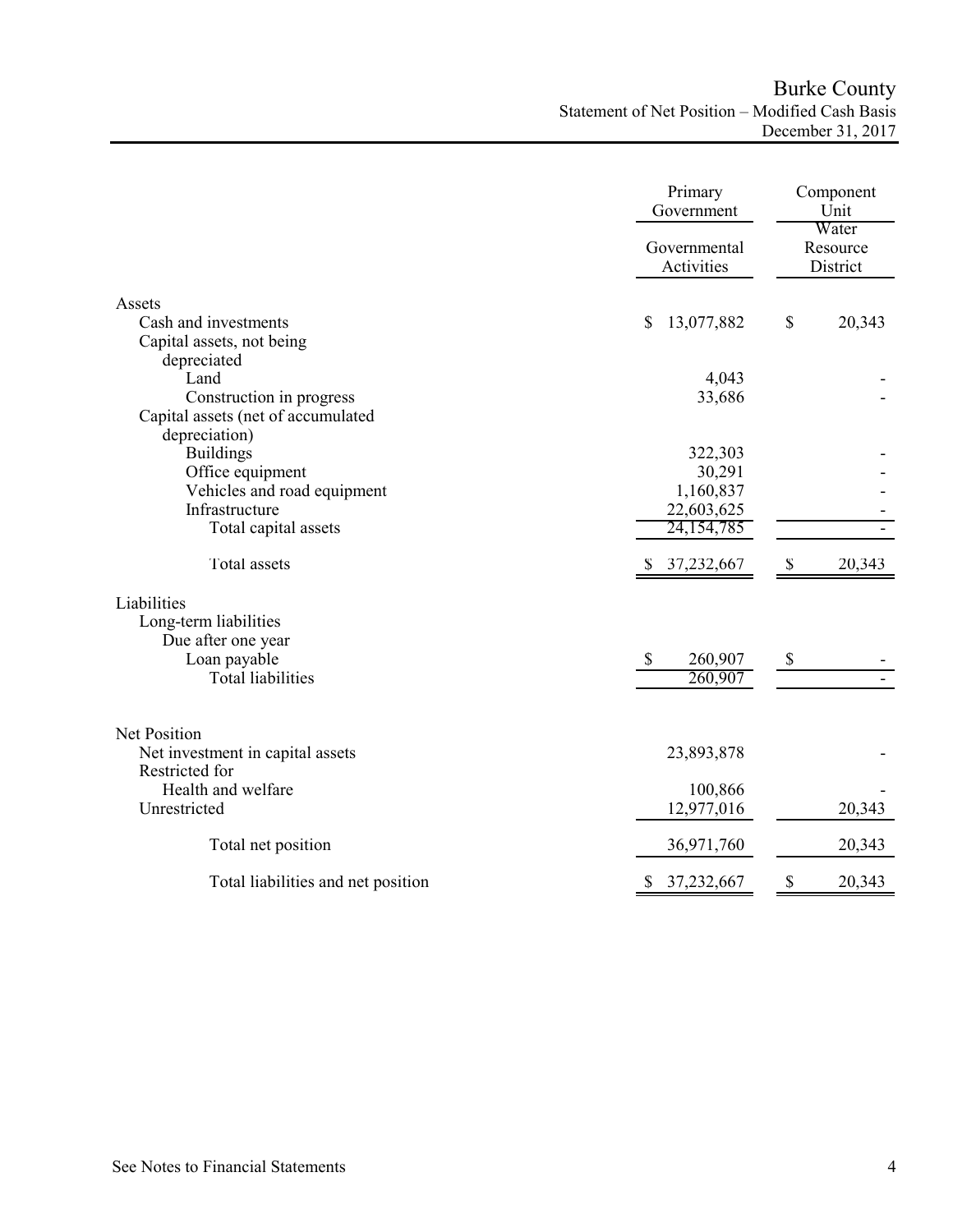## Burke County Statement of Activities – Modified Cash Basis Year Ended December 31, 2017

|                         |       |                                             |                      | Program Revenues |                             | Net (Expense) Revenue and<br>Changes in Net Position |                            |                                            |           |  |
|-------------------------|-------|---------------------------------------------|----------------------|------------------|-----------------------------|------------------------------------------------------|----------------------------|--------------------------------------------|-----------|--|
|                         |       |                                             | Charges<br>Operating |                  |                             | Primary<br>Government                                |                            | Component<br>Unit<br><b>Water Resource</b> |           |  |
| Functions/Programs      |       | Expenses                                    | for<br>Services      |                  | Grants and<br>Contributions |                                                      | Governmental<br>Activities |                                            | District  |  |
| Primary government      |       |                                             |                      |                  |                             |                                                      |                            |                                            |           |  |
| Governmental activities |       |                                             |                      |                  |                             |                                                      |                            |                                            |           |  |
| General government      | \$    | 2,086,301                                   | \$<br>456,823        | $\mathbb{S}$     | 872                         | $\mathbb{S}$                                         | (1,628,606)                | \$                                         |           |  |
| Public safety           |       | 579,313                                     | 5,223                |                  | 69,672                      |                                                      | (504, 418)                 |                                            |           |  |
| Highways                |       | 2,161,005                                   | 397,511              |                  | 343,617                     |                                                      | (1,419,877)                |                                            |           |  |
| Health and welfare      |       | 311,417                                     | 145                  |                  | 53,229                      |                                                      | (258, 043)                 |                                            |           |  |
| Conservation of natural |       |                                             |                      |                  |                             |                                                      |                            |                                            |           |  |
| resources               |       | 156,048                                     |                      |                  |                             |                                                      | (156, 048)                 |                                            |           |  |
| Economic development    |       | 44,662                                      |                      |                  |                             |                                                      | (44, 662)                  |                                            |           |  |
| Other                   |       | 96,827                                      |                      |                  |                             |                                                      | (96, 827)                  |                                            |           |  |
| Total primary           |       |                                             |                      |                  |                             |                                                      |                            |                                            |           |  |
| government              | -S    | 5,435,573                                   | \$<br>859,702        | \$               | 467,390                     |                                                      | (4, 108, 481)              |                                            |           |  |
| Component unit          |       |                                             |                      |                  |                             |                                                      |                            |                                            |           |  |
| Water Resource District | \$    | 16,257                                      | \$                   | \$               |                             |                                                      |                            |                                            | (16, 257) |  |
| Total component         |       |                                             |                      |                  |                             |                                                      |                            |                                            |           |  |
| units                   |       | 16,257                                      | \$                   | \$               |                             |                                                      |                            |                                            | (16, 257) |  |
|                         |       | General revenues                            |                      |                  |                             |                                                      |                            |                                            |           |  |
|                         | Taxes |                                             |                      |                  |                             |                                                      |                            |                                            |           |  |
|                         |       | Property taxes, levied for general purposes |                      |                  |                             |                                                      | 1,189,520                  |                                            | 20,391    |  |
|                         |       | Property taxes, levied for special purposes |                      |                  |                             |                                                      | 727,288                    |                                            |           |  |
|                         |       | Nonrestricted grants and contributions      |                      |                  |                             |                                                      | 3,870,022                  |                                            |           |  |
|                         |       | Earnings on investments                     |                      |                  |                             |                                                      | 63,563                     |                                            | 40        |  |
|                         |       | Miscellaneous revenue                       |                      |                  |                             |                                                      | 158,217                    |                                            |           |  |
|                         |       | Total general revenues                      |                      |                  |                             |                                                      | 6,008,610                  |                                            | 20,431    |  |
|                         |       | Loss on disposal of fixed assets            |                      |                  |                             |                                                      | (38, 912)                  |                                            |           |  |
|                         |       | Change in net position                      |                      |                  |                             |                                                      | 1,861,217                  |                                            | 4,174     |  |
|                         |       | Net position - January 1                    |                      |                  |                             |                                                      | 35,110,543                 |                                            | 16,169    |  |
|                         |       | Net position - December 31                  |                      |                  |                             | \$                                                   | 36,971,760                 | \$                                         | 20,343    |  |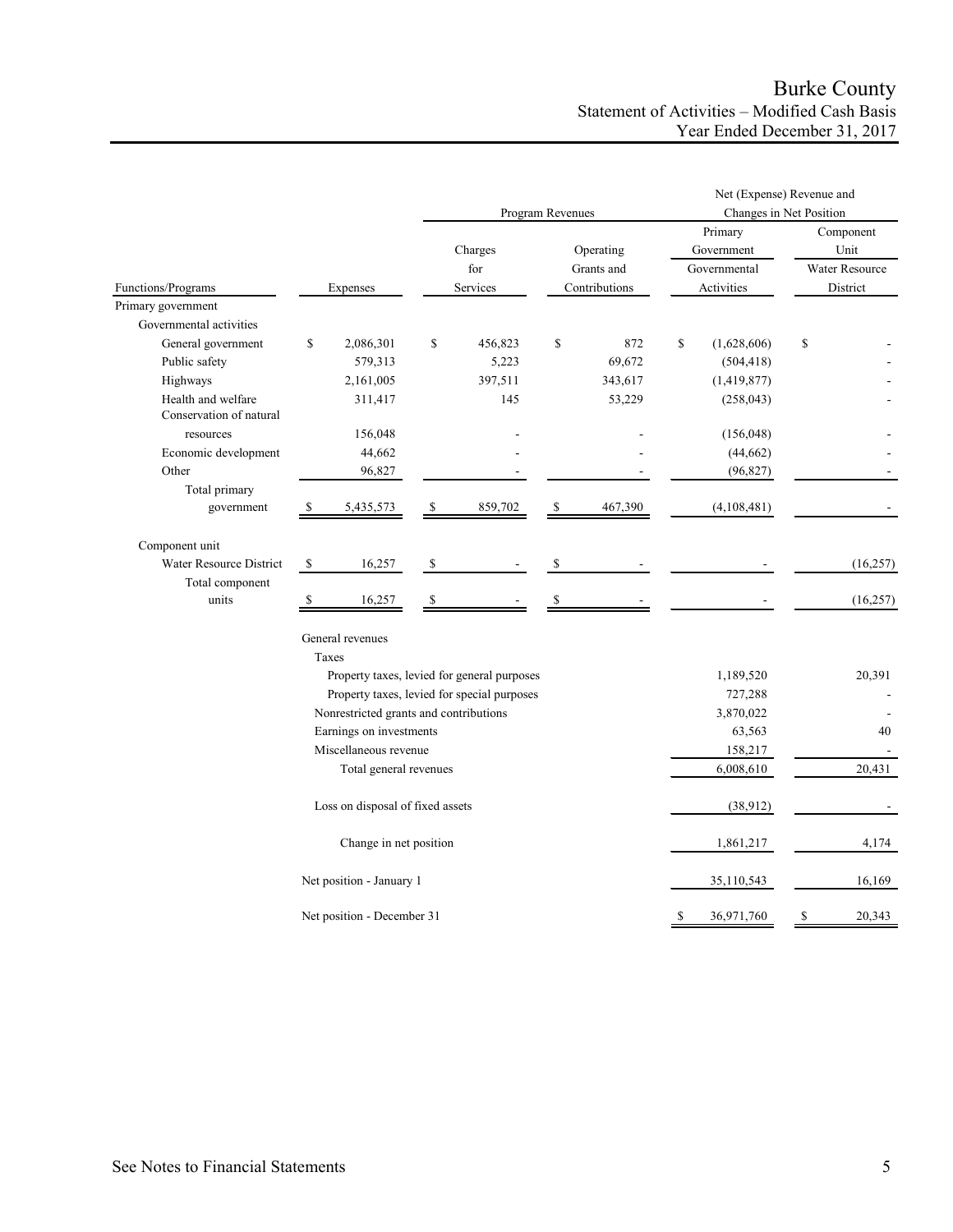Burke County Balance Sheet – Governmental Funds – Modified Cash Basis December 31, 2017

|                         |              | General    | County<br>Road<br>and Bridge |    | Other<br>Governmental<br>Funds |               | Total<br>Governmental<br>Funds |  |  |
|-------------------------|--------------|------------|------------------------------|----|--------------------------------|---------------|--------------------------------|--|--|
| Assets                  |              |            |                              |    |                                |               |                                |  |  |
| Cash and Investments    |              | 10,564,288 | 973,985                      | -8 | 1,539,609                      | Ж,            | 13,077,882                     |  |  |
| <b>Fund Balances</b>    |              |            |                              |    |                                |               |                                |  |  |
| Restricted for          |              |            |                              |    |                                |               |                                |  |  |
| Health and welfare      | $\mathbb{S}$ | 100,866    | \$                           | \$ |                                | $\mathcal{S}$ | 100,866                        |  |  |
| Assigned for            |              |            |                              |    |                                |               |                                |  |  |
| General government      |              |            |                              |    | 409,088                        |               | 409,088                        |  |  |
| Public safety           |              | 50,901     |                              |    |                                |               | 50,901                         |  |  |
| Highways                |              |            | 973,985                      |    | 528,491                        |               | 1,502,476                      |  |  |
| Health and welfare      |              |            |                              |    | 254,651                        |               | 254,651                        |  |  |
| Conservation of natural |              |            |                              |    |                                |               |                                |  |  |
| resources               |              | 109,212    |                              |    | 347,379                        |               | 456,591                        |  |  |
| Unassigned              |              | 10,303,309 |                              |    |                                |               | 10,303,309                     |  |  |
| Total fund balances     |              | 10,564,288 | 973,985                      |    | 1,539,609                      |               | 13,077,882                     |  |  |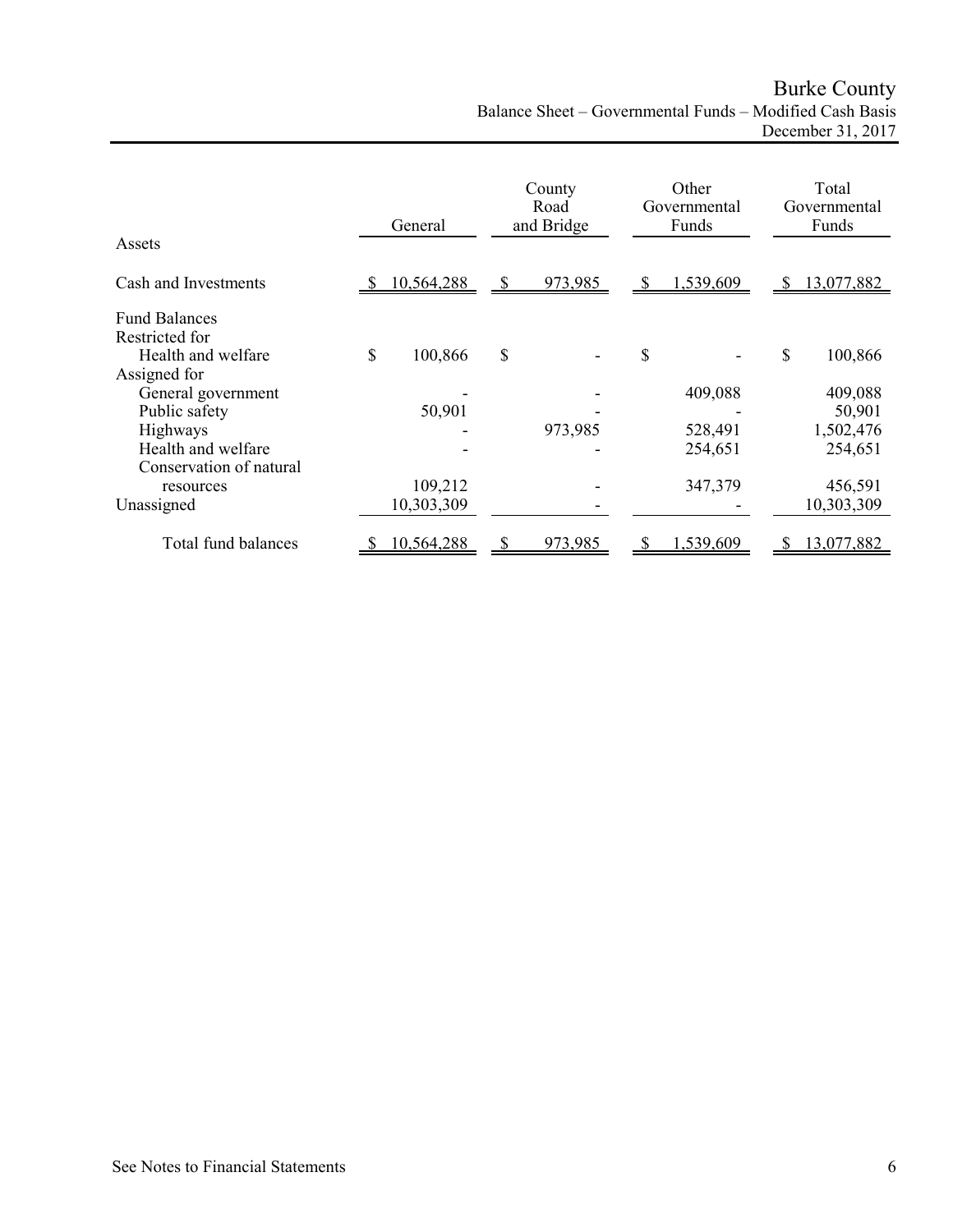Burke County

| Reconciliation of Governmental Funds Balance Sheet to the Statement of Net Position – Modified Cash Basis |                   |
|-----------------------------------------------------------------------------------------------------------|-------------------|
|                                                                                                           | December 31, 2017 |

| Total fund balances for governmental funds                                                                                                                                                                                                                                                                                                                                                                                                                             |                                   | 13,077,882   |
|------------------------------------------------------------------------------------------------------------------------------------------------------------------------------------------------------------------------------------------------------------------------------------------------------------------------------------------------------------------------------------------------------------------------------------------------------------------------|-----------------------------------|--------------|
| Total net position reported for government activities in the<br>statement of net position is different because                                                                                                                                                                                                                                                                                                                                                         |                                   |              |
| Capital assets used in governmental activities are not<br>financial resources and are not reported in the<br>governmental funds.<br>Cost of capital assets<br>Less accumulated depreciation<br>Net capital assets                                                                                                                                                                                                                                                      | 32,599,612<br>S.<br>(8, 444, 827) | 24, 154, 785 |
| Long-term liabilities applicable to the County's governmental<br>activities are not due and payable in the current period and<br>accordingly, are not reported as fund liabilities. Interest on<br>long-term debt is not accrued in governmental funds, but<br>rather is recognized as an expenditure when due. All<br>liabilities - both current and long-term - are reported in the<br>statement of net position. Balances at December 31, 2017 are:<br>Loan payable |                                   | (260, 907)   |
| Total net position of governmental activities                                                                                                                                                                                                                                                                                                                                                                                                                          |                                   | 36,971,760   |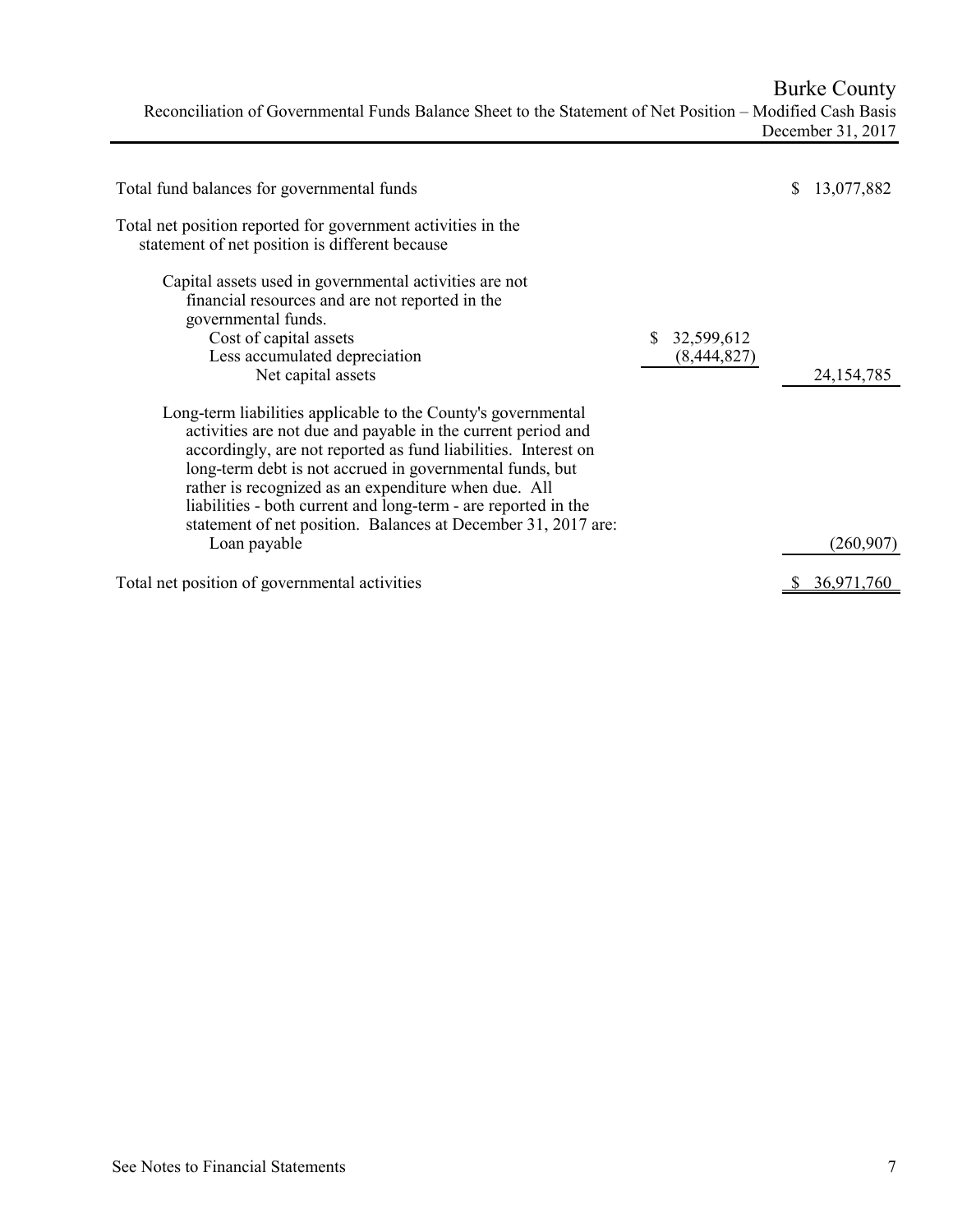Burke County Statement of Revenues, Expenditures and Changes in Fund Balance – Governmental Funds – Modified Cash Basis

Year Ended December 31, 2017

|                                 |    | General     |    | County<br>Road and<br><b>Bridge</b> |                           | Other<br>Governmental<br>Funds | Total<br>Governmental<br>Funds |             |  |
|---------------------------------|----|-------------|----|-------------------------------------|---------------------------|--------------------------------|--------------------------------|-------------|--|
| Revenues                        |    |             |    |                                     |                           |                                |                                |             |  |
| Taxes                           | \$ | 1,300,518   | \$ | 292,281                             | \$                        | 324,009                        | \$                             | 1,916,808   |  |
| Licenses, permits and fees      |    | 378,935     |    |                                     |                           | 145                            |                                | 379,080     |  |
| Intergovernmental               |    | 3,652,972   |    | 157,152                             |                           | 527,288                        |                                | 4,337,412   |  |
| Charges for services            |    | 77,888      |    | 397,511                             |                           |                                |                                | 475,399     |  |
| Fines and forfeits              |    | 5,223       |    |                                     |                           |                                |                                | 5,223       |  |
| Interest income                 |    | 63,563      |    |                                     |                           |                                |                                | 63,563      |  |
| Miscellaneous                   |    | 151,157     |    | 7,060                               |                           |                                |                                | 158,217     |  |
| Total revenues                  |    | 5,630,256   |    | 854,004                             |                           | 851,442                        |                                | 7,335,702   |  |
| Expenditures                    |    |             |    |                                     |                           |                                |                                |             |  |
| Current                         |    |             |    |                                     |                           |                                |                                |             |  |
| General government              |    | 1,672,021   |    |                                     |                           | 398,140                        |                                | 2,070,161   |  |
| Public safety                   |    | 502,785     |    |                                     |                           |                                |                                | 502,785     |  |
| Highways                        |    |             |    | 114,950                             |                           | 483,380                        |                                | 598,330     |  |
| Health and welfare              |    |             |    |                                     |                           | 311,417                        |                                | 311,417     |  |
| Culture and recreation          |    |             |    |                                     |                           |                                |                                |             |  |
| Conservation of natural         |    |             |    |                                     |                           |                                |                                |             |  |
| resources                       |    | 87,373      |    |                                     |                           | 68,675                         |                                | 156,048     |  |
| Economic development            |    | 44,662      |    |                                     |                           |                                |                                | 44,662      |  |
| Other                           |    | 15,608      |    |                                     |                           | 81,219                         |                                | 96,827      |  |
| Capital outlay                  |    | 159,530     |    | 1,816,563                           |                           | 36,685                         |                                | 2,012,778   |  |
| Total expenditures              |    | 2,481,979   |    | $\overline{1,}931,513$              |                           | $\overline{1,}379,516$         |                                | 5,793,008   |  |
| Excess (Deficiency) of Revenues |    |             |    |                                     |                           |                                |                                |             |  |
| over Expenditures               |    | 3,148,277   |    | (1,077,509)                         |                           | (528, 074)                     |                                | 1,542,694   |  |
| Other Financing Sources (Uses)  |    |             |    |                                     |                           |                                |                                |             |  |
| Proceeds from sale of assets    |    |             |    |                                     |                           | 2,000                          |                                | 2,000       |  |
| Loan proceeds                   |    | 260,907     |    |                                     |                           |                                |                                | 260,907     |  |
| Transfers in                    |    |             |    | 1,022,177                           |                           | 645,782                        |                                | 1,667,959   |  |
| Transfers out                   |    | (1,411,715) |    | (166, 763)                          |                           | (89, 481)                      |                                | (1,667,959) |  |
| Total other financing           |    |             |    |                                     |                           |                                |                                |             |  |
| sources and uses                |    | (1,150,808) |    | 855,414                             |                           | 558,301                        |                                | 262,907     |  |
| Net Change in Fund Balances     |    | 1,997,469   |    | (222,095)                           |                           | 30,227                         |                                | 1,805,601   |  |
| Fund Balance - January 1        |    | 8,566,819   |    | 1,196,080                           |                           | 1,509,382                      |                                | 11,272,281  |  |
| Fund Balance - December 31      | \$ | 10,564,288  | \$ | 973,985                             | $\boldsymbol{\mathsf{S}}$ | 1,539,609                      | $\mathbb{S}$                   | 13,077,882  |  |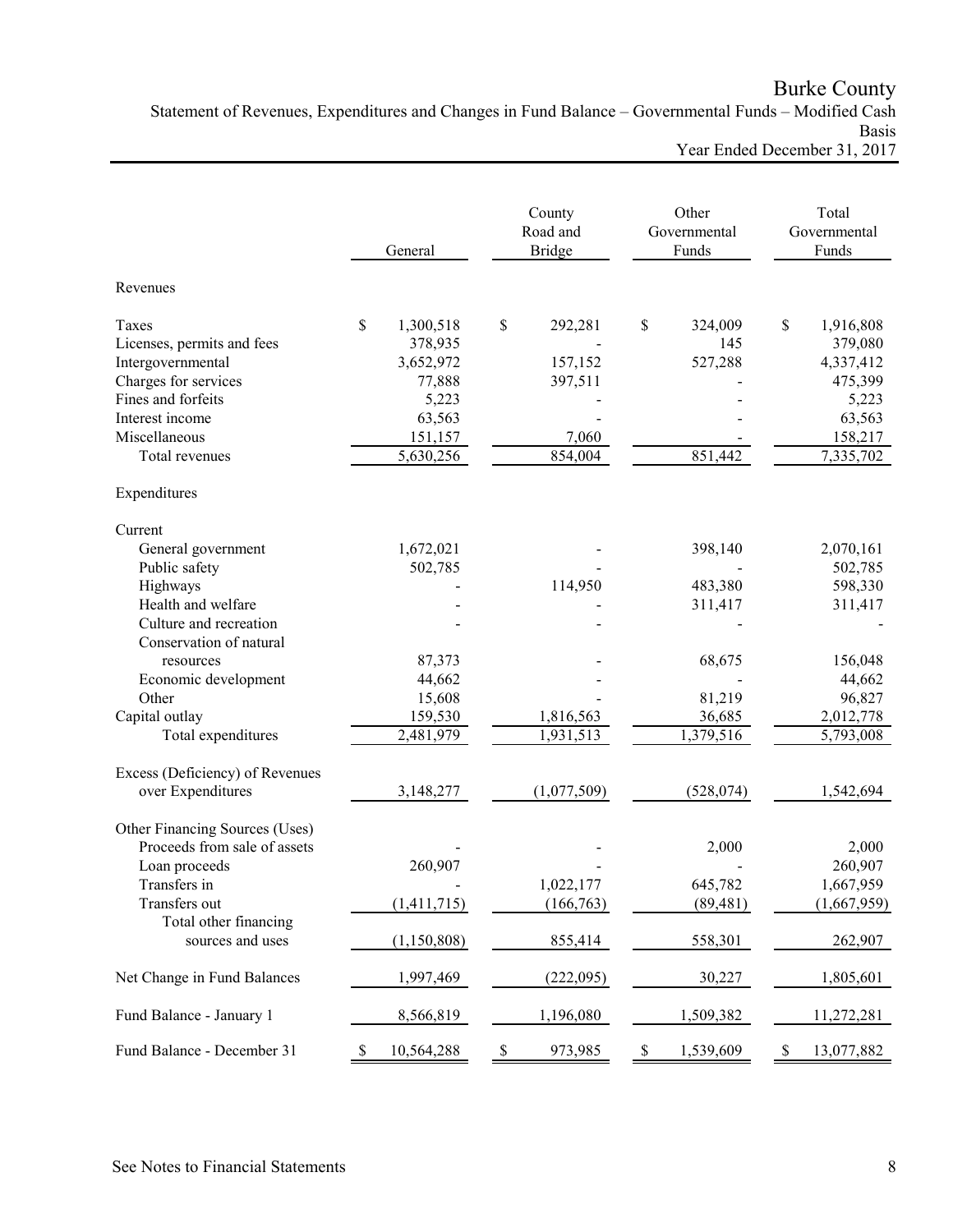Burke County

| Reconciliation of Governmental Funds Statement of Revenues, Expenditures and Changes in Fund Balances to |
|----------------------------------------------------------------------------------------------------------|
| the Statement of Activities – Modified Cash Basis                                                        |
| Year Ended December 31, 2017                                                                             |

| Net change in fund balance - total governmental funds                                                                                                                                                                                                                                                                                                                                                                                                                                             |                                                        | 1,805,601  |
|---------------------------------------------------------------------------------------------------------------------------------------------------------------------------------------------------------------------------------------------------------------------------------------------------------------------------------------------------------------------------------------------------------------------------------------------------------------------------------------------------|--------------------------------------------------------|------------|
| The change in net position reported for governmental activities in the<br>statement of activities is different because                                                                                                                                                                                                                                                                                                                                                                            |                                                        |            |
| Governmental funds report capital outlays as expenditures.<br>However, in the statement of activities, the cost of those<br>assets is allocated over their estimated useful lives and<br>reported as depreciation expense. This is the effect of capital<br>outlay, depreciation expense and other capital asset<br>transactions in the current period:<br>Current year capital outlay<br>Current year depreciation expense<br>Proceeds from sale of assets<br>Loss on disposal of capital assets | \$<br>2,012,778<br>(1,655,343)<br>(2,000)<br>(38, 912) | 316,523    |
| The issuance of long-term debt provides current financial resources<br>to governmental funds, but the issuance increases long-term<br>liabilities in the statement of net position                                                                                                                                                                                                                                                                                                                |                                                        | (260, 907) |
| The County recorded expenditures for a portion of a road that was<br>financed by the North Dakota Department of Transportation                                                                                                                                                                                                                                                                                                                                                                    |                                                        |            |
| Change in net position of governmental activities                                                                                                                                                                                                                                                                                                                                                                                                                                                 |                                                        | 1,861,217  |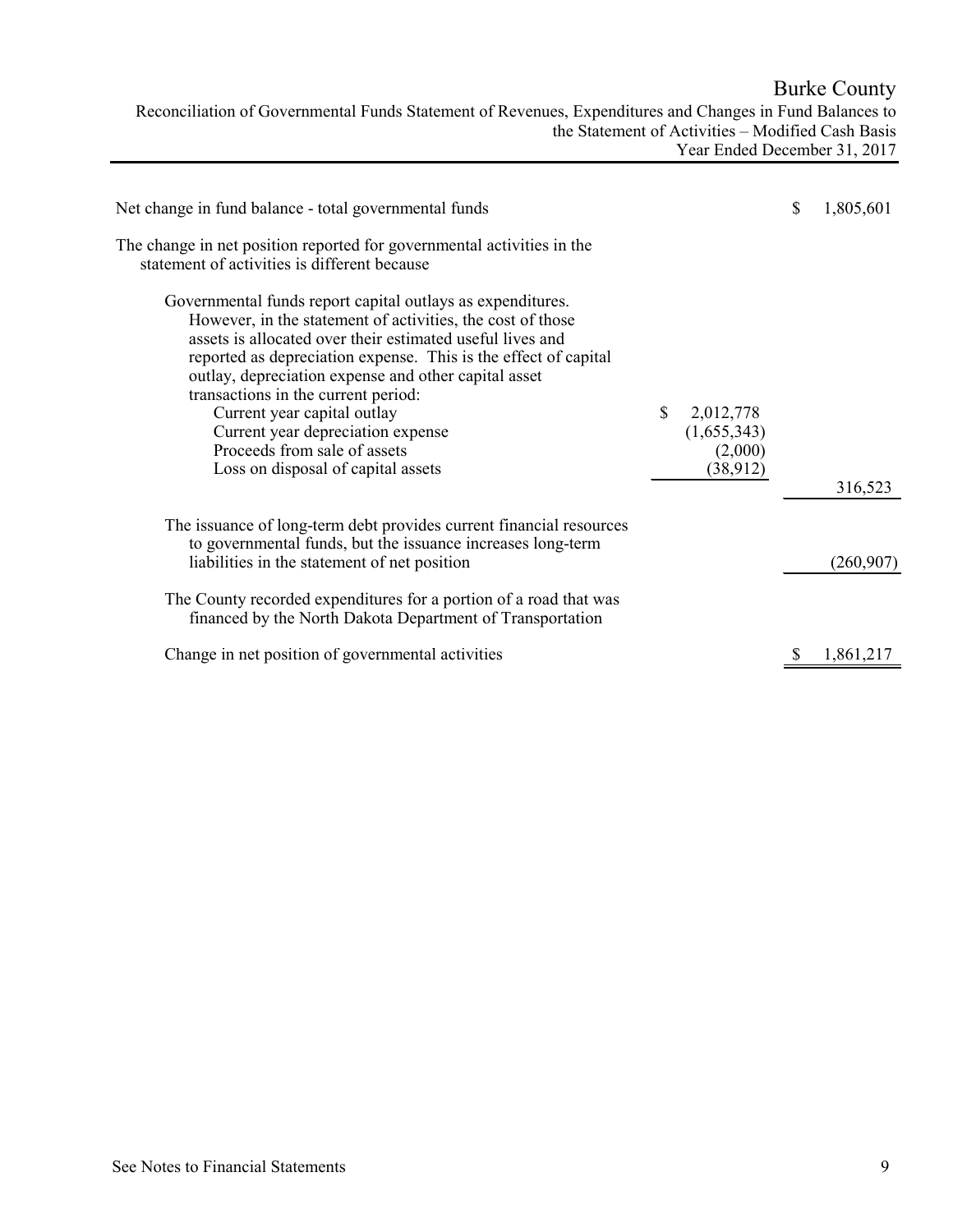| Assets                   |    |           |
|--------------------------|----|-----------|
| Cash and investments     |    | 1,136,548 |
| Liabilities              |    |           |
| Due to other governments | -S | 1,136,548 |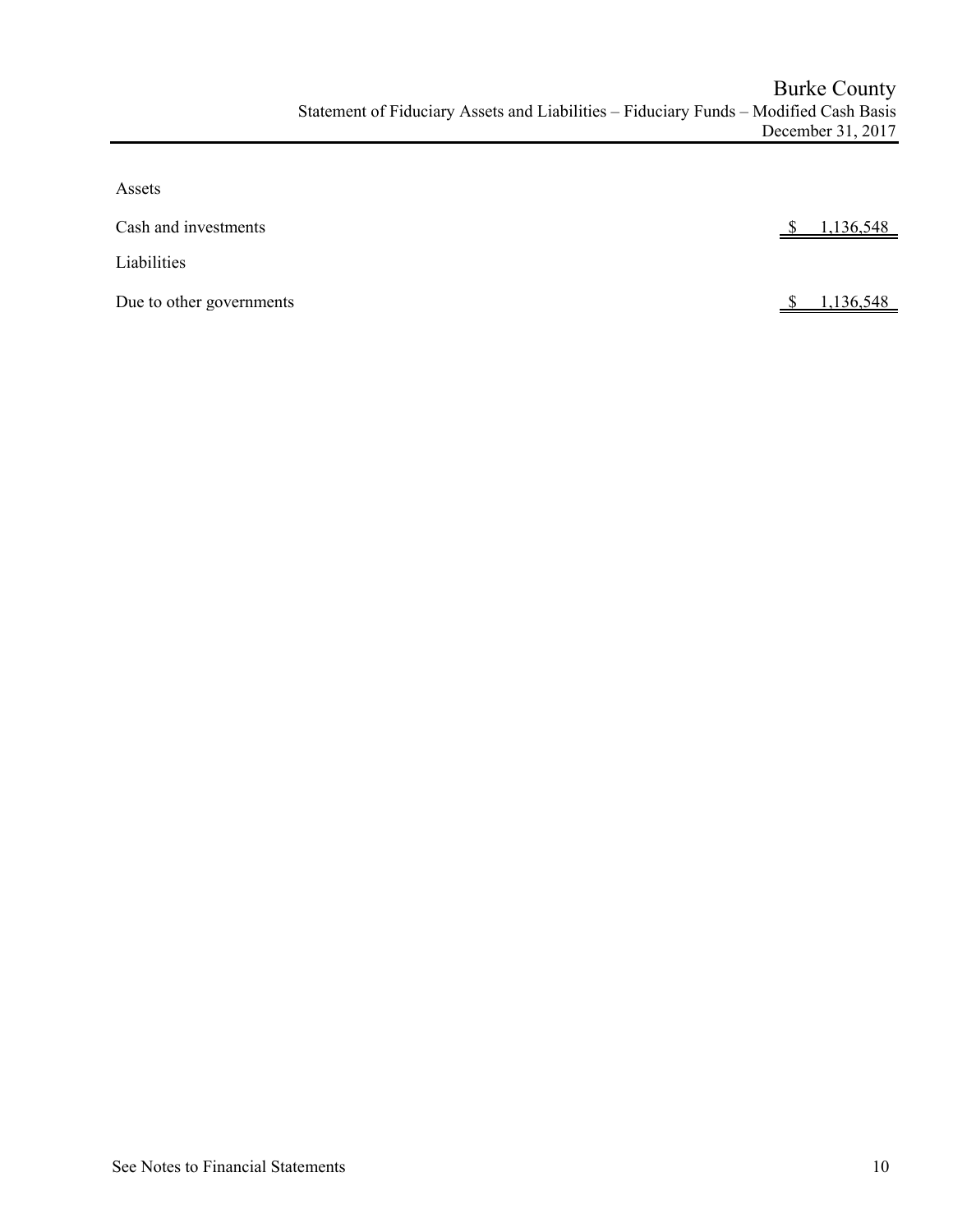# **Note 1 - Summary of Significant Accounting Policies**

### **Reporting Entity**

The accompanying financial statements present the activities of Burke County. The County has considered all potential component units for which the County is financially accountable and other organizations for which the nature and significance of their relationships with the County are such that exclusion would cause the County's financial statements to be misleading or incomplete. The Governmental Accounting Standards Board has set forth criteria to be considered in determining financial accountability. This criterion includes appointing a voting majority of an organization's governing body and (1) the ability of Burke County to impose its will on that organization or (2) the potential for the organization to provide specific financial benefits to, or impose specific financial burdens on Burke County.

Based on these criteria, the component units discussed below are included within the County's reporting entity because of the significance of its operational or financial relationship with the County.

## **Component Unit**

In conformity with a modified cash basis, the financial statements of the component unit has been included in the financial reporting entity as a discretely presented component unit.

Discretely Presented Component Unit – The component unit column in the combined financial statements includes the financial data of the County's component unit. This component unit is reported in a separate column to emphasize that it is legally separate from the County.

Burke County Water Resource District – The members of the governing board are appointed by the Board of County Commissioners and can be removed from office for just cause. The County Commission can approve, disapprove or amend the District's annual budget. The District has the authority to issue debt.

Component Unit Financial Statements- The financial statements of the discretely presented component unit are presented in the County's basic financial statements. Complete financial statements of the individual component unit can be obtained from the Burke County Auditor at P.O. Box 310, Bowbells, ND 58721.

### **Government-Wide and Fund Financial Statements**

Government-Wide Statements – The government-wide financial statements (i.e., the statement of net position and the statement of activities) report information on all of the nonfiduciary activities of the primary government and its component units. Governmental activities generally are financed through taxes, intergovernmental revenues, and non-exchange transactions. The primary government is reported separately from certain legally separate component units for which the primary government is financially accountable.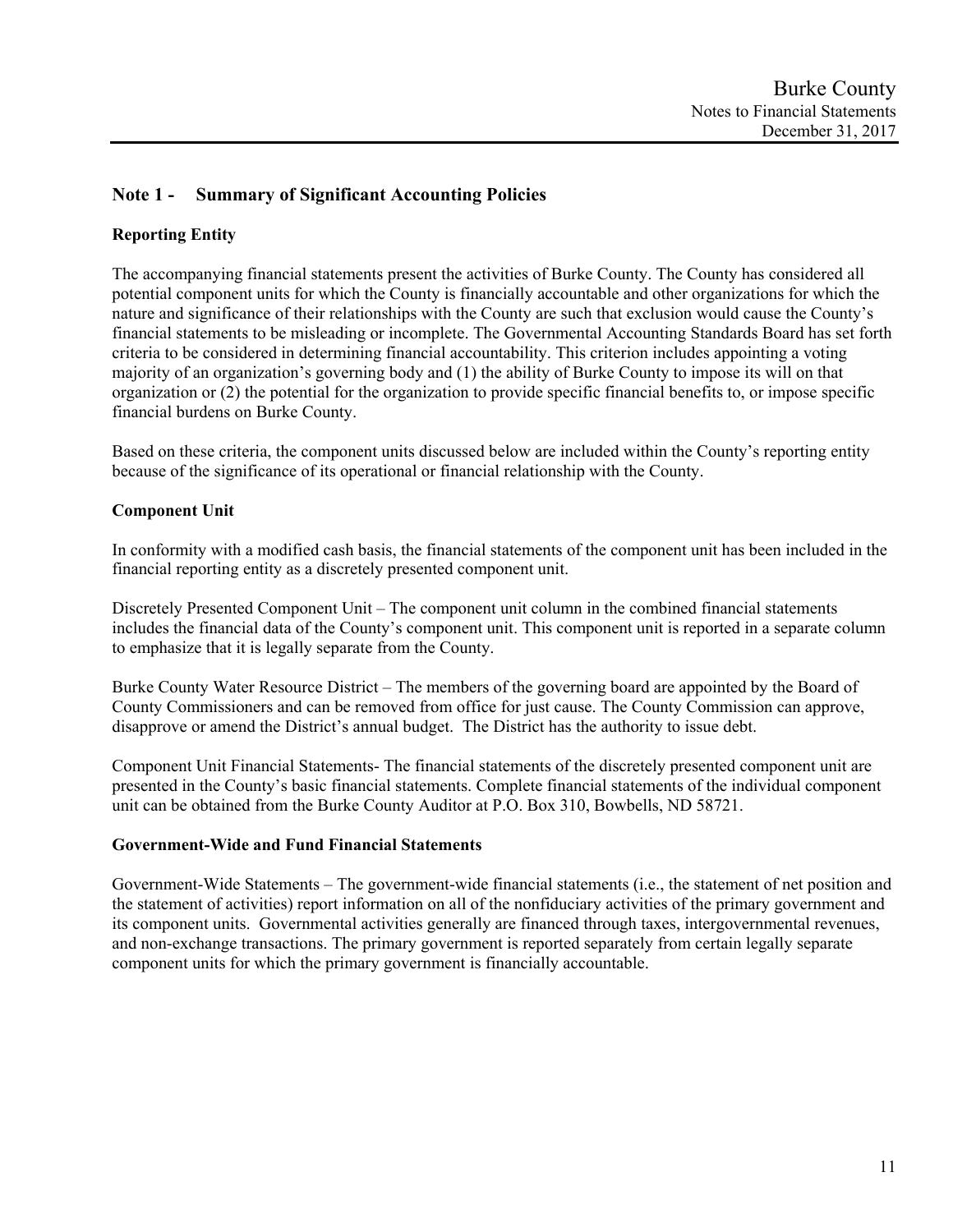The statement of activities demonstrates the degree to which the direct expenses of a given function or segment is offset by program revenues. Direct expenses are those that are clearly identifiable with a specific function or segment. Program revenues include 1) charges to customers or applicants who purchase, use, or directly benefit from goods, services, or privileges provided by a given function or segment and 2) grants and contributions that are restricted to meeting the operational or capital requirements of a particular function or segment. Taxes and other items not properly included among program revenues are reported as general revenues.

Separate financial statements are provided for governmental funds and fiduciary funds, even though the latter are excluded from the government-wide financial statements. Major individual governmental funds are reported as separate columns in the fund financial statements.

Fund Financial Statements – The fund financial statements provide information about the County's funds including its fiduciary funds. Separate statements for each fund category-governmental and fiduciary-are presented. The emphasis of fund financial statements is on major governmental funds, each displayed in a separate column. All remaining governmental funds are aggregated and reported as nonmajor funds.

### **Measurement Focus, Basis of Accounting, and Financial Statement Presentation**

Measurement focus is a term used to describe "how" transactions are recorded within the various financial statements. Basis of accounting refers to "when" revenues and expenditures or expenses are recognized in the accounts and reported in the financial statements, regardless of the measurement focus.

The government-wide and fiduciary fund financial statements are reported using the economic resources measurement focus and the modified cash basis of accounting. Under this method, revenue is recognized when collected rather than when earned, and expenditures are generally recognized when paid rather than when incurred.

Governmental funds are reported using the current financial resources measurement focus and the cash basis of accounting. Under this method, revenue is recognized when collected rather than when earned, and expenditures are generally recognized when paid rather than when incurred.

The County's basis of accounting differs from accounting principles generally accepted in the United States of America because certain items such as accounts receivable, accounts payable, and accrued expenses are not included in the financial statements under the cash basis of accounting. Only capital assets and long-term debt are recorded under the basis of accounting described above and are included on the statement of net position. Operating statements of these funds present increases (i.e., revenues and other financing sources) and decreases (i.e., expenditures and other financing uses) in net current assets.

If the County applied US GAAP, the fund financial statements for governmental funds would use the modified accrual basis of accounting. All government-wide financial statements would be presented on the accrual basis of accounting.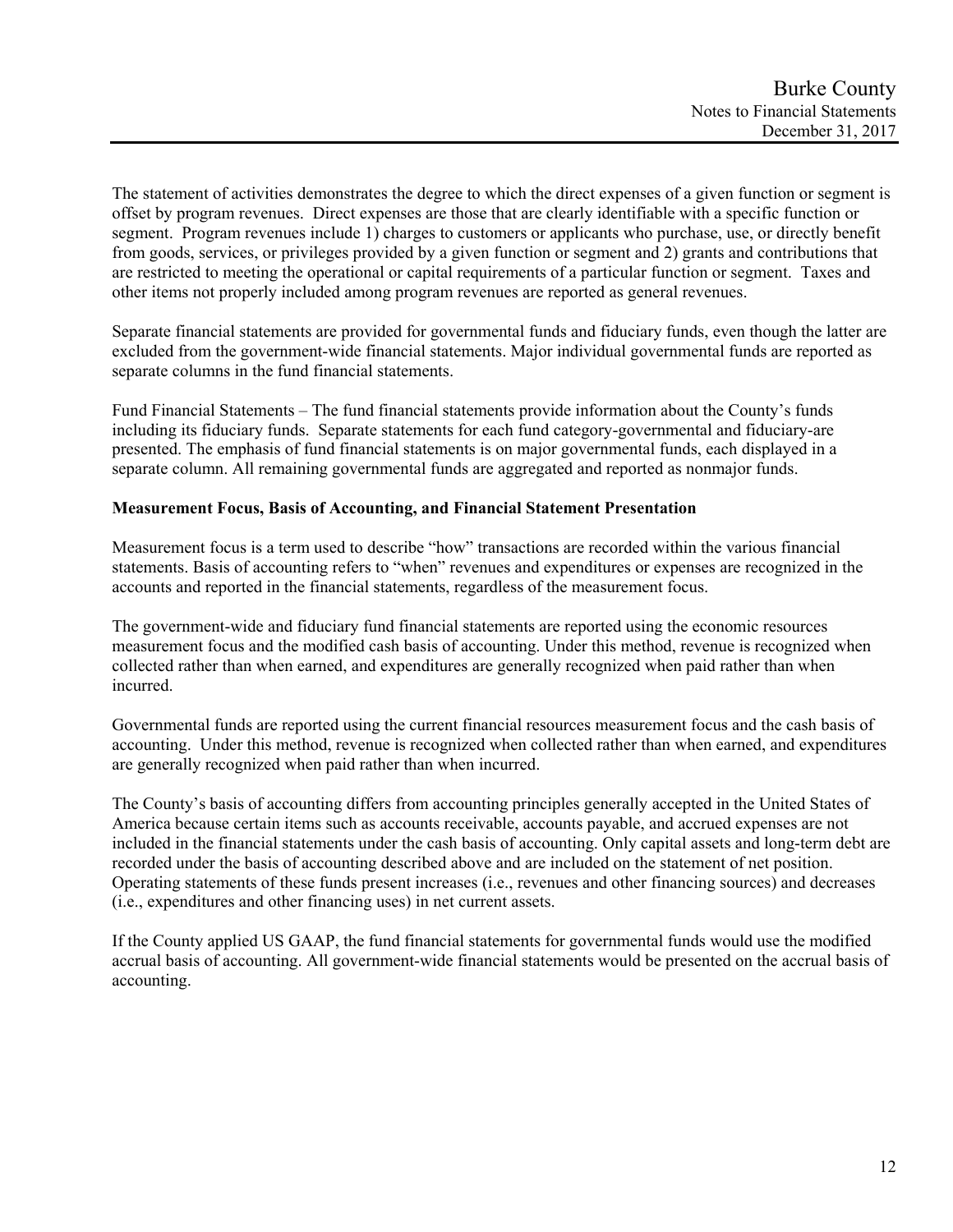The County reports the following major governmental funds:

General Fund – This is the County's primary operating fund. It accounts for all financial resources of the general government, except those required to be accounted for in another fund.

County Road and Bridge Fund – This fund accounts for the maintenance and repair of roads within the County.

Additionally, the County reports the following fund type:

Agency Funds – These funds account for assets by the County in a custodial capacity as an agent on behalf of others. The County's agency funds are used to account for property taxes collected on behalf of other governments.

The County follows the pronouncements of the Governmental Accounting Standards Board (GASB), which is the nationally accepted standard setting body for establishing accounting principles generally accepted in the United States of America for all governmental entities. For the government-wide financial statements, the District follows all applicable GASB pronouncements to the extent they are applicable to the modified cash basis of accounting.

As a general rule the effect of interfund activity has been eliminated from the government-wide financial statements. Exceptions to this general rule are payments-in-lieu of taxes where the amounts are reasonably equivalent in value to the interfund services provided. Elimination of these charges would distort the direct costs and program revenues reported for the various functions concerned.

Amounts reported as program revenue include 1) charges to customers or applicants for goods, services, or privileges provided, 2) operating grants and contributions, and 3) capital grants and contributions, including special assessments. Internally dedicated resources are reported as general revenues rather than as program revenues. Likewise, general revenues include all taxes.

### **Equity Classifications**

### **Government-Wide Statements**

Equity is classified as net position and is displayed in three components:

Net investment in capital assets – Consists of capital assets, including restricted capital assets, net of accumulated depreciation (if applicable) and reduced by the outstanding balances of any bonds, mortgages, notes, or other borrowings that are attributable to the acquisition, construction, or improvement of those assets.

Restricted net position – Consists of net position with constraints placed on their use either by (a) external groups such as creditors, grantors, contributors, or laws and regulations of other governments; or (b) law through constitutional provisions or enabling legislation.

Unrestricted net position – All other net position that do not meet the definition of "restricted" or "net investment in capital assets."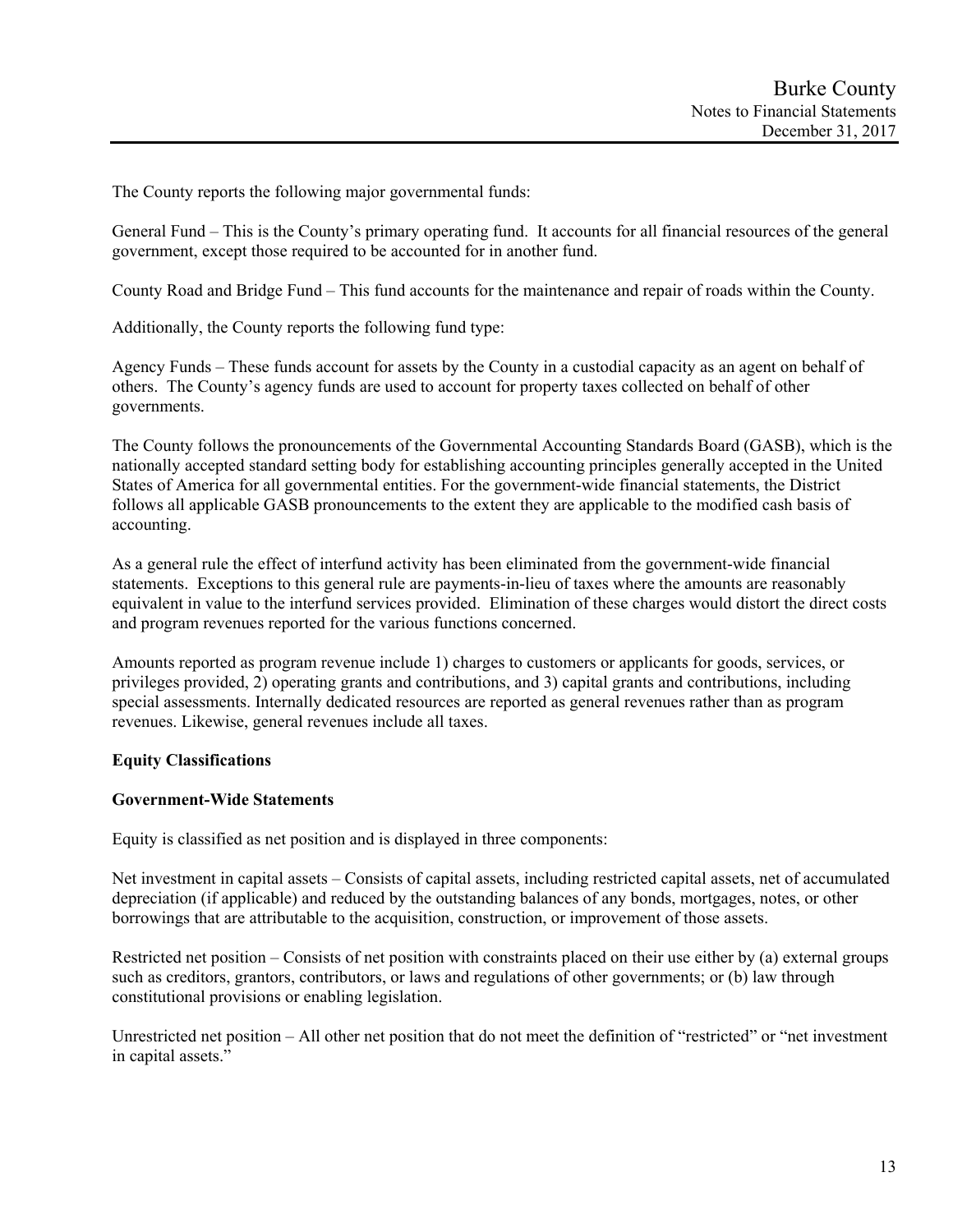### **Fund Balance Classification Policies and Procedures**

The County classifies governmental fund balances as follows:

- Nonspendable includes fund balance amounts that cannot be spent either because it is not in spendable form or because of legal or contractual constraints.
- Restricted includes fund balance amounts that are constrained for specific purposes which are externally imposed by providers, such as creditors or amounts constrained due to constitutional provisions or enabling legislation.
- Committed includes fund balance amounts that are constrained for specific purposes that are internally imposed by the government through formal action of the highest level of decision making authority and does not lapse at year-end.
- Assigned includes fund balance amounts that are intended to be used for specific purposes that are neither considered restricted or committed. Fund Balance may be assigned by management.
- Unassigned includes positive fund balance within the General Fund which has not been classified within the above-mentioned categories and negative fund balances in other governmental funds.

The County uses restricted amounts first when both restricted and unrestricted fund balance is available unless there are legal documents/contracts that prohibit doing this, such as a grant agreement requiring dollar for dollar spending. Additionally, the government would first use committed, then assigned, and lastly unassigned amounts of unrestricted fund balance when expenditures are made.

When both restricted and unrestricted resources are available for use, it is the County's policy is to use restricted resources first, then unrestricted resources as they are needed.

### **Cash and Investments**

Cash includes amounts in demand deposits and money market accounts. Deposits must either be deposited with the Bank of North Dakota or in other financial institutions situated and doing business within the state. Deposits, other than with the Bank of North Dakota, must be fully insured or secured with pledges of securities equal to 110% of the uninsured balance.

The investments consist of certificates of deposit, with maturity dates in excess of 90 days, stated at fair value.

### **Interfund Transactions**

In the governmental fund statements, transactions that constitute reimbursements to a fund for expenditures initially made from it that are properly applicable to another fund, are recorded as expenditures in the reimbursing fund and as reductions of expenditures in the fund that is reimbursed.

All other interfund transactions, except reimbursements, are reported as transfers.

In the government-wide financial statements, interfund transactions have been eliminated.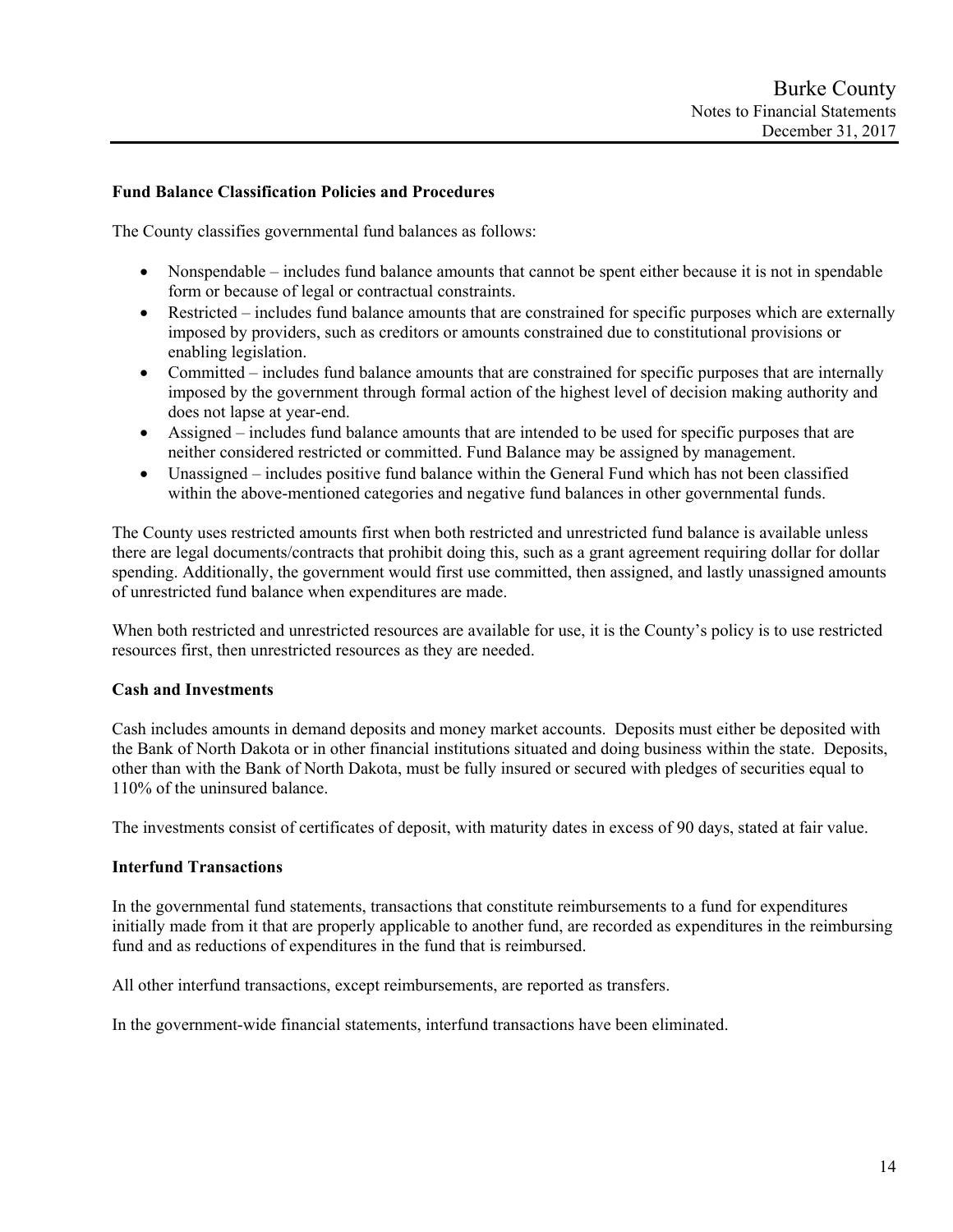## **Capital Assets**

Capital assets, which include property, plant, and equipment, are reported in the government-wide financial statements. Capital assets are defined by the government as assets with an initial, individual cost of more than \$5,000. Such assets are recorded at historical cost or estimated historical cost if purchased or constructed. Donated capital assets are recorded at estimated fair market value at the date of donation.

General infrastructure assets consist of the road and bridge projects constructed since January 1, 2004 and are reported at historical cost. The costs of normal maintenance and repairs that do not add to the value of the asset or materially extend assets lives are not capitalized.

Major outlays for capital assets and improvements are capitalized as projects are constructed. Interest incurred during the construction phase of capital assets is not capitalized.

Capital assets are depreciated using the straight-line method over the following estimated useful lives:

| Assets                                                                                | Years                       |
|---------------------------------------------------------------------------------------|-----------------------------|
| <b>Buildings</b><br>Office equipment<br>Vehicles and road equipment<br>Infrastructure | 50<br>$6 - 20$<br>$30 - 50$ |
|                                                                                       |                             |

### **Pension**

For purposes of measuring the net pension liability and pension expense, information about the fiduciary net position of the North Dakota Public Employees Retirement System (NDPERS) and additions to/deductions from NDPERS's fiduciary net position have been determined on the same basis as they are reported by NDPERS. For this purpose, benefit payments (including refunds of employee contributions) are recognized when due and payable in accordance with the benefit terms. Investments are reported at fair value. The net pension liability is not reported under the modified cash basis of accounting, but the information disclosed in the pension footnote, Note 10, is shown as additional information to the users of the financial statements.

## **Note 2 - Legal Compliance - Budgets**

The County commission adopts an "appropriated budget" on the modified cash basis of accounting. The County auditor prepares an annual budget for the General Fund and each special revenue fund of the County. NDCC 11- 23-02. The budget includes proposed expenditures and means of financing them. The current budget, except for property taxes, may be amended throughout the year for revenues or appropriations anticipated when the budget was prepared. NDCC 57-15-31.1. Each budget is controlled by the County auditor at the revenue and expenditure function/object level. All appropriations lapse at year-end. When expenditures are in excess of appropriations the County will fund these items through revenues in excess of budget, cash reserves of the fund, or from a cash transfer from other funds.

The County holds public hearings regarding disbursements. All tax levies and all taxes shall be levied in specific amounts and shall not exceed the amount specified in the published estimates. NDCC 11-23-04. The County commissioners meet on or before October to determine the amount of taxes that shall be levied for County purposes and shall levy all such taxes in specific amounts. NDCC 11-23-05.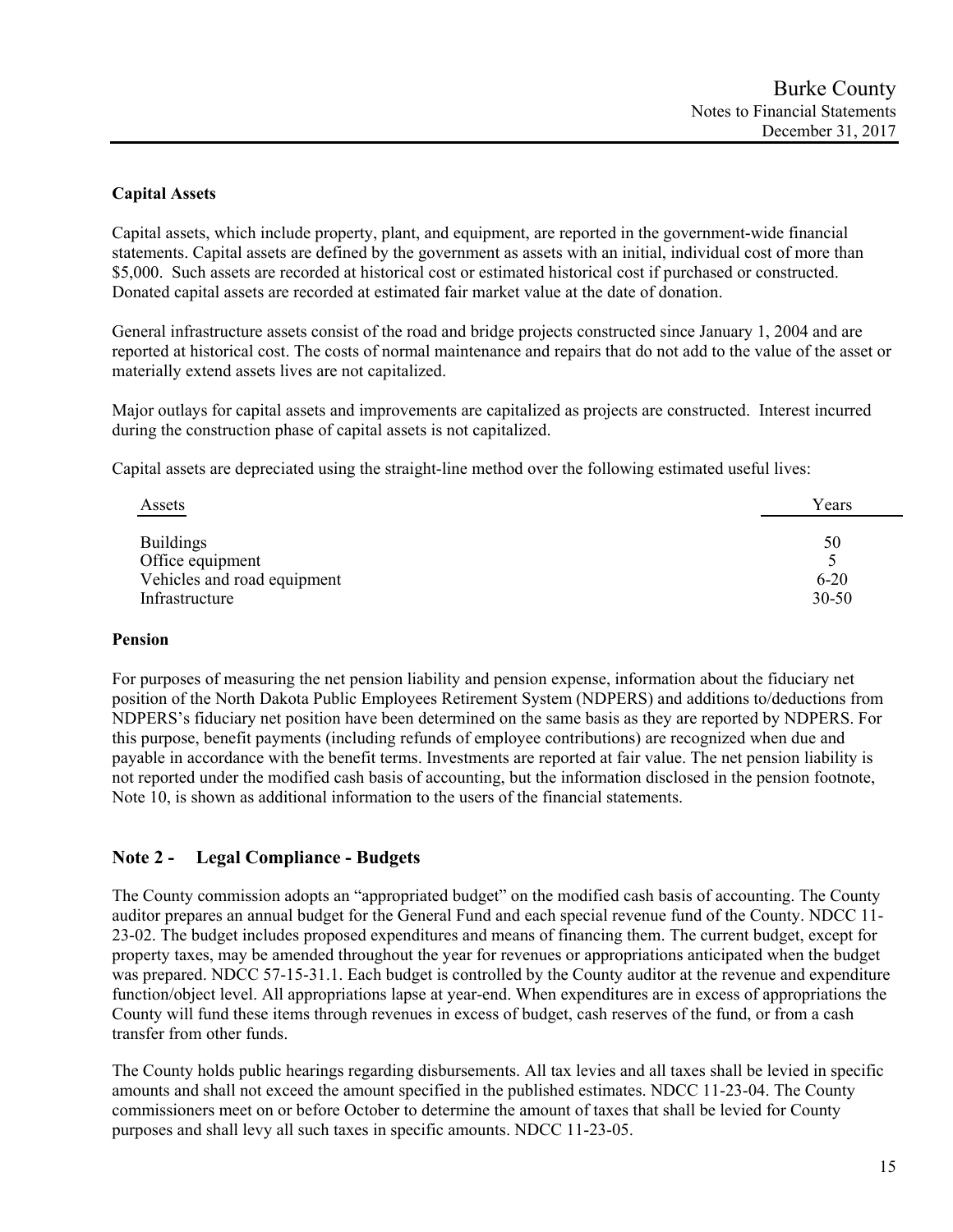## **Note 3 - Deposits**

In accordance with North Dakota Statutes, the County maintains deposits at the depository banks designated by the governing board. All depositories are members of the Federal Reserve System.

Deposits must either be deposited with the Bank of North Dakota or in other financial institutions situated and doing business within the state. Deposits, other than with the Bank of North Dakota, must be fully insured or bonded. In lieu of a bond, a financial institution may provide a pledge of securities equal to 110% of the deposits not covered by insurance or bonds.

Authorized collateral includes bills, notes, or bonds issued by the United States government, its agencies or instrumentalities, all bonds and notes guaranteed by the United States government, Federal land bank bonds, bonds, notes, warrants, certificates of indebtedness, insured certificates of deposit, shares of investment companies registered under the Investment Companies Act of 1940, and all other forms of securities issued by the State of North Dakota, its boards, agencies or instrumentalities or by any county, city, township, school district, park district, or other political subdivision of the State of North Dakota whether payable from special revenues or supported by the full faith and credit of the issuing body and bonds issued by another state of the United States or such other securities approved by the banking board.

At December 31, 2017, the County's bank balances were covered by FDIC, or collateralized with securities held by the pledging financial institution's agent in the government's name.

At December 31, 2017, Burke County Water Resource District, a discretely presented component unit of Burke County, had deposits with a bank balance and carrying balance of \$20,343. The bank balances were covered by Federal Depository Insurance.

Interest Rate Risk – The County does not have a formal investment policy that limits investments as a means of managing its exposure to fair value losses arising from changing interest rates. The following shows the investments by type, amount and duration at December 31, 2017:

|                            | Less Than<br>1 Year | 1-5 Years | 5-10 Years |                          |  | More Than<br>10 Years |                          |  | Total |           |
|----------------------------|---------------------|-----------|------------|--------------------------|--|-----------------------|--------------------------|--|-------|-----------|
| Certificates of<br>Deposit | 5,403,675           | 2,076,940 |            | $\overline{\phantom{a}}$ |  |                       | $\overline{\phantom{a}}$ |  |       | 7,480,615 |

Investments of the Burke County Water Resource Board, a discretely presented component unit of Burke County, consisted of certificates of deposit totaling \$10,000 that mature in less than one year.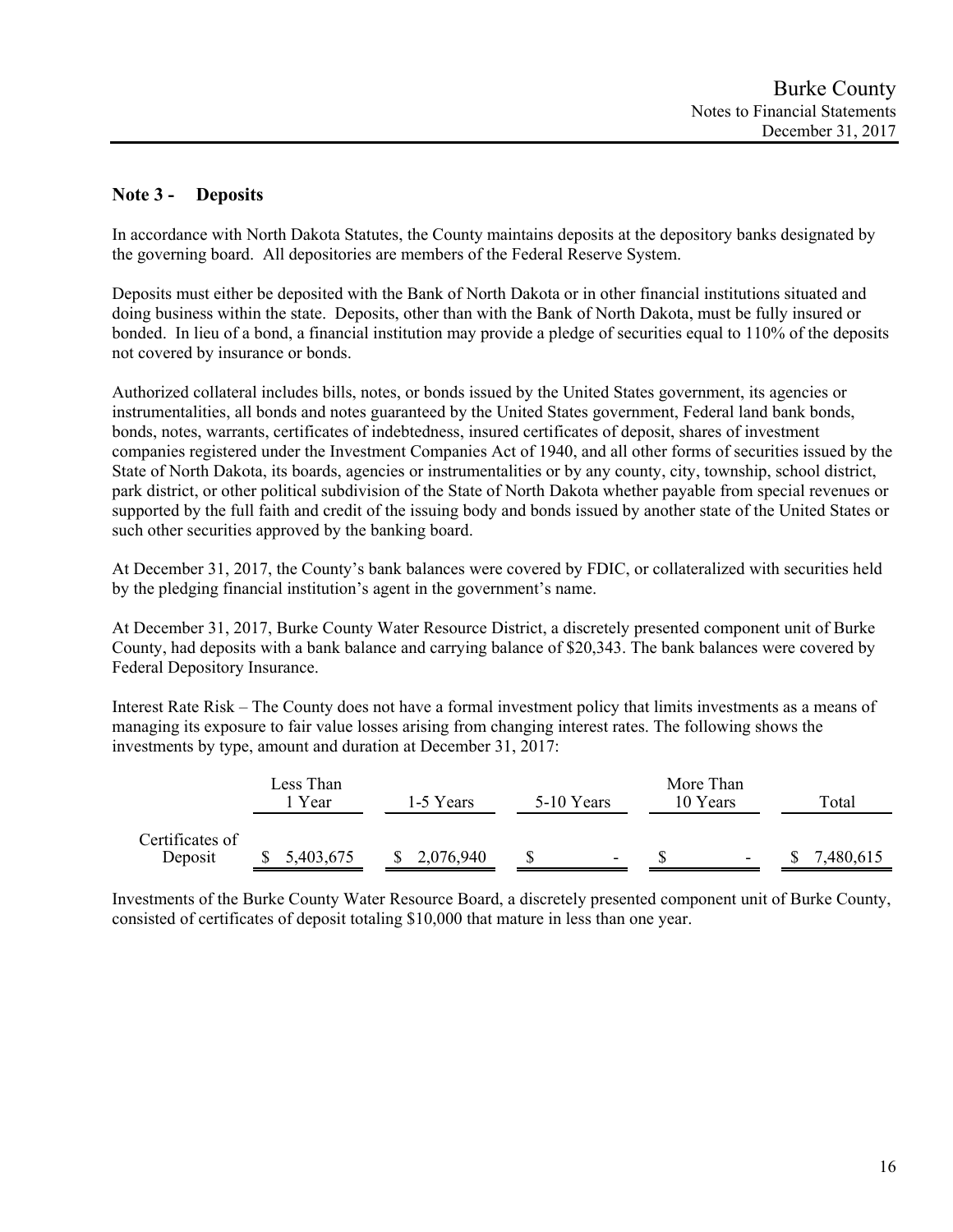## **Credit Risk**

The County may invest idle funds as authorized in North Dakota Statutes, as follows:

- a) Bonds, treasury bills and notes, or other securities that are a direct obligation insured or guaranteed by, the treasury of the United States, or its agencies, instrumentalities, or organizations created by an Act of Congress.
- b) Securities sold under agreements to repurchase written by a financial institution in which the underlying securities for the agreement to repurchase are the type listed above.
- c) Certificates of Deposit fully insured by the federal deposit insurance corporation.
- d) Obligations of the state.

#### **Concentration of Credit Risk**

The County does not have a limit on the amount the district may invest in any one issuer.

## **Note 4 - Property Tax Revenue**

The County treasurer acts as an agent to collect property taxes levied in the County for all taxing authorities. Any material collections are distributed after the end of the month.

Property taxes are levied as of January 1. The property taxes attach as an enforceable lien on property on January 1. The tax levy may be paid in two installments: the first installment includes one-half of the real estate taxes and all the special assessments; the second installment is the balance of the real estate taxes. The first installment is due by March 1 and the second installment is due by October 15. A 5% discount is allowed if all taxes and special assessments are paid by February 15. After the due dates, the bill becomes delinquent and penalties are assessed.

Most property owners choose to pay property taxes and special assessments in a single payment on or before February 15 and receive the 5% discount on the property taxes.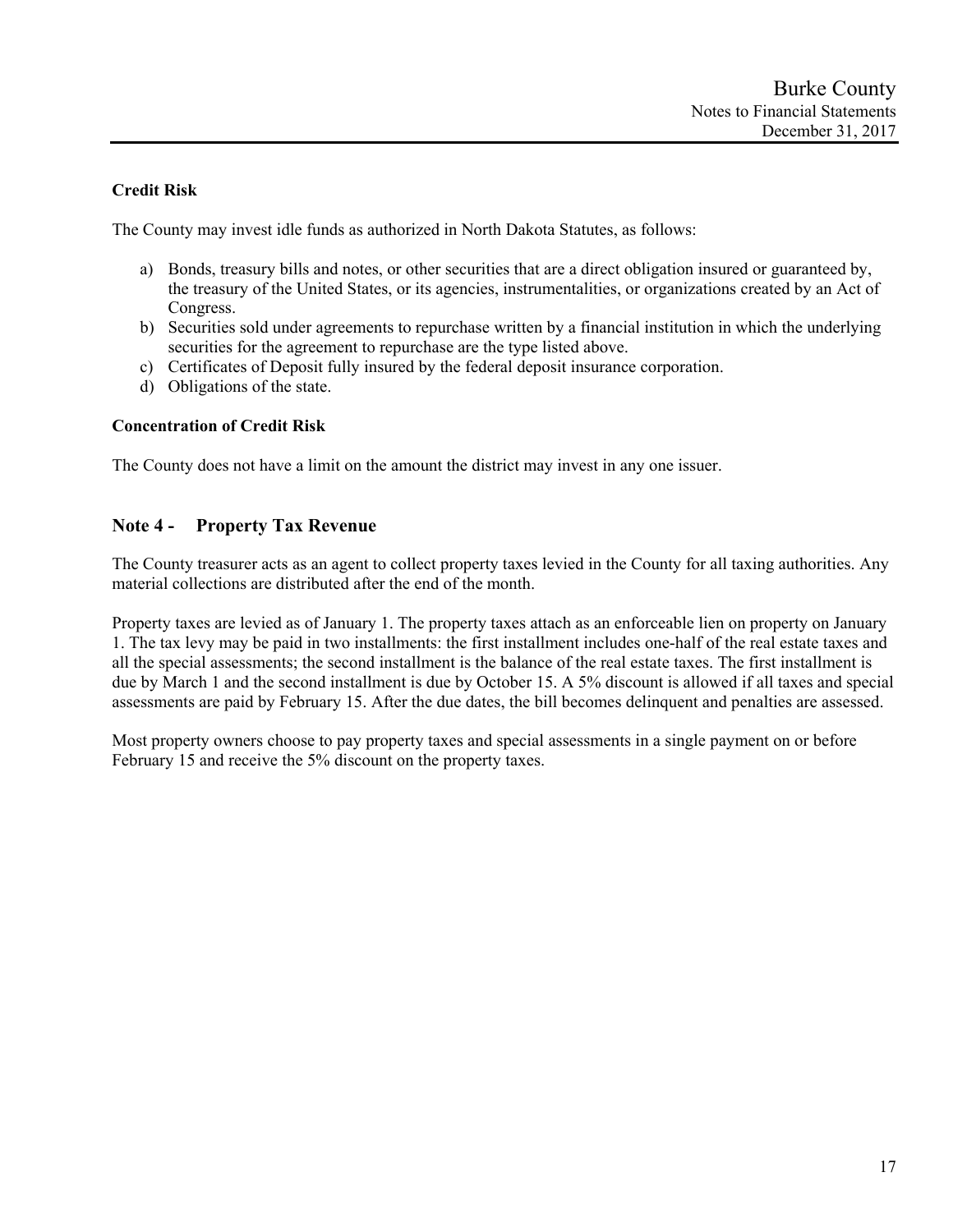# **Note 5 - Capital Assets**

The following is a summary of changes in capital assets for the years ended December 31, 2017:

| Governmental Activities                          | Balance<br>January 1 | Increases                   | Decreases        | Balance<br>December 31        |
|--------------------------------------------------|----------------------|-----------------------------|------------------|-------------------------------|
| Capital assets not being depreciated             |                      |                             |                  |                               |
| Land                                             | \$<br>4,043          | \$                          | \$               | \$<br>4,043                   |
| Construction in progress                         | 8,605,264            | 1,538,675                   | 10,110,253       | 33,686                        |
| Total capital assets not being                   |                      |                             |                  |                               |
| depreciated                                      | 8,609,307            | 1,538,675                   | 10,110,253       | 37,729                        |
| Capital assets being depreciated                 |                      |                             |                  |                               |
| <b>Buildings</b>                                 | 793,045              |                             |                  | 793,045                       |
| Furniture and equipment                          | 44,042               | 32,990                      |                  | 77,032                        |
| Vehicles and equipment                           | 2,275,774            | 441,113                     | 241,053          | 2,475,834                     |
| Infrastructure                                   | 19,105,718           | 10,110,254                  |                  | 29,215,972                    |
| Total capital assets, being                      |                      |                             |                  |                               |
| depreciated                                      | 22,218,579           | 10,584,357                  | 241,053          | 32,561,883                    |
| Less accumulated depreciation for                |                      |                             |                  |                               |
| <b>Buildings</b>                                 | 457,301              | 13,441                      |                  | 470,742                       |
| Furniture and equipment                          | 44,042               | 2,699                       |                  | 46,741                        |
| Vehicles and equipment                           | 1,160,663            | 354,474                     | 200,140          | 1,314,997                     |
| Infrastructure                                   | 5,327,618            | 1,284,729                   |                  | 6,612,347                     |
| Total accumulated                                |                      |                             |                  |                               |
| depreciation                                     | 6,989,624            | 1,655,343                   | 200,140          | 8,444,827                     |
| Total capital assets being                       |                      |                             |                  |                               |
| depreciated, net                                 | 15,228,955           | 8,929,014                   | 40,913           | 24,117,056                    |
|                                                  |                      |                             |                  |                               |
| Governmental activities -<br>capital assets, net | 23,838,262           | 10,467,689<br><sup>\$</sup> | 10,151,166<br>-S | 24, 154, 785<br><sup>\$</sup> |

Depreciation expense was charged to functions/programs of the County as follows:

| Governmental Activities                                 |                                     |
|---------------------------------------------------------|-------------------------------------|
| General government<br>Public safety<br>Highways         | \$<br>16,140<br>76,528<br>1,562,675 |
| Total depreciation expense -<br>governmental activities | 1,655,343                           |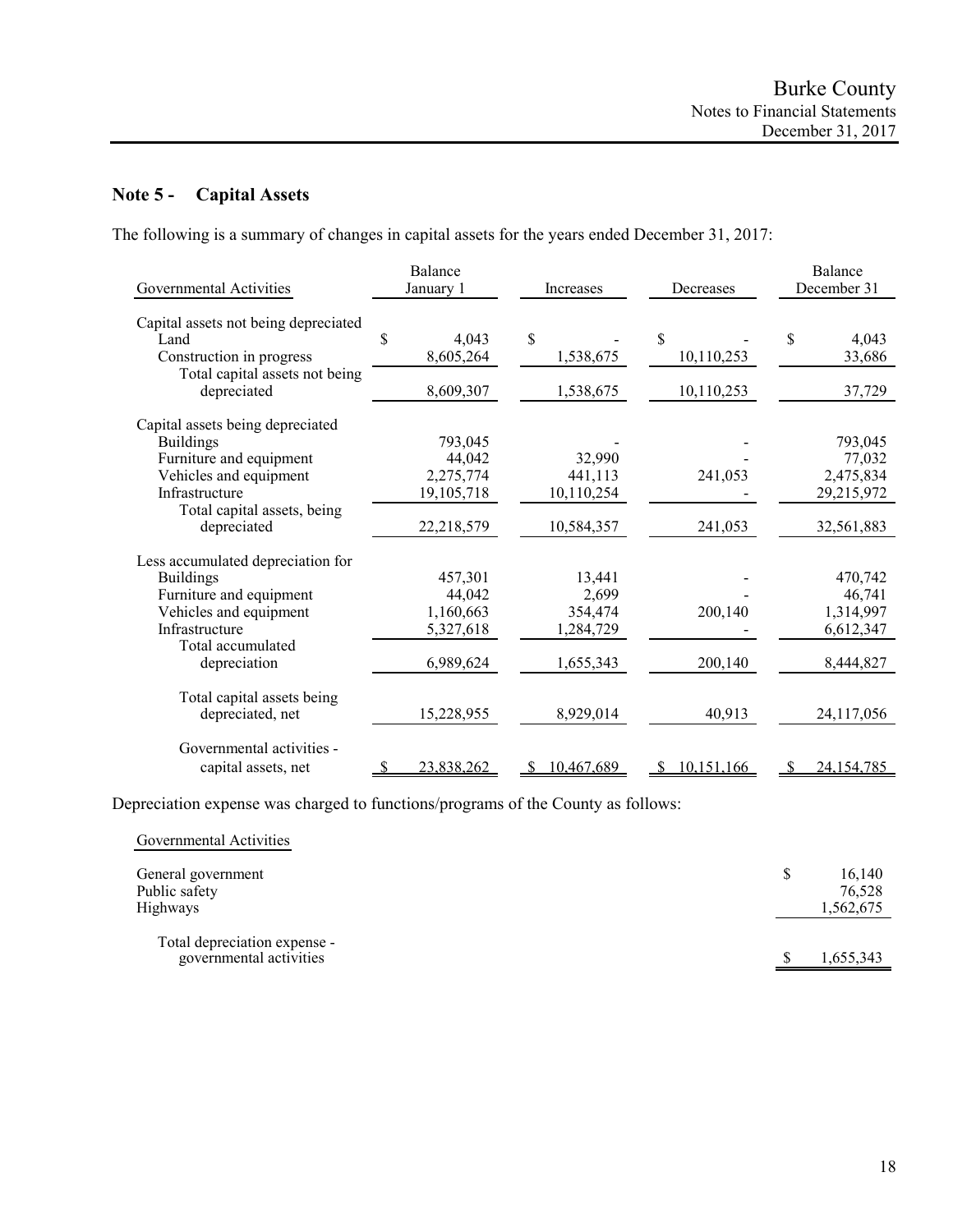## **Note 6 - Transfers**

The following is a reconciliation between transfers in and transfers out as reported in the basic financial statements for the years ended December 31, 2017:

| Funds                                                              | Transfers<br><sup>In</sup>     | Transfers<br>Out               |
|--------------------------------------------------------------------|--------------------------------|--------------------------------|
| General Fund<br>County Road and Bridge<br>Other Governmental Funds | S<br>-<br>1,022,177<br>645,782 | 1,411,715<br>166,763<br>89,481 |
| Total transfers                                                    | 1,667,959                      | 1,667,959                      |

The inter-fund transfers consist of budgeted transfers and transfers of interest income allocated to the funds.

## **Note 7 - Long-Term Liabilities**

During the year ended December 31, 2017, the following changes occurred in liabilities reported as long-term debt:

|                             | Balance                  | Additions |                          | <b>Balance</b> | Due Within               |
|-----------------------------|--------------------------|-----------|--------------------------|----------------|--------------------------|
|                             | January                  | Decreases |                          | December 31    | One Year                 |
| Certificate of indebtedness | $\overline{\phantom{0}}$ | 260.907   | $\overline{\phantom{a}}$ | 260.907        | $\overline{\phantom{0}}$ |

Outstanding debt at December 31, 2017 consists of the following:

\$260,907 Certificate of Indebtedness Series 2017 - due in interest only payments through December 28, 2017, variable interest rate (1.75% at December 31, 2017); principal and interest monthly installments of \$2,372 beginning January 28, 2019 through December 28, 2028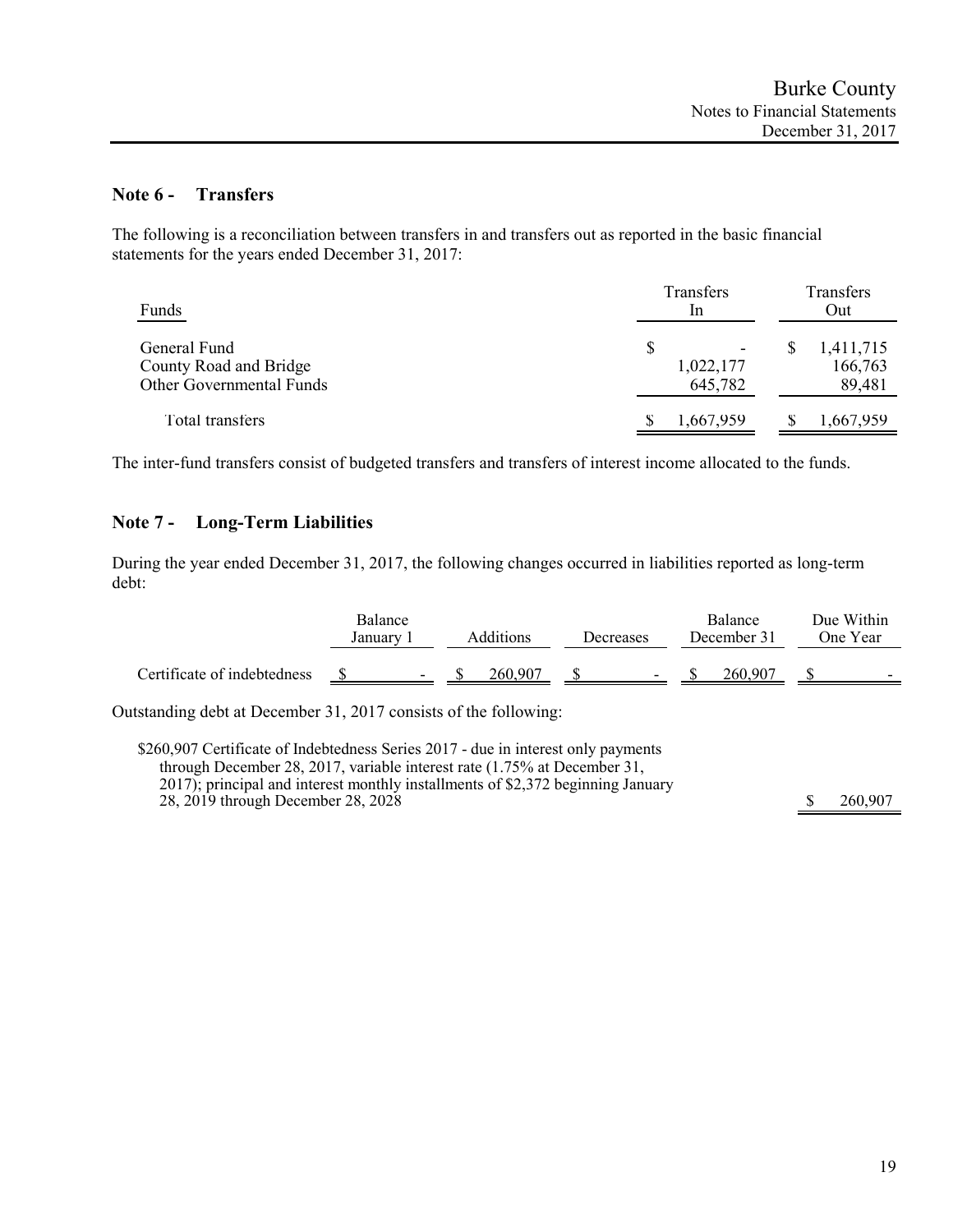Debt service requirements on long-term debt at December 31, 2017 are as follows:

|                         |           | Certificate of Indebtedness |          |        |
|-------------------------|-----------|-----------------------------|----------|--------|
| Year Ending December 31 | Principal |                             | Interest |        |
| 2018                    | \$        |                             | \$       | 4,566  |
| 2019                    |           | 24,086                      |          | 4,373  |
| 2020                    |           | 24,511                      |          | 3,948  |
| 2021                    |           | 24,943                      |          | 3,516  |
| 2022                    |           | 25,383                      |          | 3,076  |
| Thereafter              |           | 161,984                     |          | 8,771  |
|                         |           |                             |          |        |
|                         |           | 260,907                     |          | 28,250 |

## **Note 8 - Related Organization**

Burke County is also responsible for levying a property tax for the senior citizens and the Historical Society but the County's accountability for these entities does not extend beyond levying the tax. In 2017, the County remitted the following amounts to these entities:

| Organization                                 | Balance |                 |
|----------------------------------------------|---------|-----------------|
| Senior citizens<br><b>Historical Society</b> |         | 83,020<br>8.344 |

## **Note 9 - Risk Management**

Burke County is exposed to various risks of loss relating to torts; theft of, damage to, and destruction of assets; errors and omissions; injuries to employees; and natural disasters. During the year ended December 31, 2017, the County managed its risks as follows:

### **Liability Insurance**

In 1986 state agencies and political subdivisions of the State of North Dakota joined together to form the North Dakota Insurance Reserve Fund (NDIRF), a public entity risk pool currently operating as a common risk management and insurance program for the state and over 2,000 political subdivisions. Burke County pays an annual premium to NDIRF for its general liability, auto, and inland marine insurance coverage. The coverage by NDIRF is limited to losses of two million dollars per occurrence for general liability and automobile coverage and to \$2,533,767 for inland marine coverage.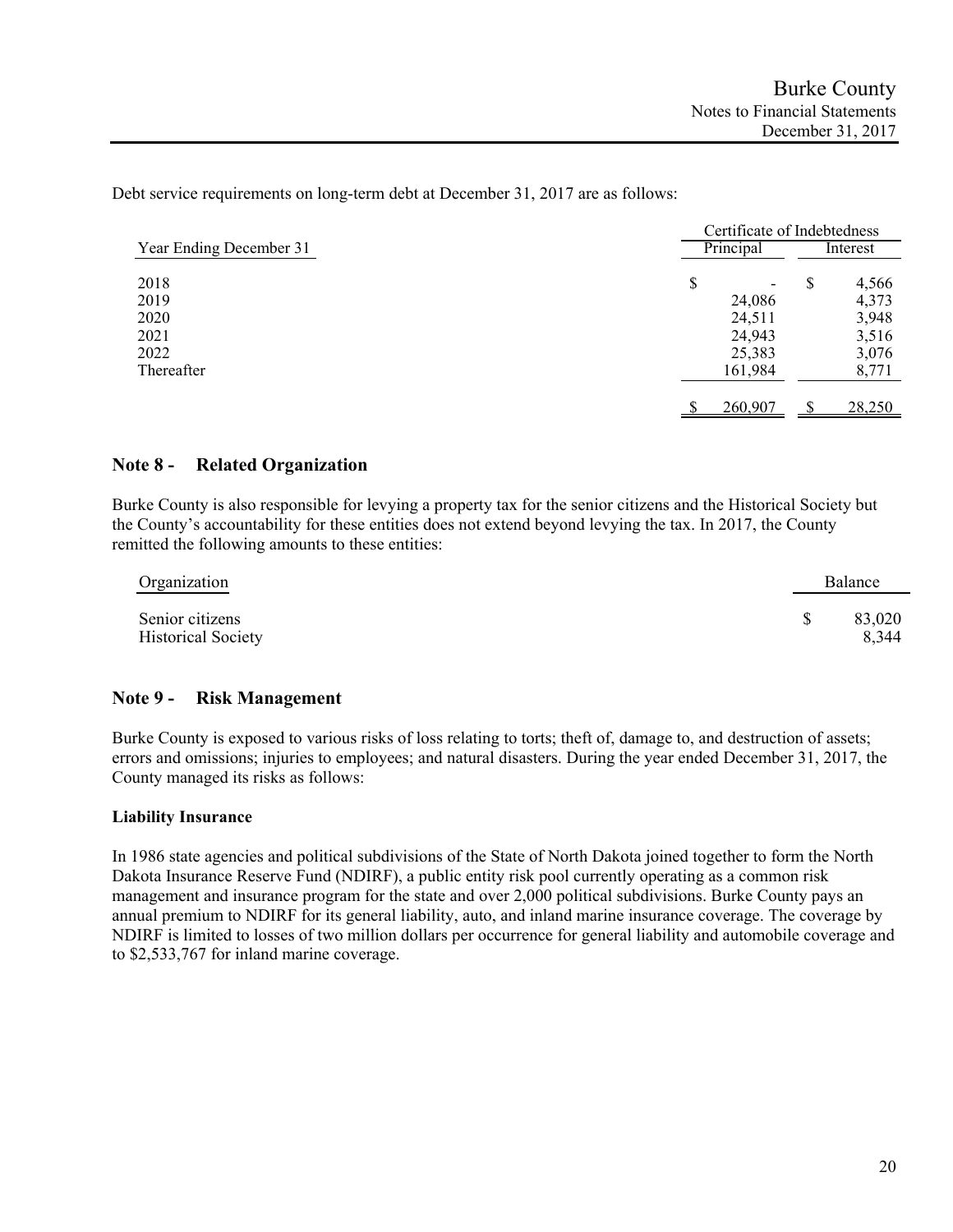#### **Property and Bond Insurance**

Burke County also participates in the North Dakota Fire and Tornado Fund and the State Bonding Fund. Burke County pays an annual premium to the Fire and Tornado Fund to cover property damage to buildings and personal property. Replacement cost coverage is provided by estimating replacement cost in consultation with the Fire and Tornado Fund. The Fire and Tornado Fund is reinsured by a third-party insurance carrier for losses in excess of one million dollars per occurrence during a 12-month period. The State Bonding Fund currently provides Burke County with blanket fidelity bond coverage in the amount of \$2,000,000 for its employees. The State Bonding Fund does not currently charge any premium for this coverage.

Burke County has workers compensation with the North Dakota Workforce Safety and Insurance. The County pays for a single policy health insurance from a commercial insurance carrier.

Settled claims resulting from these risks have not exceeded insurance coverage in any of the past three years.

## **Note 10 - Pension Plan**

#### **North Dakota Public Employees Retirement System (Main System)**

The following brief description of NDPERS is provided for general information purposes only. Participants should refer to NDCC Chapter 54-52 for more complete information.

NDPERS is a cost-sharing multiple-employer defined benefit pension plan that covers substantially all employees of the State of North Dakota, its agencies and various participating political subdivisions. NDPERS provides for pension, death and disability benefits. The cost to administer the plan is financed through the contributions and investment earnings of the plan.

Responsibility for administration of the NDPERS defined benefit pension plan is assigned to a Board comprised of seven members. The Board consists of a Chairman, who is appointed by the Governor; one member appointed by the Attorney General; one member appointed by the State Health Officer; three members elected by the active membership of the NDPERS system; and one member elected by the retired public employees. Effective July 1, 2015, the board was expanded to include two members of the legislative assembly appointed by the chairman of the legislative management.

### **Pension Benefits**

Benefits are set by statute. NDPERS has no provisions or policies with respect to automatic and ad hoc postretirement benefit increases. Member of the Main System are entitled to unreduced monthly pension benefits beginning when the sum of age and years of credited service equal or exceed 85 (Rule of 85), or at normal retirement age (65). For members hired on or after January 1, 2016 the Rule of 85 will be replaced with the Rule of 90 with a minimum age of 60. The monthly pension benefit is equal to 2.00% of their average monthly salary, using the highest 36 months out of the last 180 months of service, for each year of service. The plan permits early retirement at ages 55-64 with three or more years of service.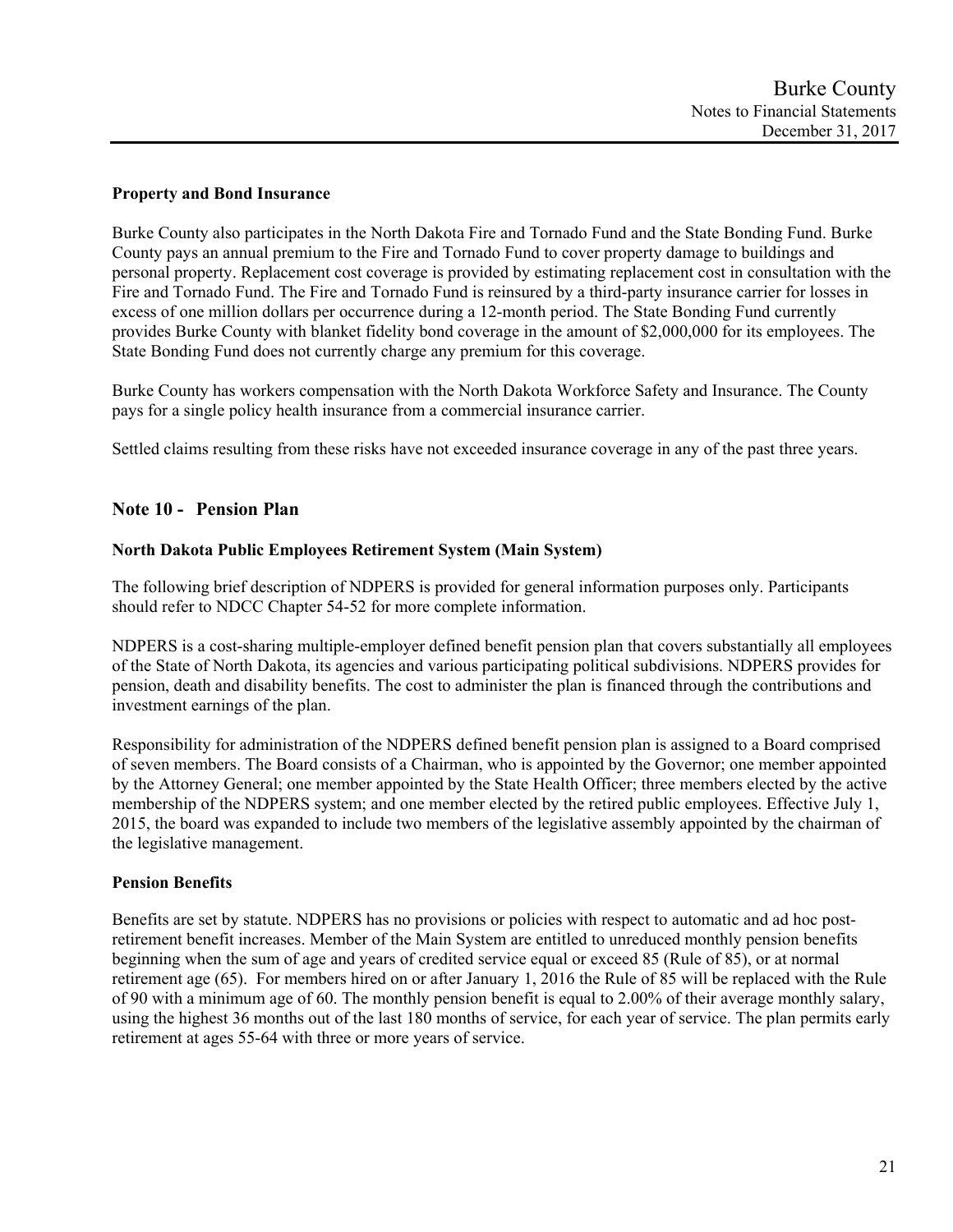Members may elect to receive the pension benefits in the form of a single life, joint and survivor, term-certain annuity, or partial lump sum with ongoing annuity. Members may elect to receive the value of their accumulated contributions, plus interest, as a lump sum distribution upon retirement or termination, or they may elect to receive their benefits in the form of an annuity. For each member electing an annuity, total payment will not be less than the members' accumulated contributions plus interest.

## **Death and Disability Benefits**

Death and disability benefits are set by statute. If an active member dies with less than three years of service for the Main System, a death benefit equal to the value of the member's accumulated contributions, plus interest, is paid to the member's beneficiary. If the member has earned more than three years of credited service for the Main System, the surviving spouse will be entitled to a single payment refund, life-time monthly payments in an amount equal to 50% of the member's accrued normal retirement benefit, or monthly payments in an amount equal to the member's accrued 100% Joint and Survivor retirement benefit if the member had reached normal retirement age prior to date of death. If the surviving spouse dies before the member's accumulated pension benefits are paid, the balance will be payable to the surviving spouse's designated beneficiary.

Eligible members who become totally disabled after a minimum of 180 days of service, receive monthly disability benefits equal to 25% of their final average salary with a minimum benefit of \$100. To qualify under this section, the member has to become disabled during the period of eligible employment and apply for benefits within one year of termination. The definition for disabled is set by the NDPERS in the North Dakota Administrative Code.

### **Refunds of Member Account Balance**

Upon termination, if a member of the Main System is not vested (is not 65 or does not have three years of service), they will receive the accumulated member contributions and vested employer contributions, plus interest, or may elect to receive this amount at a later date. If the member has vested, they have the option of applying for a refund or can remain as a terminated vested participant. If a member terminated and withdrew their accumulated member contribution and is subsequently reemployed, they have the option of repurchasing their previous service.

### **Member and Employer Contributions**

Member and employer contributions paid to NDPERS are set by statute and are established as a percent of salaries and wages. Member contribution rates are 7% and employer contribution rates are 7.12% of covered compensation.

The member's account balance includes the vested employer contributions equal to the member's contributions to an eligible deferred compensation plan. The minimum member contribution is \$25, and the maximum may not exceed the following:

 1 to 12 months of service – Greater of one percent of monthly salary or \$25 13 to 24 months of service – Greater of two percent of monthly salary or \$25 25 to 36 months of service – Greater of three percent of monthly salary or \$25 Longer than 36 months of service – Greater of four percent of monthly salary or \$25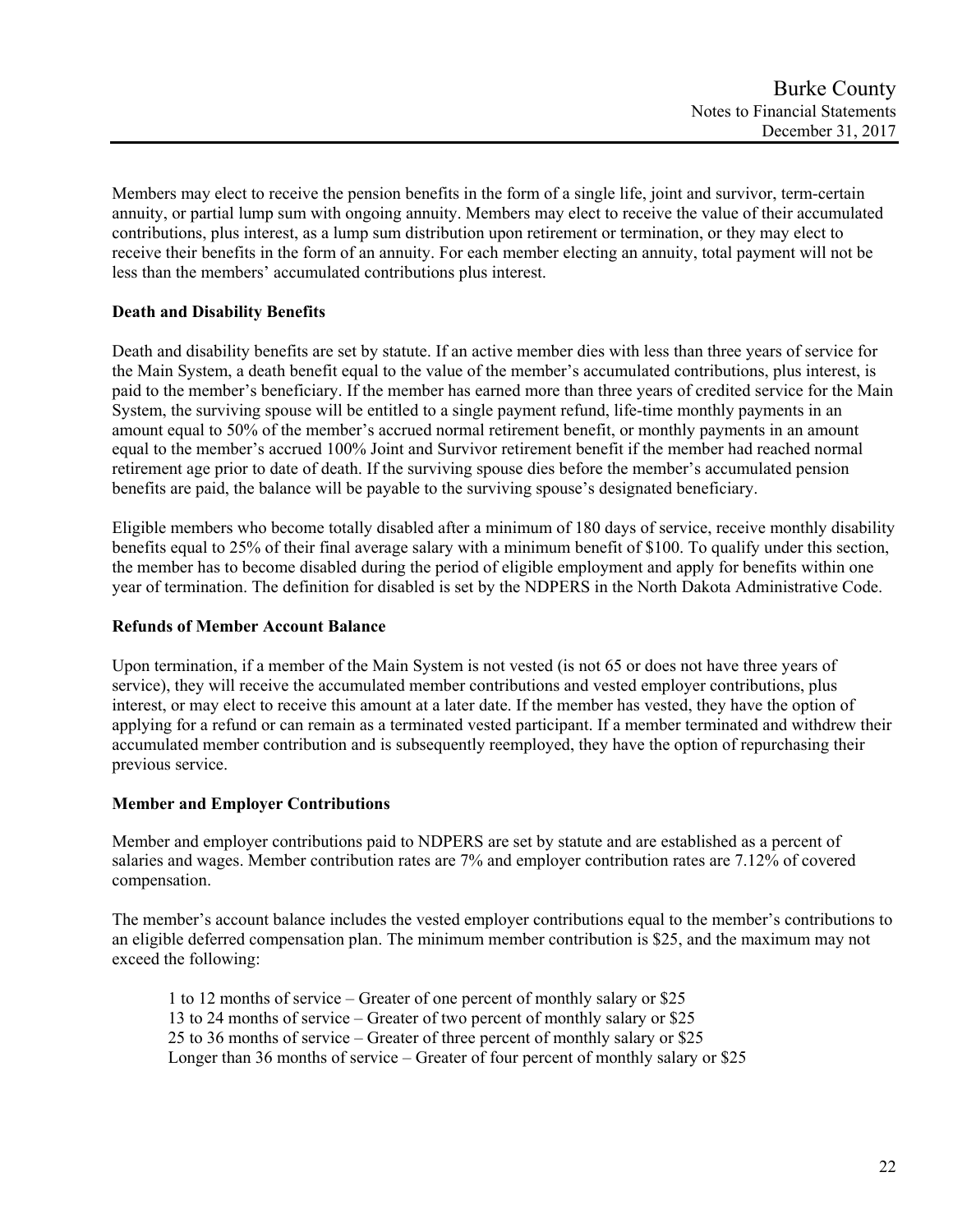## **Net Pension Liability**

At December 31, 2017, the Employer's proportionate share of the net pension liability was \$2,498,881. The net pension liability was measured as of July 1, 2017, and the total pension liability used to calculate the net pension liability was determined by an actuarial valuation as of that date. The Employer's proportion of the net pension liability was based on the Employer's share of covered payroll in the Main System pension plan relative to the covered payroll of all participating Main System employers. At July 1, 2017, the Employer's proportion was 0.155468 percent. The Employer's proportionate share of the net pension liability is not reported in financial statements shown under the modified cash basis of accounting.

### **Actuarial Assumptions**

The total pension liability in the July 1, 2017 actuarial valuation was determined using the following actuarial assumptions, applied to all periods included in the measurement:

| Inflation                                                                           |                                                                                                | $3.50\%$       |
|-------------------------------------------------------------------------------------|------------------------------------------------------------------------------------------------|----------------|
| <b>Salary Increases</b>                                                             | Service at Beginning of Year:                                                                  | Increase Rate: |
|                                                                                     |                                                                                                | 15.00%         |
|                                                                                     |                                                                                                | 10.00%         |
|                                                                                     | 2                                                                                              | $8.00\%$       |
|                                                                                     | Age*                                                                                           |                |
|                                                                                     | Under 36                                                                                       | $8.00\%$       |
|                                                                                     | 36-40                                                                                          | 7.50%          |
|                                                                                     | 41-49                                                                                          | $6.00\%$       |
|                                                                                     | $50+$                                                                                          | 5.00%          |
|                                                                                     | *Age-based salary increase rates<br>apply for employees with three or<br>more years of service |                |
|                                                                                     |                                                                                                |                |
| Investment Rate of Return, net of investment expenses<br>Cost-of-living adjustments |                                                                                                | 7.75%<br>None  |
|                                                                                     |                                                                                                |                |

For active members, inactive members and healthy retirees, mortality rates were based on the RP-2000 Combined Healthy Mortality Table set back two years for males and three years for females, projected generationally using the SSA 2014 Intermediate Cost scale from 2014. For disabled retirees, mortality rates were based on the RP-2000 Disabled Mortality Table set back one year for males (no setback for females) multiplied by 125%.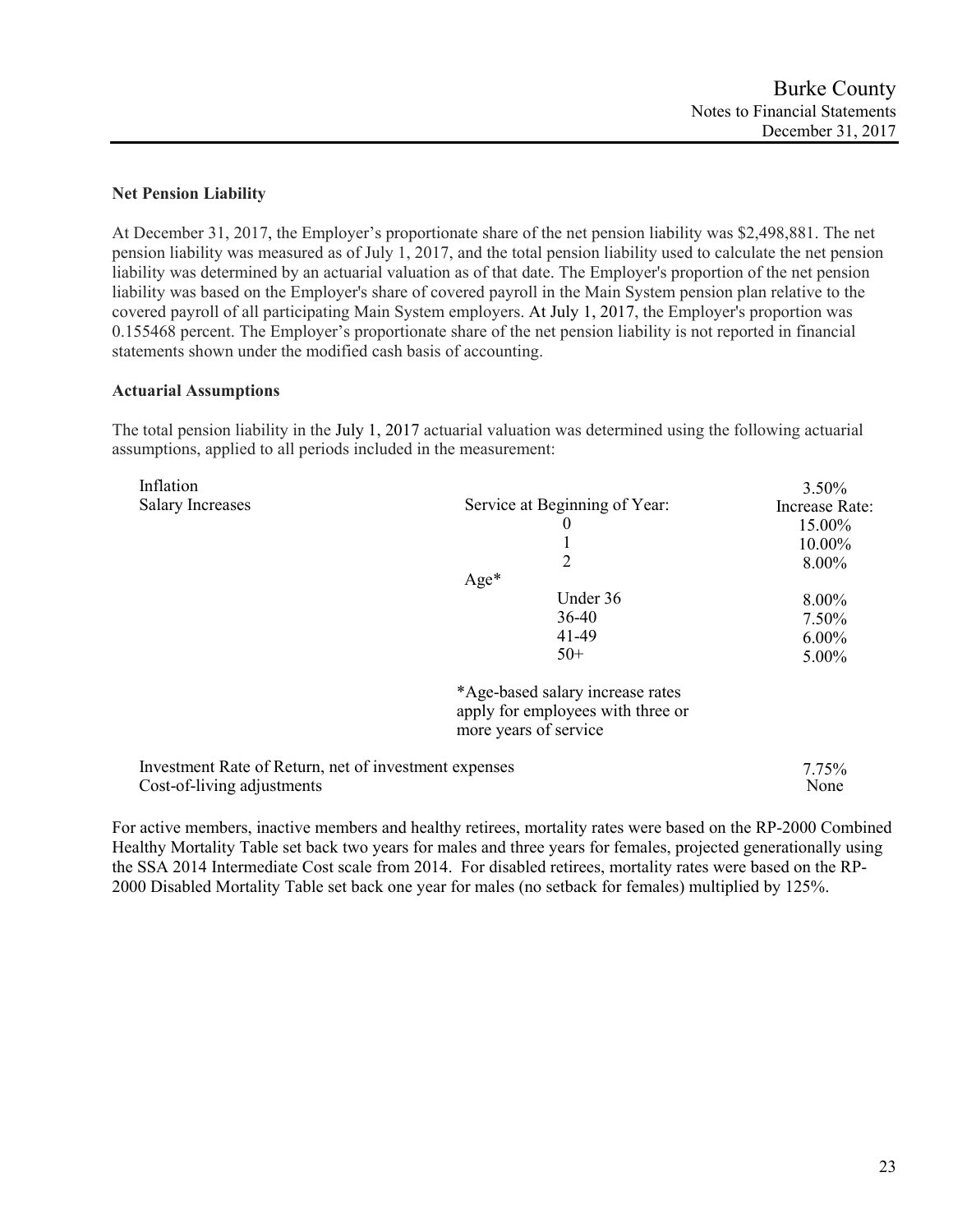The long-term expected rate of return on pension plan investments was determined using a building-block method in which best-estimate ranges of expected future real rates of return (expected returns, net of pension plan investment expense and inflation) are developed for each major asset class. These ranges are combined to produce the long-term expected rate of return by weighting the expected future real rates of return by the target asset allocation percentage and by adding expected inflation. Best estimates of arithmetic real rates of return for each major asset class included in the Fund's target asset allocation are summarized in the following table:

|                             |            | Long-Term            |
|-----------------------------|------------|----------------------|
|                             | Target     | <b>Expected Real</b> |
| Asset Class                 | Allocation | Rate of Return       |
| Domestic Equity             | 31%        | 6.05%                |
| <b>International Equity</b> | 21%        | 6.70%                |
| Private Equity              | $5\%$      | 10.20%               |
| Domestic Fixed Income       | 17%        | 1.43%                |
| International Fixed Income  | $5\%$      | $-0.45%$             |
| Global Real Assets          | 20%        | 5.16%                |
| Cash Equivalents            | $1\%$      | $0.00\%$             |

## **Discount Rate**

For PERS, GASB Statement No. 67 includes a specific requirement for the discount rate that is used for the purpose of the measurement of the Total Pension Liability. This rate considers the ability of the System to meet benefit obligations in the future. To make this determination, employer contributions, employee contributions, benefit payments, expenses and investment returns are projected into the future. The current employer and employee fixed rate contributions are assumed to be made in each future year. The Plan Net Position (assets) in future years can then be determined and compared to its obligation to make benefit payments in those years. In years where assets are not projected to be sufficient to meet benefit payments, which is the case for the PERS plan, the use of a municipal bond rate is required.

The Single Discount Rate (SDR) is equivalent to applying these two rates to the benefits that are projected to be paid during the different time periods. The SDR reflects (1) the long-term expected rate of return on pension plan investments (during the period in which the fiduciary net position is projected to be sufficient to pay benefits) and (2) a tax-exempt municipal bond rate based on an index of 20-year general obligation bonds with an average AA credit rating as of the measurement date (to the extent that the contributions for use with the long-term expected rate of return are not met).

The pension plan's fiduciary net position was projected to be sufficient to make all projected future benefit payments through the year of 2061. Therefore, the long-term expected rate of return on pension plan investments was applied to projected benefit payments through the year 2061, and the municipal bond rate was applied to all benefit payments after that date. For the purpose of this valuation, the expected rate of return on pension plan investments is 7.75%; the municipal bond rate is 3.56%; and the resulting Single Discount Rate is 6.44%.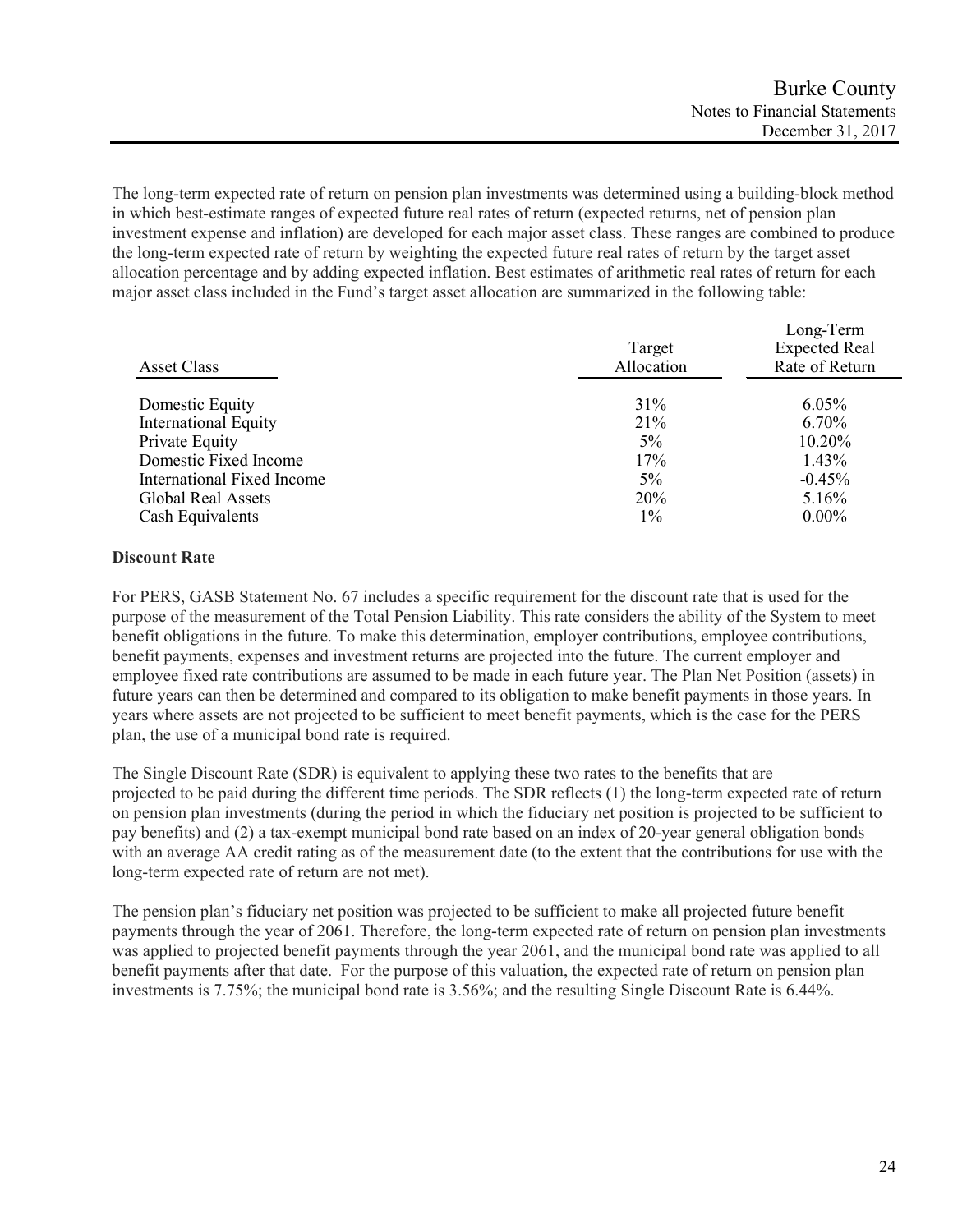## **Sensitivity of the Employer's Proportionate Share of the Net Pension Liability to Changes in the Discount Rate**

The following presents the Employer's proportionate share of the net pension liability calculated using the discount rate of 6.44 percent, as well as what the Employer's proportionate share of the net pension liability would be if it were calculated using a discount rate that is 1-percentage-point lower (5.44 percent) or 1-percentage-point higher (7.44 percent) than the current rate:

|                                                                     | 1\% Decrease<br>in Discount<br>Rate $(5.44\%)$ | Discount<br>Rate $(6.44\%)$   | 1\% Increase<br>in Discount<br>Rate (7.44%) |
|---------------------------------------------------------------------|------------------------------------------------|-------------------------------|---------------------------------------------|
| County's proportionate share of the<br>NDPERS net pension liability | \$2,181,997,191                                | 1,607,328,180<br><sup>S</sup> | 1,129,227,525                               |

### **Pension Plan Fiduciary Net Position**

Detailed information about the pension plan's fiduciary net position is available in the separately issued NDPERS financial report.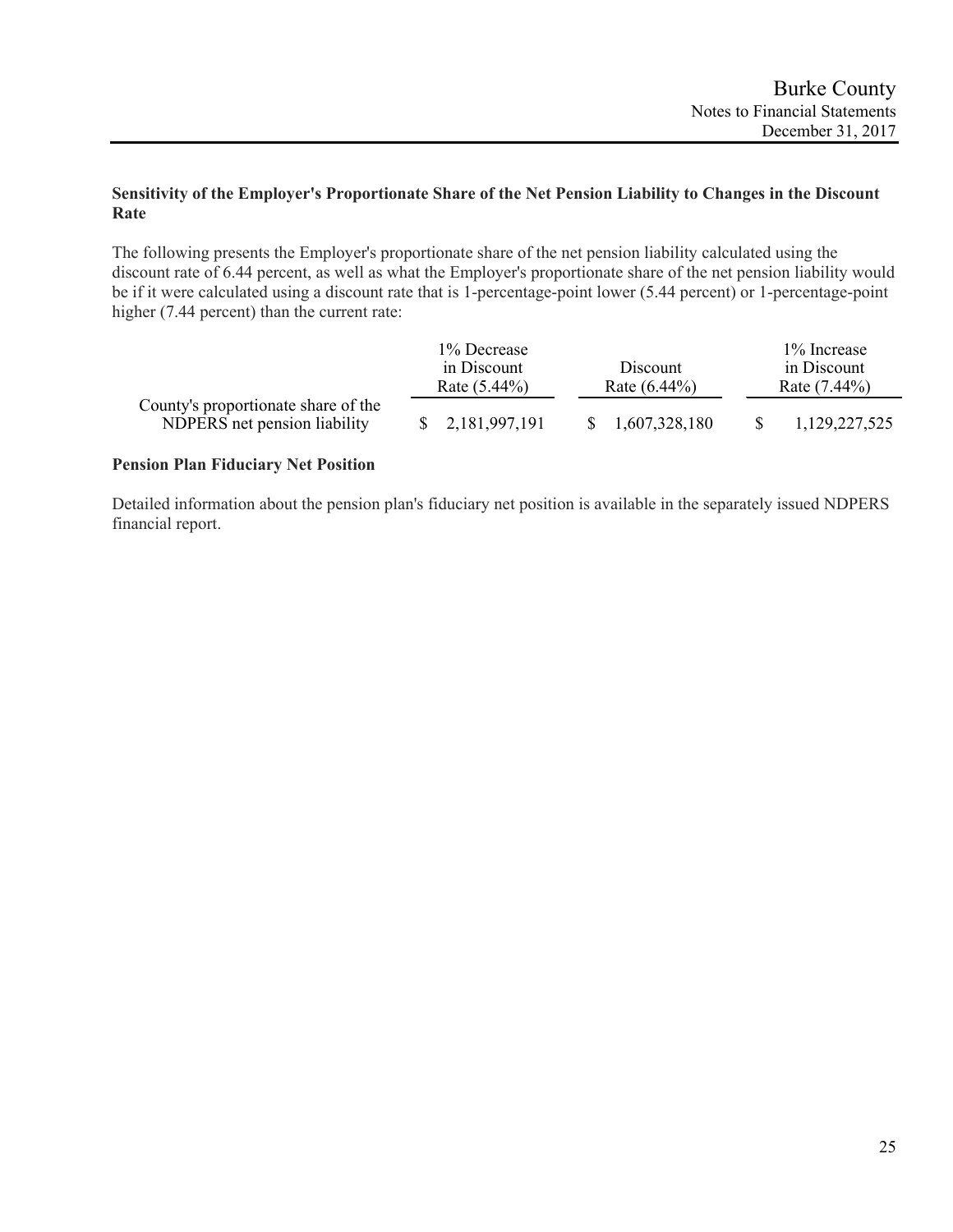

Supplementary Information December 31, 2017 Burke County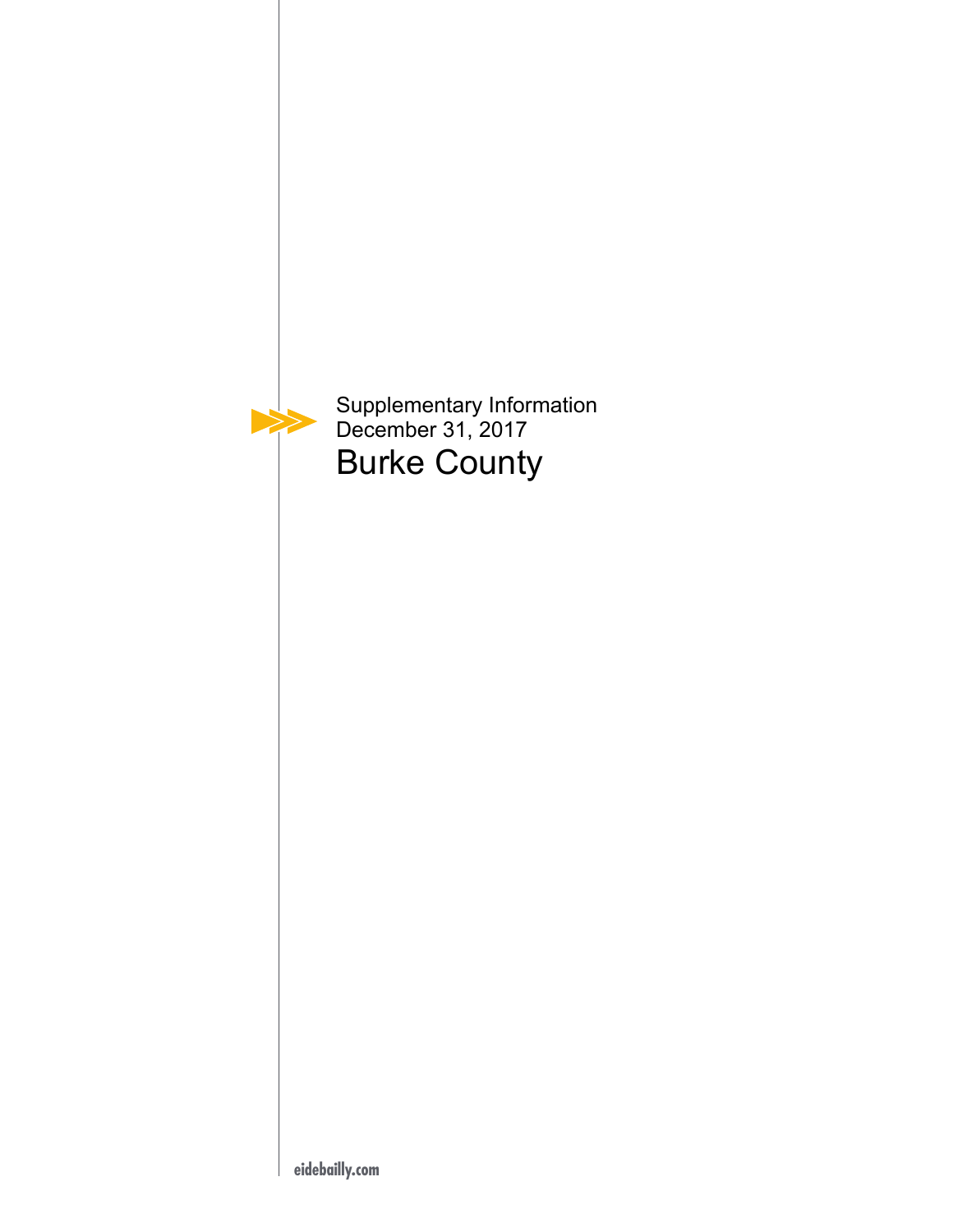# Burke County Budgetary Comparison Schedule – General Fund Year Ended December 31, 2017

|                                                                                                                                         | Original<br>Budget                                               | Final<br>Budget                                                           | Actual                                                                    | Variance<br>With Final<br>Budget                                             |
|-----------------------------------------------------------------------------------------------------------------------------------------|------------------------------------------------------------------|---------------------------------------------------------------------------|---------------------------------------------------------------------------|------------------------------------------------------------------------------|
| Revenues<br>Taxes<br>Licenses, permits and fees<br>Intergovernmental<br>Charges for services<br>Fines and forfeits<br>Interest income   | \$<br>8,075<br>208,200<br>1,788,160<br>25,000<br>1,200<br>30,000 | $\mathbf S$<br>8,075<br>208,200<br>1,788,160<br>25,000<br>1,200<br>30,000 | \$<br>1,200,383<br>378,935<br>3,566,872<br>66,605<br>5,223<br>63,563      | \$<br>1,192,308<br>170,735<br>1,778,712<br>41,605<br>4,023<br>33,563         |
| Miscellaneous<br>Total revenues                                                                                                         | 15,000<br>2,075,635                                              | 15,000<br>2,075,635                                                       | 67,833<br>$\overline{5,}349,414$                                          | 52,833<br>3,273,779                                                          |
| Expenditures                                                                                                                            |                                                                  |                                                                           |                                                                           |                                                                              |
| Current<br>General government<br>Public safety<br>Economic development<br>Conservation<br>Other<br>Capital outlay<br>Total expenditures | 1,401,681<br>722,049<br>60,826<br>2,184,556                      | 1,401,681<br>722,049<br>60,826<br>2,184,556                               | 1,095,362<br>542,790<br>44,662<br>5,235<br>15,608<br>159,530<br>1,863,187 | 306,319<br>179,259<br>16,164<br>(5,235)<br>(15,608)<br>(159, 530)<br>321,369 |
| <b>Excess of Revenues</b><br>over Expenditures                                                                                          | (108, 921)                                                       | (108, 921)                                                                | 3,486,227                                                                 | 3,595,148                                                                    |
| Other Financing Uses                                                                                                                    |                                                                  |                                                                           |                                                                           |                                                                              |
| Loan proceeds<br>Transfers out<br>Total other financing uses                                                                            | (2,770,000)<br>(2,770,000)                                       | (2,770,000)<br>(2,770,000)                                                | 260,907<br>(1,781,789)<br>(1,520,882)                                     | 260,907<br>988,211<br>1,249,118                                              |
| Net Change in Fund Balances                                                                                                             | (2,878,921)                                                      | (2,878,921)                                                               | 1,965,345                                                                 | 4,844,266                                                                    |
| Fund Balance - January 1                                                                                                                | 8,337,964                                                        | 8,337,964                                                                 | 8,337,964                                                                 |                                                                              |
| Fund Balance - December 31                                                                                                              | $\boldsymbol{\mathsf{S}}$<br>5,459,043                           | $\mathcal{S}$<br>5,459,043                                                | \$<br>10,303,309                                                          | $\mathcal{S}$<br>4,844,266                                                   |

Differences between budgetary and modified cash basis fund balance:

| General Fund                               | \$<br>10,303,309 |
|--------------------------------------------|------------------|
| <b>Insurance Reserve Fund</b>              | 47,563           |
| Compensation Health Care Insurance         | 53,303           |
| County Agent Fund                          | 109,212          |
| 911 System Fund                            | 8,696            |
| Homeland Security Fund                     | 8,376            |
| <b>Extension Office Fund</b>               | 33,829           |
| GAAP fund balance (combined with General   |                  |
| Fund for modified cash basis presentation) | 10,564,288       |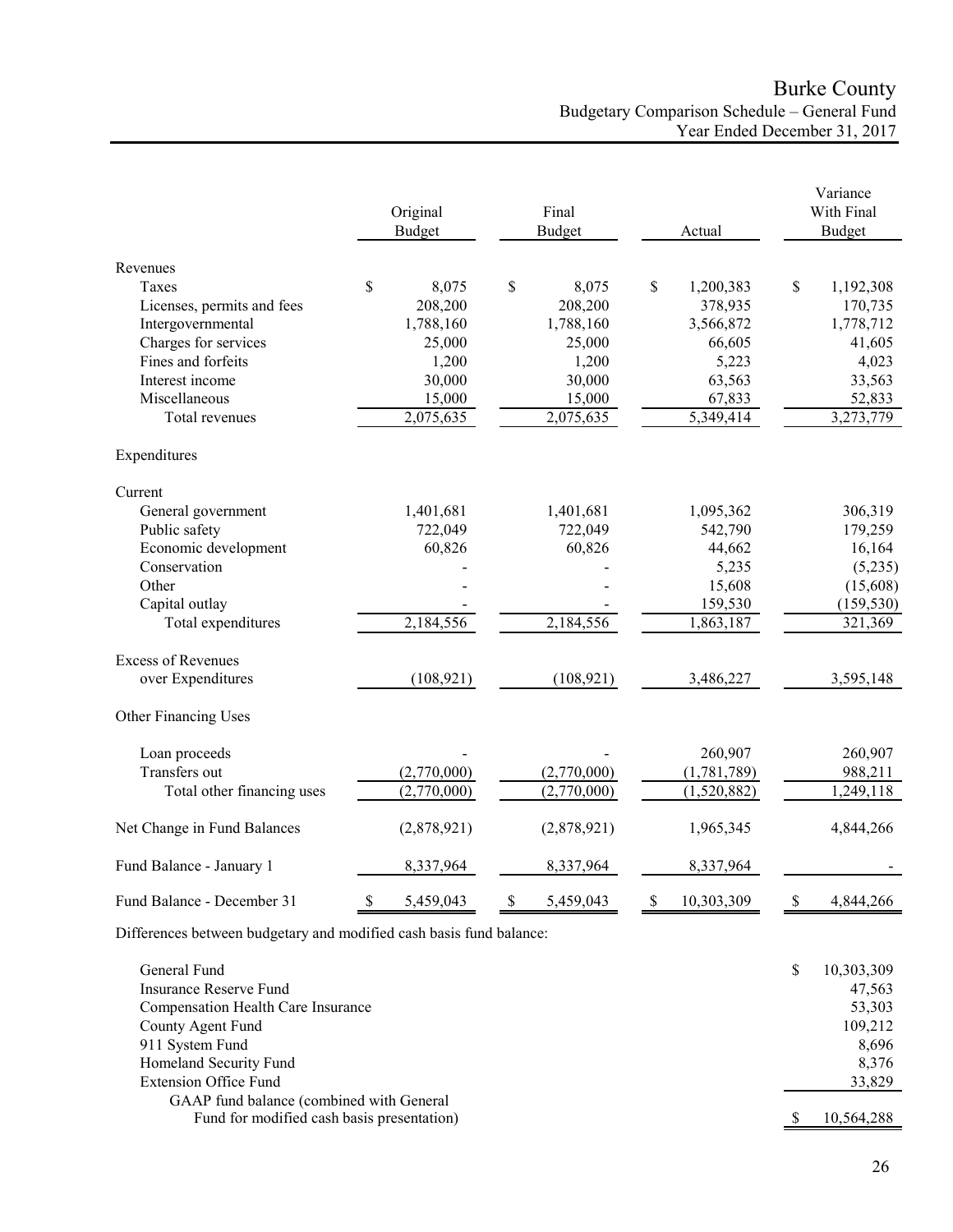Burke County Budgetary Comparison Schedule – County Road and Bridge Fund Year Ended December 31, 2017

|                                                                                       | Original<br><b>Budget</b>                            | Final<br><b>Budget</b>                               | Actual                                                           | Variance<br>With Final<br><b>Budget</b>                 |
|---------------------------------------------------------------------------------------|------------------------------------------------------|------------------------------------------------------|------------------------------------------------------------------|---------------------------------------------------------|
| Revenues                                                                              |                                                      |                                                      |                                                                  |                                                         |
| Taxes<br>Intergovernmental<br>Charges for services<br>Miscellaneous<br>Total revenues | \$<br>7,000<br>20,000<br>190,500<br>1,000<br>218,500 | \$<br>7,000<br>20,000<br>190,500<br>1,000<br>218,500 | $\mathbf S$<br>292,281<br>157,152<br>397,511<br>7,060<br>854,004 | \$<br>285,281<br>137,152<br>207,011<br>6,060<br>635,504 |
| Expenditures                                                                          |                                                      |                                                      |                                                                  |                                                         |
| Current<br>Highways<br>Capital outlay<br>Total expenditures<br>Excess (Deficiency) of | 2,280,000<br>2,280,000                               | 2,280,000<br>2,280,000                               | 114,950<br>1,816,563<br>1,931,513                                | 2,165,050<br>(1,816,563)<br>348,487                     |
| Revenues over Expenditures                                                            | (2,061,500)                                          | (2,061,500)                                          | (1,077,509)                                                      | 983,991                                                 |
| <b>Other Financing Sources</b>                                                        |                                                      |                                                      |                                                                  |                                                         |
| Transfers in                                                                          | 2,000,000                                            | 2,000,000                                            | 855,414                                                          | (1, 144, 586)                                           |
| Total other financing<br>sources                                                      | 2,000,000                                            | 2,000,000                                            | 855,414                                                          | (1, 144, 586)                                           |
| Net Change in Fund Balances                                                           | (61,500)                                             | (61,500)                                             | (222,095)                                                        | (160, 595)                                              |
| Fund Balance - January 1,                                                             | 1,196,080                                            | 1,196,080                                            | 1,196,080                                                        |                                                         |
| Fund Balance - December 31                                                            | \$<br>1,134,580                                      | \$<br>1,134,580                                      | \$<br>973,985                                                    | \$<br>(160, 595)                                        |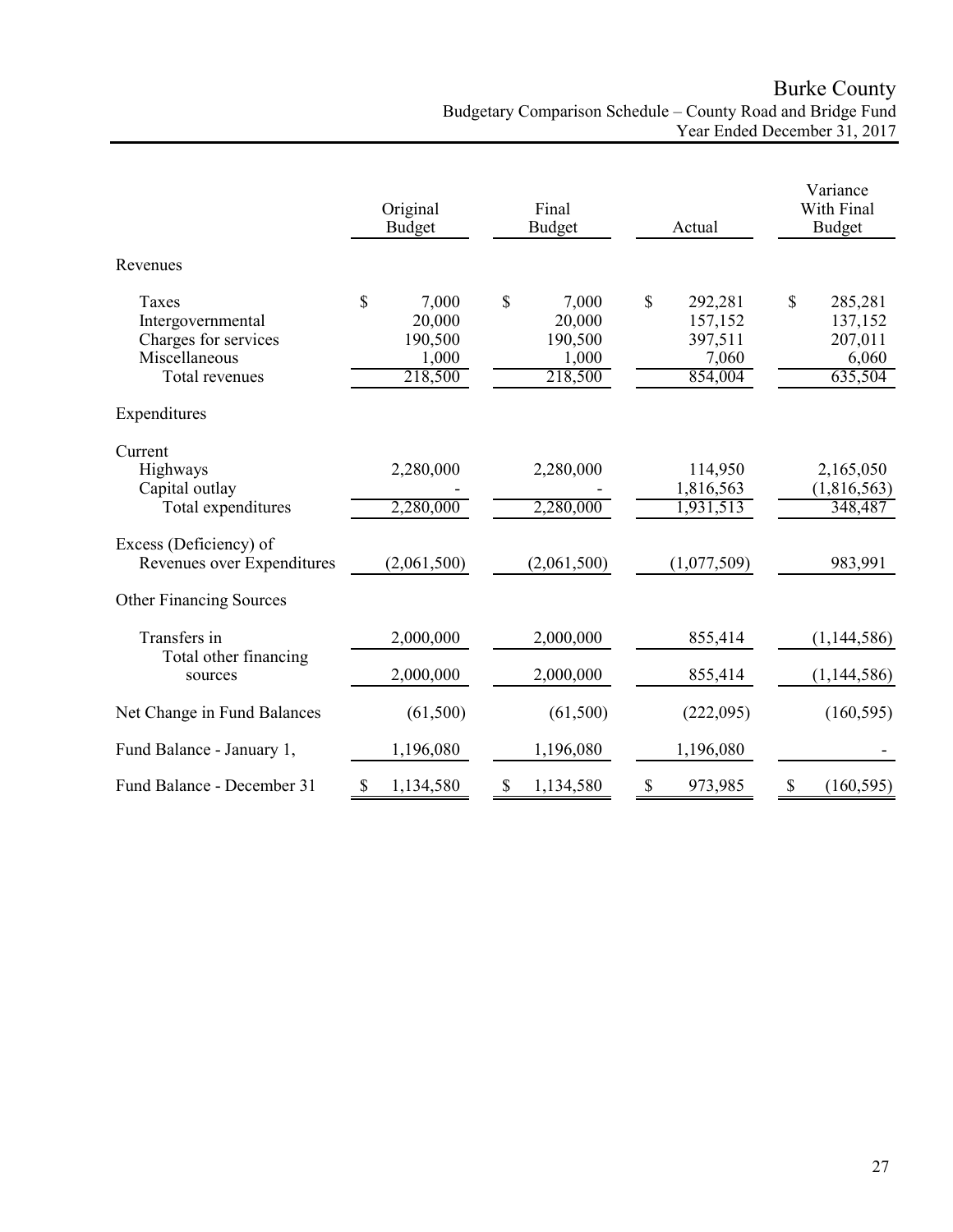Employer's

### **Schedule of Employer's Share of Net Pension Liability ND Public Employees Retirement System Last 10 Fiscal Years**

| Pension Plan                   | Fiscal Year<br>Ending  | Employer's<br>Proportion<br>(Percentage) of<br>the Net Pension<br>Liability<br>(Asset) | Employer's<br>Proportionate<br>Share (Amount)<br>of the Net<br>Pension<br>Liability<br>$( Asset)$ (a) | Employer's<br>Covered-<br>Employee<br>Payroll (b) | Proportionate<br>Share of the<br>Net Pension<br>Liability<br>(Asset) as a<br>Percentage of<br>its Covered-<br>Employee<br>Payroll $(a/b)$ | Plan Fiduciary<br>Net Position as<br>a Percentage<br>of the Total<br>Pension<br>Liability |
|--------------------------------|------------------------|----------------------------------------------------------------------------------------|-------------------------------------------------------------------------------------------------------|---------------------------------------------------|-------------------------------------------------------------------------------------------------------------------------------------------|-------------------------------------------------------------------------------------------|
| <b>NDPERS</b><br><b>NDPERS</b> | 6/30/2015<br>6/30/2016 | 0.154300\%<br>0.158417%                                                                | 1,049,214<br>S.<br>1,543,928<br>S.                                                                    | 1,374,623<br>S.<br>1,596,469                      | 76.33%<br>96.71%                                                                                                                          | 77.15%<br>70.46%                                                                          |
| <b>NDPERS</b>                  | 6/30/2017              | 0.155468%                                                                              | 2,498,881<br>S.                                                                                       | 1,587,088                                         | 157.45%                                                                                                                                   | 61.98%                                                                                    |

### **Schedule of Employer Contributions ND Public Employees Retirement System Last 10 Fiscal Years**

| Pension Plan  | Fiscal Year<br>Ending | Statutorily<br>Required<br>Contribution (a) | Contributions in<br>Relation to the<br>Statutorily<br>Required<br>Contribution (b) |   | Contribution<br>Deficiency<br>$(Excess)$ (a-b) | Employer's<br>Covered-<br>Employee<br>Payroll (d) | Contributions<br>as a Percentage<br>of Covered-<br>Employee<br>Payroll $(a/d)$ |
|---------------|-----------------------|---------------------------------------------|------------------------------------------------------------------------------------|---|------------------------------------------------|---------------------------------------------------|--------------------------------------------------------------------------------|
| <b>NDPERS</b> | 12/31/2015            | 130.260                                     | 130.260                                                                            | S | $\overline{\phantom{a}}$                       | 1,829,494                                         | $7.12\%$                                                                       |
| <b>NDPERS</b> | 12/31/2016            | 15,582                                      | 115,582                                                                            | S | $\overline{\phantom{a}}$                       | 1,623,343                                         | $7.12\%$                                                                       |
| <b>NDPERS</b> | 12/31/2017            | 15,083                                      | 115.083                                                                            |   | $\overline{\phantom{0}}$                       | 1,587,352                                         | 7.25%                                                                          |

## **Note 1 - Schedule of Employer Pension Liability and Contributions**

GASB Statement No. 68 requires ten years of information to be presented in these tables. However, until a full 10-year trend is compiled, Burke County will present information for those years for which information is available.

## **Note 2 - Changes of Assumptions**

Amounts reported reflect actuarial assumption changes effective July 1, 2015 based on the results of an actuarial experience study completed in 2015. This includes changes to the mortality tables, disability incidence rates, retirement rates, administrative expenses, salary scale, and percent married assumption.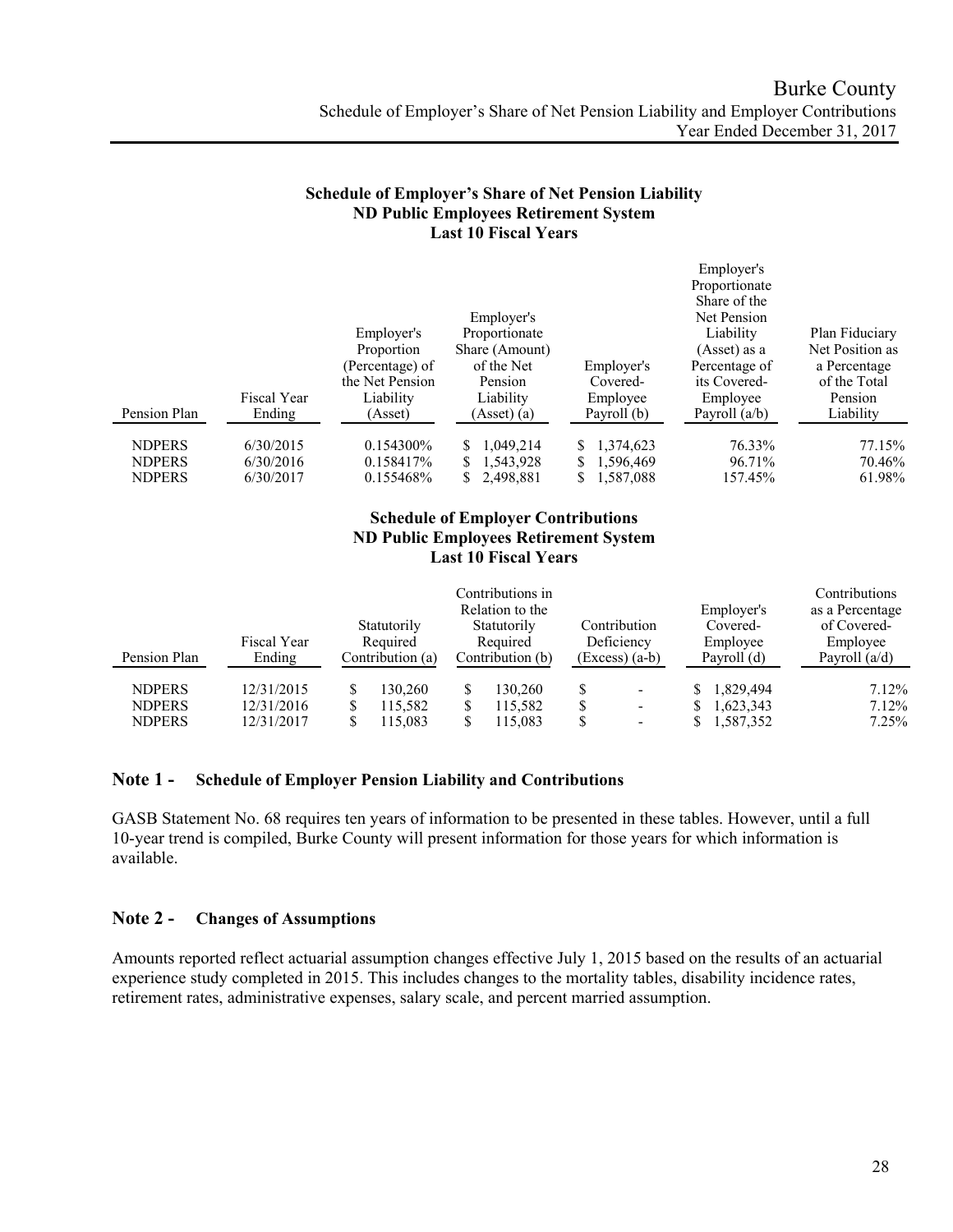

**CPAs & BUSINESS ADVISORS** 

## **Independent Auditor's Report on Internal Control over Financial Reporting and on Compliance and Other Matters Based on an Audit of Financial Statements Performed in Accordance with**  *Government Auditing Standards*

Board of County Commissioners Burke County Bowbells, North Dakota

We have audited, in accordance with auditing standards generally accepted in the United States of America and the standards applicable to financial audits contained in *Government Auditing Standards*, issued by the Comptroller General of the United States, the modified cash basis financial statements of the governmental activities, the discretely presented component unit, each major fund, and the aggregate remaining fund information of Burke County as of and for the year ended December 31, 2017, and the related notes to the financial statements, which collectively comprise Burke County's basic financial statements, and have issued our report thereon dated January 17, 2019.

### **Internal Control over Financial Reporting**

In planning and performing our audit of the financial statements, we considered Burke County's internal control over financial reporting (internal control) to determine the audit procedures that are appropriate in the circumstances for the purpose of expressing our opinions on the financial statements, but not for the purpose of expressing an opinion on the effectiveness of Burke County's internal control. Accordingly, we do not express an opinion on the effectiveness of Burke County's internal control.

Our consideration of internal control over financial reporting was for the limited purpose described in the preceding paragraph and was not designed to identify all deficiencies in internal control over financial reporting that might be material weaknesses or significant deficiencies and therefore, material weaknesses or significant deficiencies may exist that were not identified. However, as described in the accompanying schedule of audit findings, we identified certain deficiencies in internal control that we consider to be material weaknesses and significant deficiencies.

A *deficiency in internal control* exists when the design or operation of a control does not allow management or employees, in the normal course of performing their assigned functions, to prevent, or detect and correct, misstatements on a timely basis. A *material weakness* is a deficiency, or a combination of deficiencies, in internal control, such that there is a reasonable possibility that a material misstatement of the entity's financial statements will not be prevented, or detected and corrected on a timely basis. We consider the deficiencies described in the accompanying schedule of audit findings listed as 2017-B, 2017-C, and 2017-D to be material weaknesses.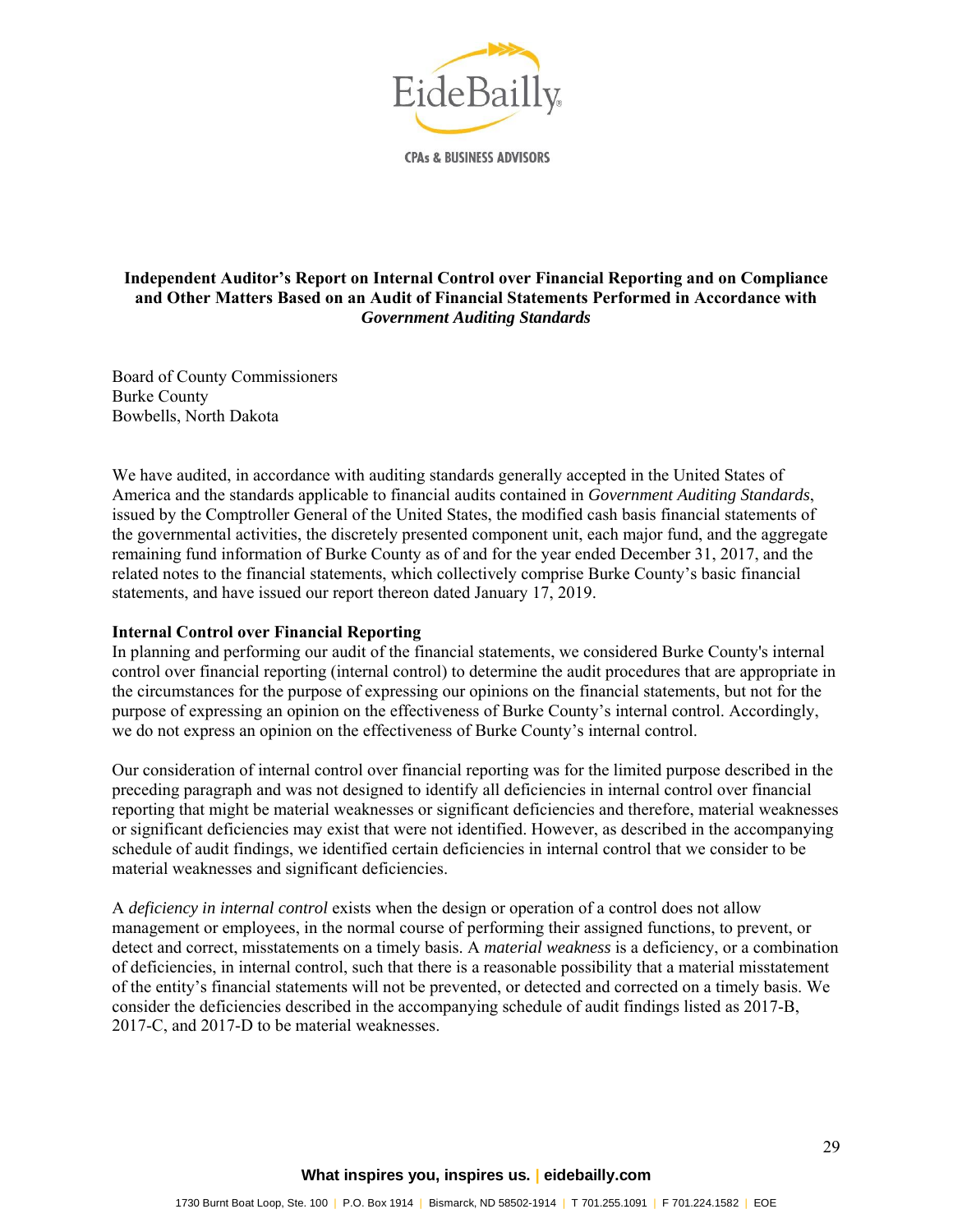A *significant deficiency* is a deficiency, or a combination of deficiencies, in internal control that is less severe than a material weakness, yet important enough to merit attention by those charged with governance. We consider the deficiency described in the accompanying schedule of findings listed as 2017-A to be a significant deficiency.

#### **Compliance and Other Matters**

As part of obtaining reasonable assurance about whether Burke County's financial statements are free from material misstatement, we performed tests of its compliance with certain provisions of laws, regulations, contracts, and grant agreements, noncompliance with which could have a direct and material effect on the determination of financial statement amounts. However, providing an opinion on compliance with those provisions was not an objective of our audit, and accordingly, we do not express such an opinion. The results of our tests disclosed no instances of noncompliance or other matters that are required to be reported under *Government Auditing Standards*.

#### **Burke County's Responses to Findings**

Burke County's responses to the findings identified in our audit are described in the accompanying schedule of audit findings. Burke County's responses were not subjected to the auditing procedures applied in the audit of the financial statements and, accordingly, we express no opinion on them.

#### **Purpose of this Report**

The purpose of this report is solely to describe the scope of our testing of internal control and compliance and the results of that testing, and not to provide an opinion on the effectiveness of the entity's internal control or on compliance. This report is an integral part of an audit performed in accordance with *Government Auditing Standards* in considering the entity's internal control and compliance. Accordingly, this communication is not suitable for any other purpose.

Ede Sailly LLP

Bismarck, North Dakota January 17, 2019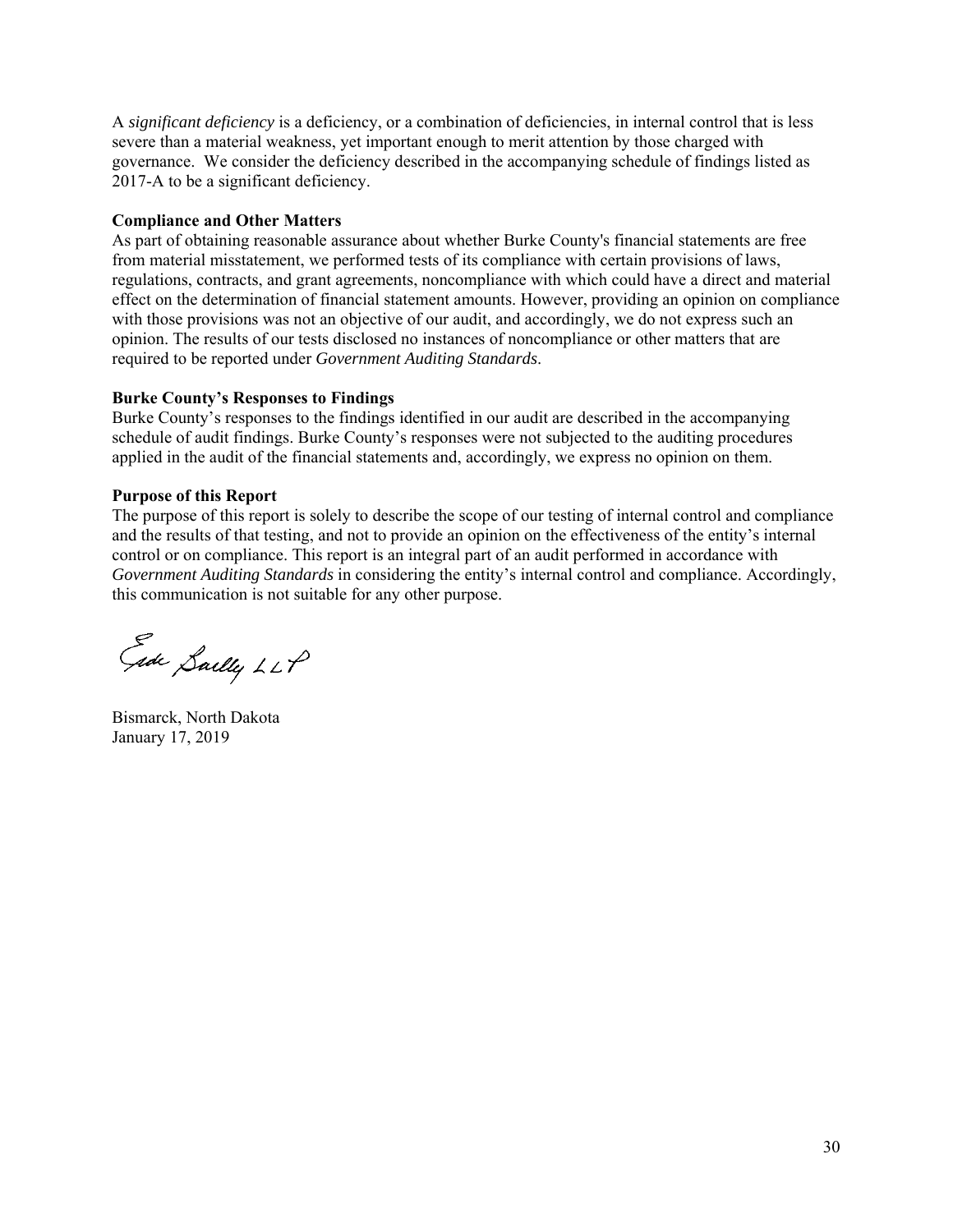## **Financial Statement Audit Findings**

### **2017-A Segregation of Duties - Significant Deficiency**

Condition - The County has a lack of segregation of duties in certain areas due to a limited staff.

Criteria - A good system of internal accounting control contemplates an adequate segregation of duties so that no one individual handles a transaction from its inception to its completion.

Cause – The County has limited staff to be able to adequately segregate duties.

Effect - Inadequate segregation of duties could adversely affect the County's ability to detect misstatements in amounts that would be significant in relation to the financial statements in a timely period by employees in the normal course of performing their assigned function.

Recommendation – While we recognize that your office staff may not be large enough to permit complete segregation of duties in all respects for an effective system of internal control, all accounting functions should be reviewed to determine if additional segregation is feasible and to improve efficiency and effectiveness of financial management of the County.

Response – Burke County recognizes this is a serious issue; however, we do not feel it would be a wise use of our resources to employ additional staff for the sole purpose of ensuring segregation of duties. While we realize there is always a possibility, we have so far been able to rely on the integrity of our staff.

### **2017-B Department Controls over Cash – Material Weakness**

Condition: The County has a lack of effective internal controls related to the receipting process in various departments of the County that collect funds and remit them to the Treasurer's office. Specifically, it was noted that there have been significant increases in the activity and funds handled directly by departments such as the Recorder's Office and the Sheriff's Office. These departments have limited staff to handle the transactions and do not maintain detailed records of all transactions to support the activity.

Criteria: A good system of internal accounting control contemplates an adequate paper trail and proper segregation of duties so no one individual handles a transaction from beginning to end to mitigate abuse or fraud.

Cause: The departments have limited staff available to properly segregate the duties related to the cash receipt process. The procedures followed for receipting cash also involve several manual steps which result in an inadequate audit trail.

Effect: Inadequate controls over cash receipts could affect the County's ability to detect errors or fraud.

Recommendation: We recommend the County eliminate as many manual procedures related to receipting cash as possible and maintain detailed records of all transactions handled in the departments. We also recommend the duties of entering and adjusting charges in the system, taking customer payments, receipting payments, and preparing the deposits be segregated. The County should also determine if there are additional controls that can be implemented to mitigate the risks due to limited staff in the departments.

Response – The Burke County Commissioners will continue to meet with the departments to address controls over cash and to see that this deficiency is corrected.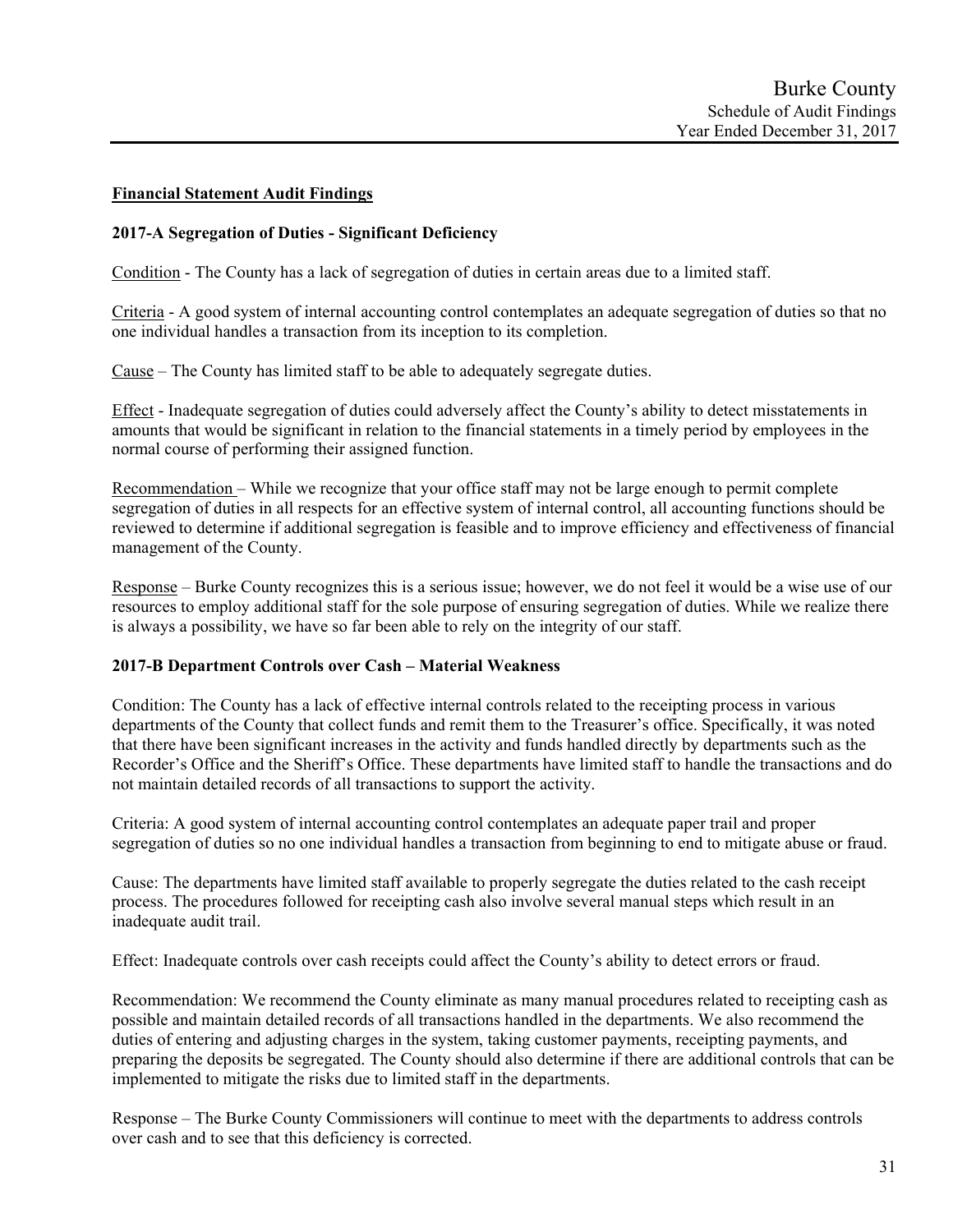### **2017-C Material Audit Adjustments - Material Weakness**

Condition – We identified a misstatement in the County's financial statements causing us to propose a material audit adjustment.

Criteria - A good system of internal accounting control contemplates proper reconcilements of all general ledger accounts and adjustments of those accounts to the reconciled balances.

Cause – The County has not trained staff in the recording of certain transactions.

Effect - Inadequate internal controls over recording of transactions affects the County's ability to detect misstatements in amounts that could be material in relation to the financial statements.

Recommendation – We recommend that all general ledger accounts are reconciled in a timely manner and adjustments made for any differences noted.

Response – The staff at the County does not have the proper training to make all of the adjustments that are necessary for an audit ready trial balance and it is not cost-effective for an organization of our size to obtain all of the training necessary. We will continue to try to identify all of the items that need to be adjusted at year end and make the necessary adjustments.

#### **2017-D Preparation of Financial Statements – Material Weakness**

Condition – Burke County does not have an internal control system designed to provide for the preparation of the financial statements. As auditors, we were requested to write the financial statements, and the accompanying notes to the financial statements.

Criteria – A good system of internal accounting control contemplates an adequate system for the preparation of the financial statements.

Cause – The County has no trained staff in GASB reporting standards to prepare the accompanying notes to the financial statements.

Effect – Inadequate control over financial reporting of Burke County could result in more than a remote likelihood that the financial statements and accompanying notes to the financial statements are not materially correct without the assistance of auditors.

Recommendation – This circumstance is not unusual in an organization of your size. It is the responsibility of management and those charged with governance to make the decision whether to accept the degree of risk associated with this condition because of cost or other considerations.

Response – Since this is not an unusual circumstance, Burke County feels able to accept this degree of risk.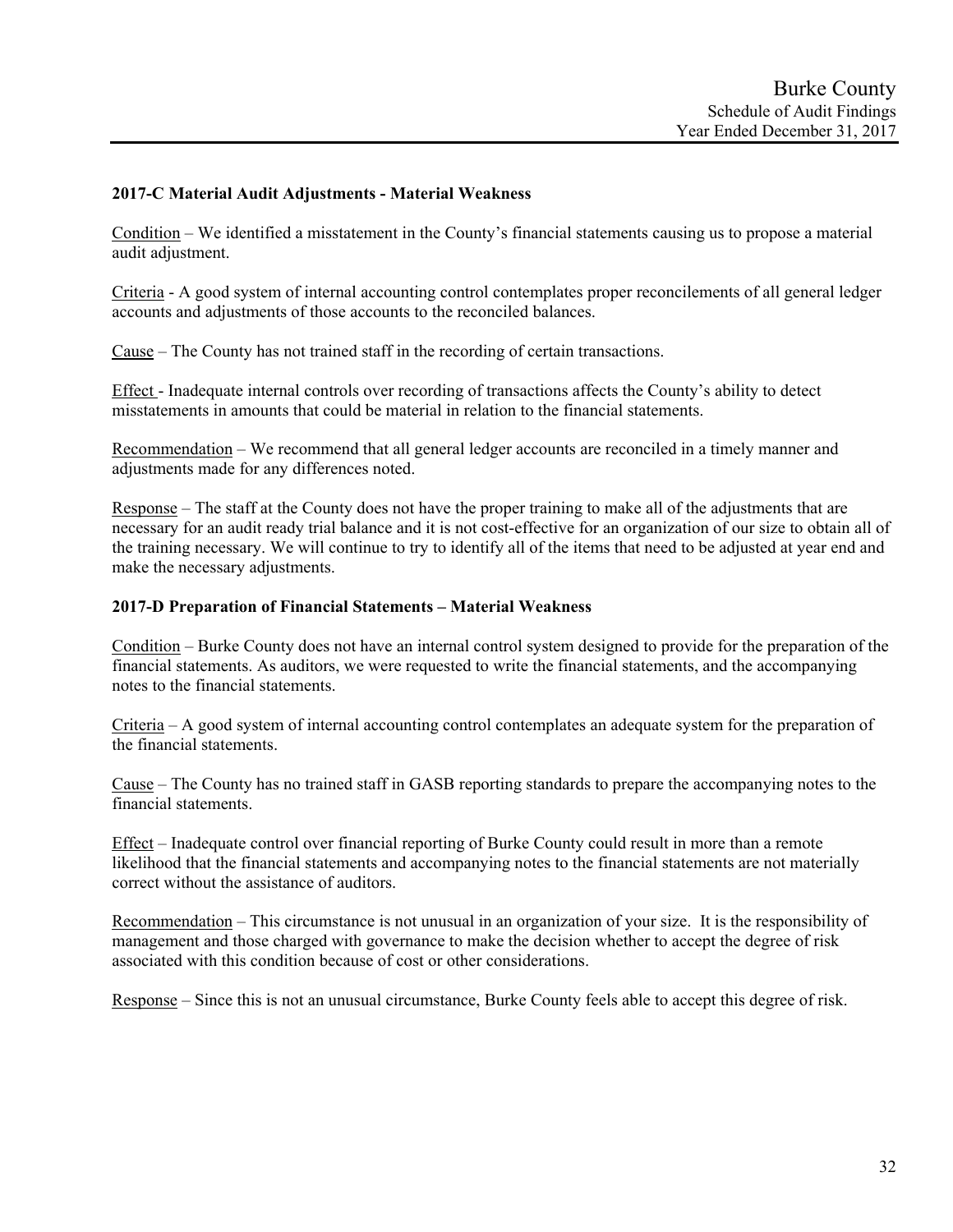

**CPAs & BUSINESS ADVISORS** 

To the Board of County Commissioners Burke County Bowbells, North Dakota

We have audited the financial statements of Burke County as of and for the year ended December 31, 2017*,* and have issued our report thereon dated January 17, 2019. Professional standards require that we advise you of the following matters relating to our audit.

### **Our Responsibility in Relation to the Financial Statement Audit under Generally Accepted Auditing Standards and** *Government Auditing Standards*

As communicated in our letter dated August 7, 2018, our responsibility, as described by professional standards, is to form and express an opinion about whether the financial statements that have been prepared by management with your oversight are presented fairly, in all material respects, in accordance with accounting principles generally accepted in the United States of America. Our audit of the financial statements does not relieve you or management of its respective responsibilities.

Our responsibility, as prescribed by professional standards, is to plan and perform our audit to obtain reasonable, rather than absolute, assurance about whether the financial statements are free of material misstatement. An audit of financial statements includes consideration of internal control over financial reporting as a basis for designing audit procedures that are appropriate in the circumstances, but not for the purpose of expressing an opinion on the effectiveness of the entity's internal control over financial reporting. Accordingly, as part of our audit, we considered the internal control of Burke County solely for the purpose of determining our audit procedures and not to provide any assurance concerning such internal control.

We are also responsible for communicating significant matters related to the audit that are, in our professional judgment, relevant to your responsibilities in overseeing the financial reporting process. However, we are not required to design procedures for the purpose of identifying other matters to communicate to you.

We have provided our comments regarding a significant control deficiency during our audit in our Independent Auditor's Report on Internal Control over Financial Reporting and on Compliance and Other Matters Based on an Audit of Financial Statements Performed in Accordance with *Government Auditing Standards* dated January 17, 2019.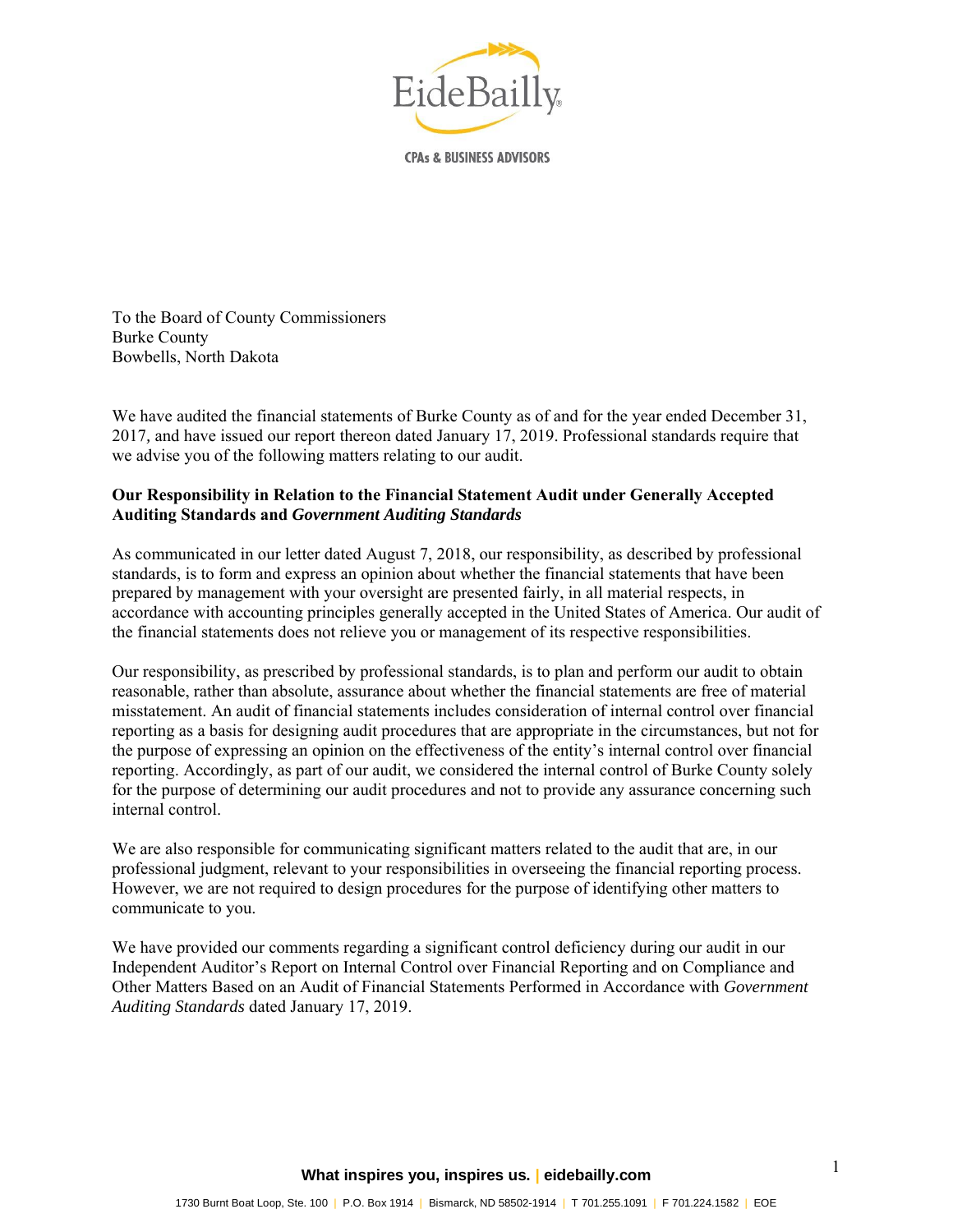### **Planned Scope and Timing of the Audit**

We conducted our audit consistent with the planned scope and timing we previously communicated to you.

#### **Compliance with All Ethics Requirements Regarding Independence**

The engagement team, others in our firm, as appropriate, our firm, and other firms utilized in the engagement, if applicable, have complied with all relevant ethical requirements regarding independence.

### **Qualitative Aspects of the Entity's Significant Accounting Practices**

#### *Significant Accounting Policies*

Management has the responsibility to select and use appropriate accounting policies. A summary of the significant accounting policies adopted by Burke County is included in Note 1 to the financial statements. There have been no initial selection of accounting policies and no changes in significant accounting policies or their application during 2017. No matters have come to our attention that would require us, under professional standards, to inform you about (1) the methods used to account for significant unusual transactions and (2) the effect of significant accounting policies in controversial or emerging areas for which there is a lack of authoritative guidance or consensus.

#### *Significant Accounting Estimates*

Accounting estimates are an integral part of the financial statements prepared by management and are based on management's current judgments. Those judgments are normally based on knowledge and experience about past and current events and assumptions about future events. Certain accounting estimates are particularly sensitive because of their significance to the financial statements and because of the possibility that future events affecting them may differ markedly from management's current judgments.

There are no sensitive estimates affecting Burke County's financial statements.

### *Financial Statement Disclosures*

Certain financial statement disclosures involve significant judgment and are particularly sensitive because of their significance to financial statement users. Burke County's financial statements are neutral, consistent, and clear.

### **Significant Difficulties Encountered during the Audit**

We encountered no significant difficulties in dealing with management relating to the performance of the audit.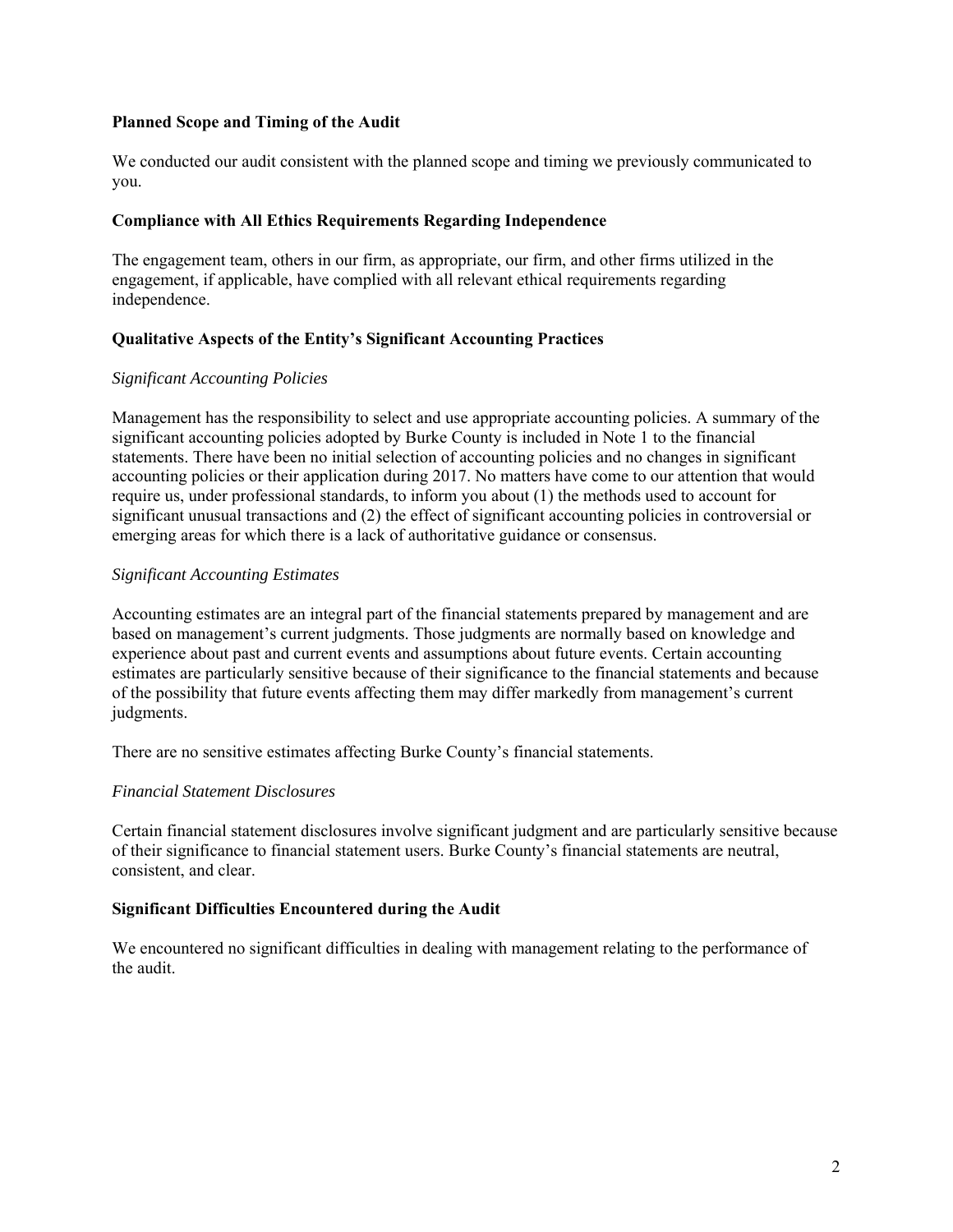### **Uncorrected and Corrected Misstatements**

For purposes of this communication, professional standards require us to accumulate all known and likely misstatements identified during the audit, other than those that we believe are trivial, and communicate them to the appropriate level of management. Further, professional standards require us to also communicate the effect of uncorrected misstatements related to prior periods on the relevant classes of transactions, account balances or disclosures, and the financial statements as a whole.

The misstatements that we identified as a result of our audit procedures are summarized on the attached schedule and were brought to the attention of, and corrected by, management. There were no uncorrected misstatements that we identified as a result of our audit procedures.

## **Disagreements with Management**

For purposes of this letter, professional standards define a disagreement with management as a matter, whether or not resolved to our satisfaction, concerning a financial accounting, reporting, or auditing matter, which could be significant to the financial statements or the auditor's report. No such disagreements arose during the course of the audit.

## **Representations Requested from Management**

We have requested certain written representations from management that are included in the management representation letter dated January 17, 2019.

## **Management's Consultations with Other Accountants**

In some cases, management may decide to consult with other accountants about auditing and accounting matters. Management informed us that, and to our knowledge, there were no consultations with other accountants regarding auditing and accounting matters.

### **Other Significant Matters, Findings, or Issues**

In the normal course of our professional association with Burke County, we generally discuss a variety of matters, including the application of accounting principles and auditing standards, business conditions affecting the entity, and business plans and strategies that may affect the risks of material misstatement. None of the matters discussed resulted in a condition to our retention as Burke County's auditors.

### **Other Information in Documents Containing Audited Financial Statements**

Pursuant to professional standards, our responsibility as auditors for other information in documents containing Burke County's audited financial statements does not extend beyond the financial information identified in the audit report, and we are not required to perform any procedures to corroborate such other information. However, in accordance with such standards, we have:

We were engaged to report on supplementary information, which accompany the financial statements but are not RSI. With respect to this supplementary information, we made certain inquiries of management and evaluated the form, content, and methods of preparing the information to determine that the information complies with a modified cash basis of accounting, the method of preparing it has not changed from the prior period, and the information is appropriate and complete in relation to our audit of the financial statements. We compared and reconciled the supplementary information to the underlying accounting records used to prepare the financial statements or to the financial statements themselves.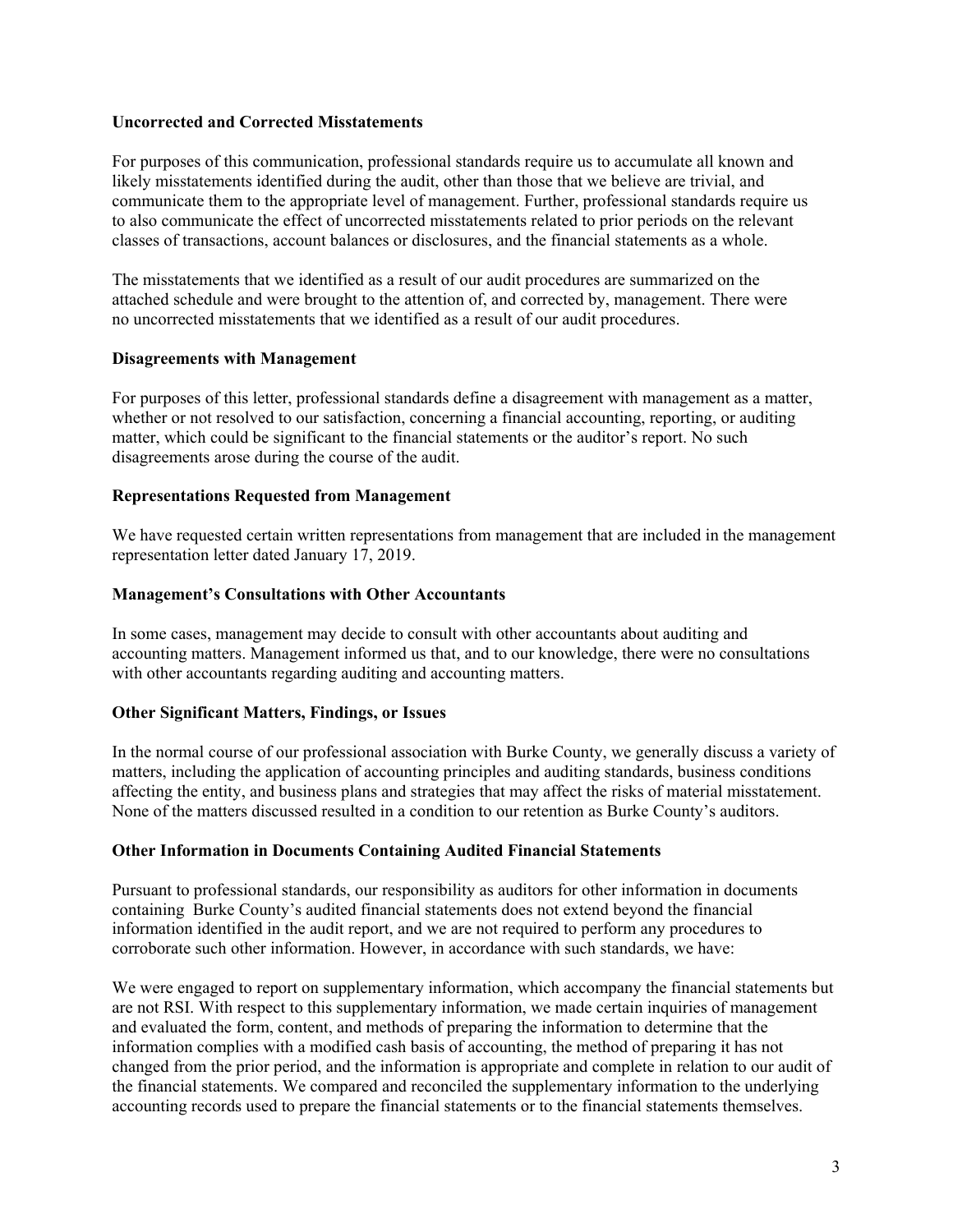The financial statements include the financial information of the Water Resource District, a discretely presented component unit of Burke County, which for the purposes of our audit, we did not consider to be significant components of the financial statements. Consistent with the audit of the financial statements as a whole, our audit included obtaining an understanding of the Water Resource District and its environment, including internal control, sufficient to assess the risks of material misstatement of the financial information of the Water Resource District and completion of further audit procedures, as determined to be necessary.

Our responsibility also includes communicating to you any information which we believe is a material misstatement of fact. Nothing came to our attention that caused us to believe that such information, or its manner of presentation, is materially inconsistent with the information, or manner of its presentation, appearing in the financial statements.

This report is intended solely for the information and use of the Board of County Commissioners and management of Burke County and is not intended to be and should not be used by anyone other than these specified parties.

Gide Sailly LLP

Bismarck, North Dakota January 17, 2019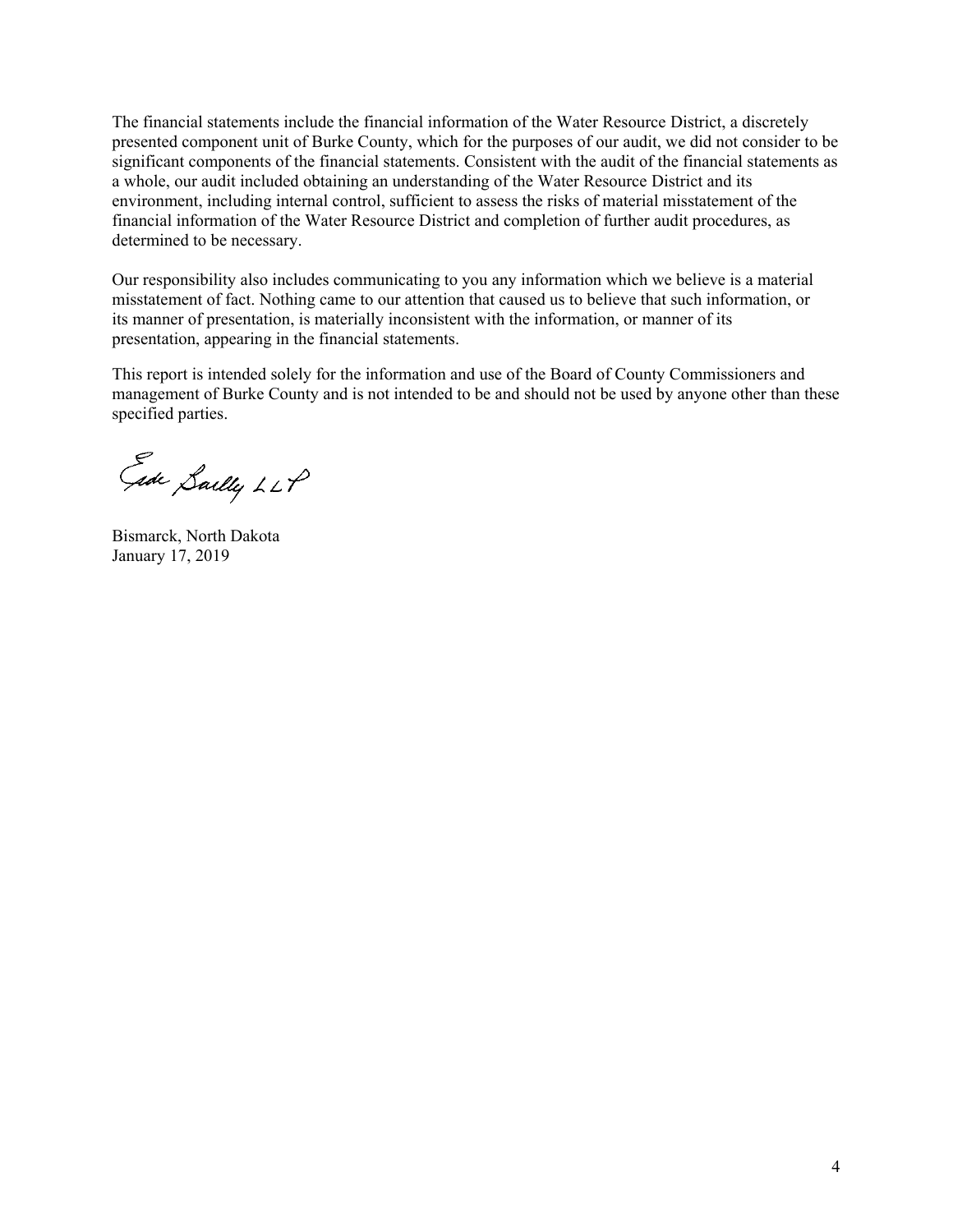| Client:                                                                      | 69278 - Burke County                                                                                                       |             |                         |                         |
|------------------------------------------------------------------------------|----------------------------------------------------------------------------------------------------------------------------|-------------|-------------------------|-------------------------|
| Engagement:                                                                  | AA2017 - Burke County                                                                                                      |             |                         |                         |
| Period Ending:                                                               | 12/31/2017                                                                                                                 |             |                         |                         |
| Trial Balance:                                                               | 3.00 - Trial Balance                                                                                                       |             |                         |                         |
| Workpaper:                                                                   | 1a.01b - AU-C 260 Attachment                                                                                               |             |                         |                         |
| Account                                                                      | Description                                                                                                                | W/P Ref     | <b>Debit</b>            | Credit                  |
| <b>Adjusting Journal Entries</b>                                             |                                                                                                                            |             |                         |                         |
| Adjusting Journal Entries JE # 1                                             |                                                                                                                            | L.01        |                         |                         |
|                                                                              | To adjust for transfers related to tax collections that were recorded as revenues instead of transfers in.                 |             |                         |                         |
| 2930-3110                                                                    | PROPERTY TAXES                                                                                                             |             | 287,261.00              |                         |
| 2940-3110                                                                    | PROPERTY TAXES                                                                                                             |             | 54,347.00               |                         |
| 2950-3110<br>2965-3110                                                       | PROPERTY TAXES<br>PROPERTY TAXES                                                                                           |             | 147,512.00<br>38,819.00 |                         |
| EB1000-4190                                                                  | Non-Departmental                                                                                                           |             | 15,527.00               |                         |
| 1000-4998                                                                    | TAX COLLECTION TRANSFERS                                                                                                   |             |                         | 15,527.00               |
| 2930-3950                                                                    | TRANSFER IN FROM GENERAL FUND                                                                                              |             |                         | 287,261.00              |
| 2940-3950                                                                    | Transfers In                                                                                                               |             |                         | 54,347.00               |
| 2950-3950                                                                    | TRANSFER IN FROM GENERAL FUND                                                                                              |             |                         | 147,512.00              |
| 2965-3950                                                                    | TRANSFER IN FROM GENERAL FUND                                                                                              |             |                         | 38,819.00               |
| Total                                                                        |                                                                                                                            |             | 543,466.00              | 543,466.00              |
|                                                                              |                                                                                                                            | L.01, PP.00 |                         |                         |
| Adjusting Journal Entries JE # 3                                             | To move money paid from the Highway Matching Fund to the County Road and Bridge fund from expenditures into transfers.     |             |                         |                         |
|                                                                              |                                                                                                                            |             |                         |                         |
| 2110-4999                                                                    | <b>Transfers Out</b>                                                                                                       |             | 22,177.00               |                         |
| 2110-4190                                                                    | NON-DEPARTMENTAL                                                                                                           |             |                         | 22,177.00               |
| Total                                                                        |                                                                                                                            |             | 22.177.00               | 22,177.00               |
| Adjusting Journal Entries JE # 4                                             |                                                                                                                            | L.01, B.01  |                         |                         |
|                                                                              | To reclassify employee portion of social security as a transfer.                                                           |             |                         |                         |
| 1000-4999                                                                    | TRANSFERS TO OTHER FUNDS                                                                                                   |             | 75,950.00               |                         |
| 2150-4999                                                                    | TRANSFERS TO OTHER FUNDS                                                                                                   |             | 40,640.00               |                         |
| 2230-4999                                                                    | Transfer out to other funds                                                                                                |             | 25,470.00               |                         |
| 2920-4999                                                                    | Transfer out to other funds                                                                                                |             | 946.00                  |                         |
| 2930-3670                                                                    | EMPLOYEES SHARE OF SOCIAL SECURITY                                                                                         |             | 150,039.00              |                         |
| 2960-4999                                                                    | Transfer out to other funds<br>TRANSFERS TO OTHER FUNDS                                                                    |             | 3,109.00                |                         |
| 2970-4999<br>2980-4999                                                       | Transfer out to other funds                                                                                                |             | 248.00<br>240.00        |                         |
| 8140-4999                                                                    | <b>TRANSFER OUT</b>                                                                                                        |             | 3,436.00                |                         |
| 1000-4190                                                                    | NON-DEPARTMENTAL                                                                                                           |             |                         | 75,950.00               |
| 2150-4320                                                                    | HIGHWAY TAX DISTRIBUTION                                                                                                   |             |                         | 40,640.00               |
| 2230-4420                                                                    | <b>HUMAN SERVICES</b>                                                                                                      |             |                         | 25,470.00               |
| 2920-4146                                                                    | VETERANS SERVICE OFFICER                                                                                                   |             |                         | 946.00                  |
| 2930-3950                                                                    | TRANSFER IN FROM GENERAL FUND                                                                                              |             |                         | 150,039.00              |
| 2960-4811                                                                    | <b>COUNTY AGENT</b>                                                                                                        |             |                         | 3,109.00                |
| 2970-4831<br>2980-4215                                                       | <b>WEED CONTROL</b><br>911 SYSTEM                                                                                          |             |                         | 248.00<br>240.00        |
| 8140-4190                                                                    | NON-DEPARTMENTAL                                                                                                           |             |                         | 3,436.00                |
| Total                                                                        |                                                                                                                            |             | 300,078.00              | 300,078.00              |
|                                                                              |                                                                                                                            |             |                         |                         |
| Adjusting Journal Entries JE # 5                                             |                                                                                                                            | L.01, B.01  |                         |                         |
|                                                                              | To reclassify money moved from County Road & Bridge to Highway Tax for snow removal from revenue and expense to transfers. |             |                         |                         |
| 2120-4999                                                                    | Transfer to other funds                                                                                                    |             | 166,763.00              |                         |
| 2150-3136                                                                    | SNOW REMOVAL HOURS                                                                                                         |             | 166,763.00              |                         |
| 2120-4310                                                                    | ROAD AND BRIDGE                                                                                                            |             |                         | 166,763.00              |
| 2150-3950                                                                    | TRANSFER IN FROM GENERAL FUND                                                                                              |             |                         | 166,763.00              |
| Total                                                                        |                                                                                                                            |             | 333,526.00              | 333,526.00              |
|                                                                              |                                                                                                                            |             |                         |                         |
| Adjusting Journal Entries JE # 6<br>To record taxes held in FY17 due in FY18 |                                                                                                                            | A.01a       |                         |                         |
| 1000-1130                                                                    | CASH IN BANK                                                                                                               |             | 244,449.00              |                         |
| 2120-1130                                                                    | CASH IN BANK                                                                                                               |             | 61,098.00               |                         |
| 2920-1130                                                                    | CASH IN BANK                                                                                                               |             | 3,358.00                |                         |
| 2960-1130                                                                    | CASH IN BANK                                                                                                               |             | 22,157.00               |                         |
| 2970-1130                                                                    | CASH IN BANK                                                                                                               |             | 18,983.00               |                         |
| 2990-1130                                                                    | <b>CASH IN BANK</b>                                                                                                        |             | 12,208.00               |                         |
| 8190-1130                                                                    | CASH IN BANK                                                                                                               |             | 1,526.00                |                         |
| EB8880-1130                                                                  | CASH IN BANK                                                                                                               |             | 716,898.00              |                         |
| 1000-3110<br>2120-3110                                                       | PROPERTY TAXES<br>PROPERTY TAXES                                                                                           |             |                         | 244,449.00<br>61,098.00 |
| 2920-3110                                                                    | PROPERTY TAXES                                                                                                             |             |                         | 3,358.00                |
| 2960-3110                                                                    | PROPERTY TAXES                                                                                                             |             |                         | 22,157.00               |
| 2970-3110                                                                    | PROPERTY TAXES                                                                                                             |             |                         | 18,983.00               |
| 2990-3110                                                                    | PROPERTY TAXES                                                                                                             |             |                         | 12,208.00               |
| 8190-3110                                                                    | PROPERTY TAXES                                                                                                             |             |                         | 1,526.00                |
| EB8880-2410                                                                  | DUE TO OTHER GOVERNMENTAL UNITS                                                                                            |             |                         | 716,898.00              |
| Total                                                                        |                                                                                                                            |             | 1,080,677.00            | 1,080,677.00            |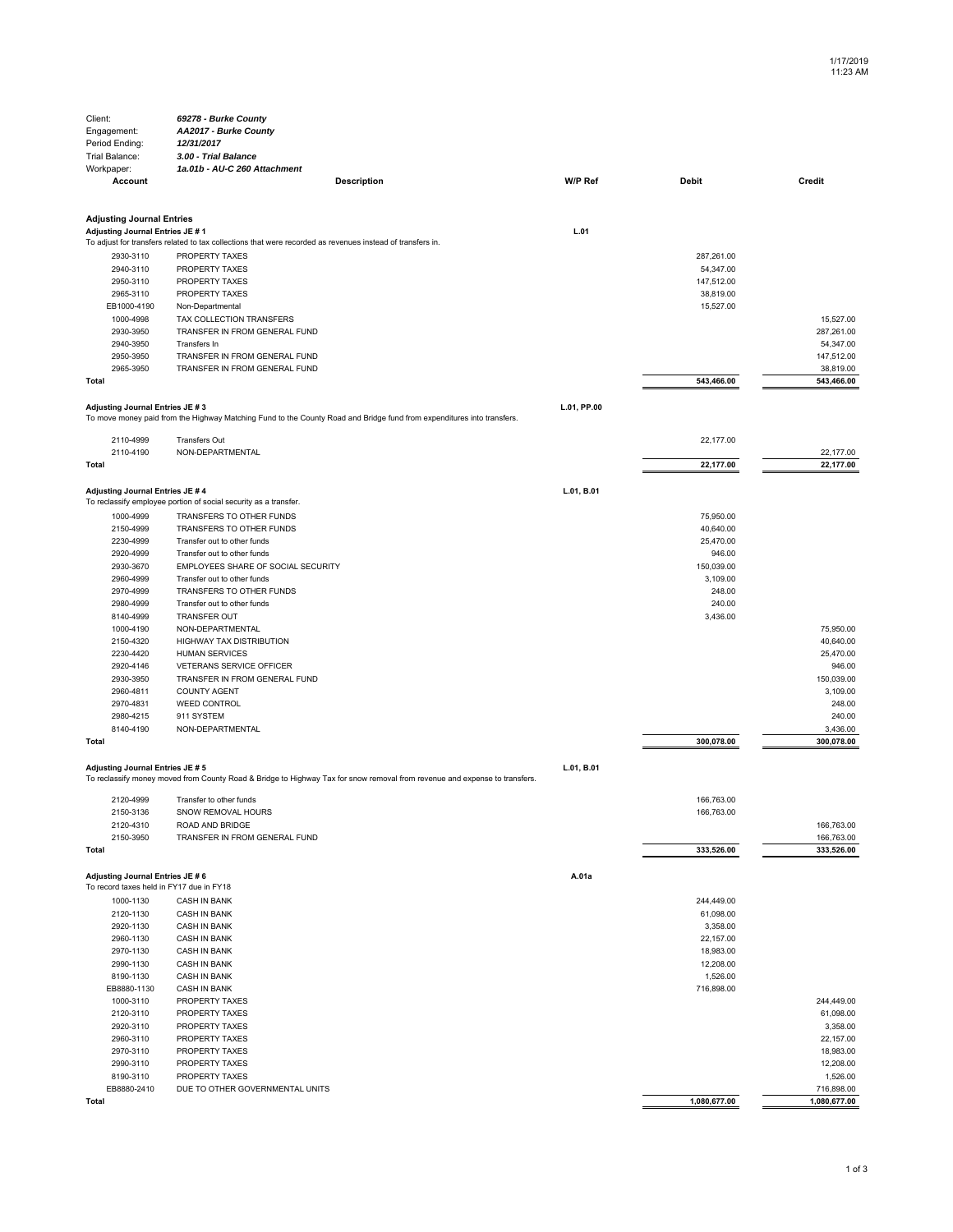| Adjusting Journal Entries JE # 7 |                                                            | <b>LL.01</b> |              |
|----------------------------------|------------------------------------------------------------|--------------|--------------|
|                                  | To record close-out of property tax revenues from PY AJE#6 |              |              |
| 1000-3110                        | PROPERTY TAXES                                             | 222,424.00   |              |
| 2110-3110                        | PROPERTY TAXES                                             | 157.00       |              |
| 2120-3110                        | PROPERTY TAXES                                             | 55,739.00    |              |
| 2230-3110                        | PROPERTY TAXES                                             | 37,300.00    |              |
| 2920-3110                        | PROPERTY TAXES                                             | 2,794.00     |              |
| 2930-3110                        | PROPERTY TAXES                                             | 238.00       |              |
| 2940-3110                        | PROPERTY TAXES                                             | 49.00        |              |
| 2950-3110                        | PROPERTY TAXES                                             | 97.00        |              |
| 2960-3110                        | PROPERTY TAXES                                             | 18,612.00    |              |
| 2965-3110                        | PROPERTY TAXES                                             | 27.00        |              |
| 2970-3110                        | PROPERTY TAXES                                             | 18,590.00    |              |
| 2990-3110                        | PROPERTY TAXES                                             | 10,608.00    |              |
| 1000-2961                        | FUND BALANCE                                               |              | 222.424.00   |
| 2110-2961                        | <b>FUND BALANCE</b>                                        |              | 157.00       |
| 2120-2961                        | <b>FUND BALANCE</b>                                        |              | 55,739.00    |
| 2230-2961                        | <b>FUND BALANCE</b>                                        |              | 37,300.00    |
| 2920-2961                        | FUND BALANCE                                               |              | 2,794.00     |
| 2930-2961                        | <b>FUND BALANCE</b>                                        |              | 238.00       |
| 2940-2961                        | <b>FUND BALANCE</b>                                        |              | 49.00        |
| 2950-2961                        | <b>FUND BALANCE</b>                                        |              | 97.00        |
| 2960-2961                        | <b>FUND BALANCE</b>                                        |              | 18,612.00    |
| 2965-2961                        | <b>FUND BALANCE</b>                                        |              | 27.00        |
| 2970-2961                        | <b>FUND BALANCE</b>                                        |              | 18,590.00    |
| 2990-2961                        | <b>FUND BALANCE</b>                                        |              | 10,608.00    |
| Total                            |                                                            | 366,635.00   | 366,635.00   |
|                                  | <b>Total Adjusting Journal Entries</b>                     | 2,646,559.00 | 2,646,559.00 |
|                                  | <b>Total All Journal Entries</b>                           | 2,646,559.00 | 2,646,559.00 |